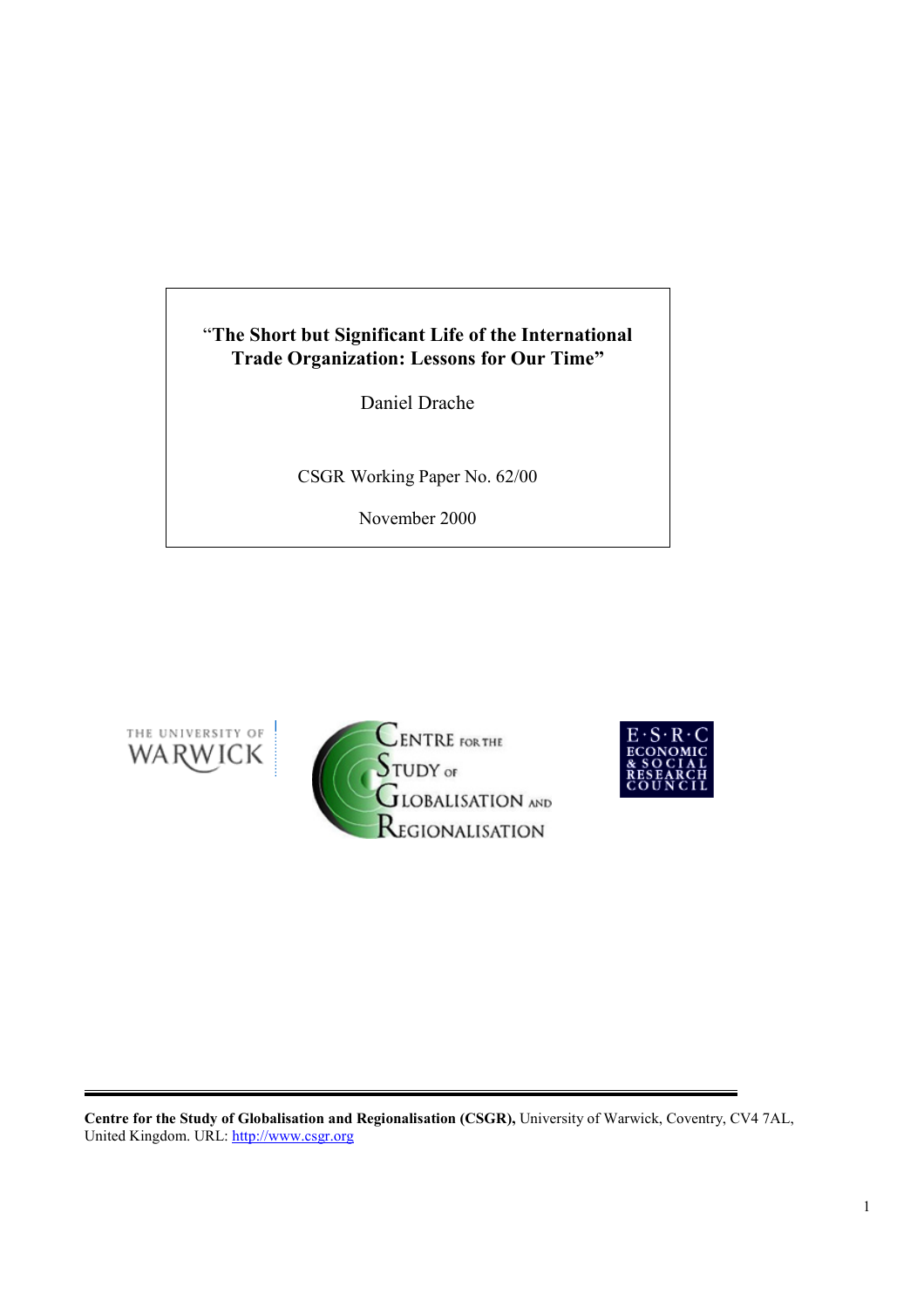**The Short but Significant Life of the International Trade Organization: Lessons for Our Time** <sup>1</sup> Daniel Drache Centre for Canadian Studies, York University CSGR Working Paper No. 62/00 November 2000

### **Abstract**

Along with the World Bank and the IMF, the International Trade Organization (ITO) formed the centrepiece of new kind of international organization in the late 40s. At the time, what was particularly novel about the Havana Charter was that it was not simply or mainly a trade organization like the WTO, its latter day descendent. At its core, the countries of the world, rejected the idea that it was possible to maintain a firewall between trade, development, employment standards and domestic policy. Its most distinctive feature was the integration of an ambitious and successful program to reduce traditional trade barriers, with a wide-angled agreement that addressed investment, employment standards, development, business monopolies and the like. It pioneered the idea that trade disputes had to be settled by consultation and mediation rather than with legal clout. Further it established an institutional linkage between trade and labour standards that would effect a major advance in global governance. Finally it embedded the full employment obligation, along with "a commitment to free markets" as the cornerstone of multilateralism.

Despite these accomplishments, the US Congress refused to ratify the Havana Charter even though it had signed it. As a direct consequence, the ITO's collapse represented a significant closure of the full employment era internationally. In the end, it's demise made possible the rapid return of the free trade canon that increasingly, would impose its authority and ideology on all international organizations and on the practice of multilateralism. As this essay concludes, its history compelling because whatever its apparent shortcomings, governments, economists and ordinary people demanded that trade, employment goals and developmental needs should reinforce each other in the world trading system.

*Address for correspondence:* © Daniel Drache, Director, Robarts Centre for Canadian Studies, York University, Toronto Canada Email Drache @Yorku.ca Tel. 001.416.736.5415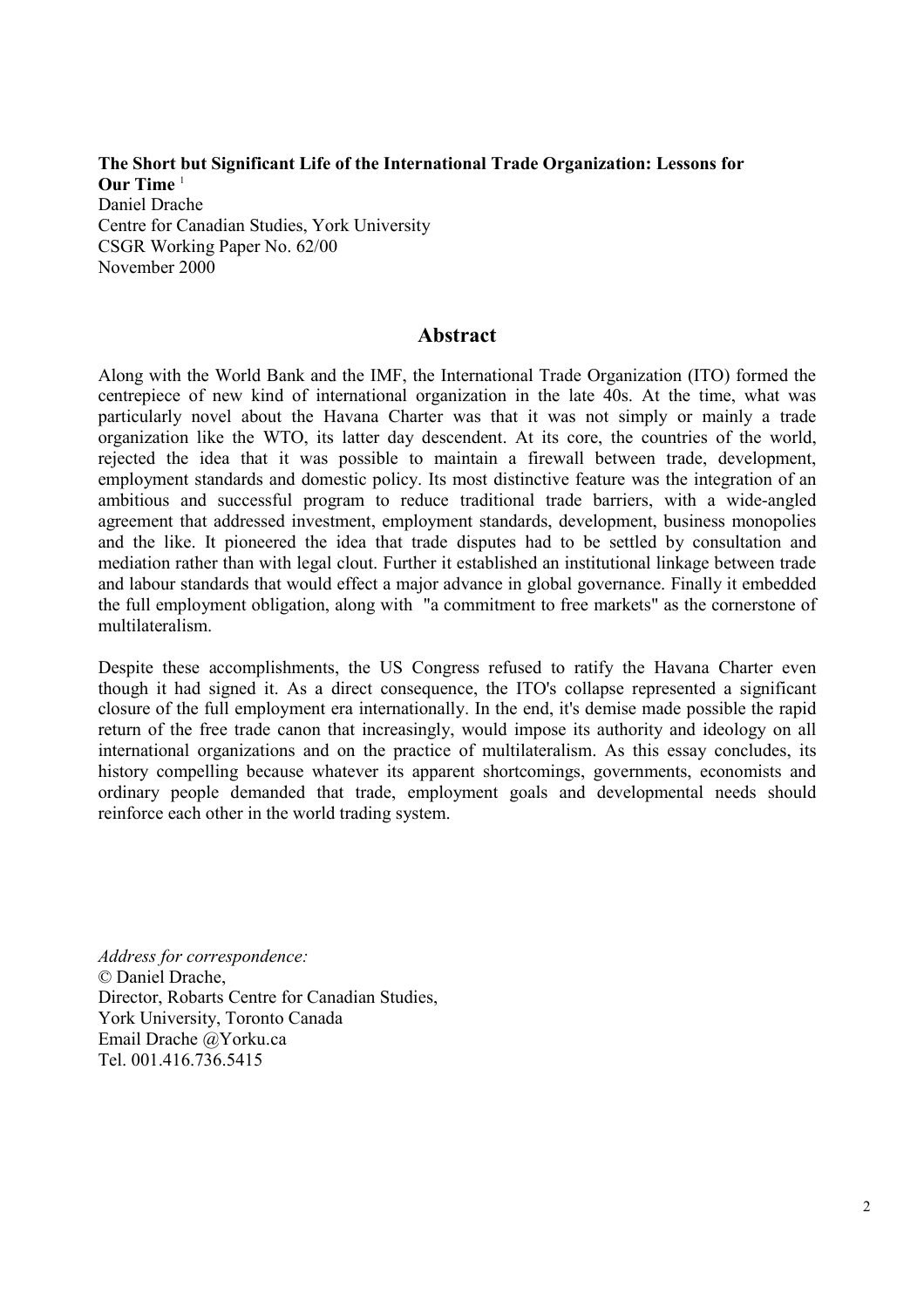### **Introduction**

When the international order was being designed from scratch in the late forties, policy makers had to decide whether a global trade organization could be about more than trade, whether it could include issues like labour standards, development needs and human rights. Indeed, they had to find the optimum structure for such a body in which liberalism, in the words of the *Economist*, would be 'freed of theology' and could effect a compromise between market forces and the democratic aspirations of people.<sup>1</sup>

Governments of the day believed it was possible to reconcile the irreconcilable and the Havana Charter was the product of their statecraft.<sup>2</sup> Since the financial and monetary machinery agreed to at the Bretton Woods Conference could not be expected to do all the work, a third international organization was needed along side the IMF and the IBRD. These were narrow-band organizations with broad regulatory powers to provide short- and long- term finance to stabilize the international order. By contrast the ITO was to have special responsibility for the regulation of trade, including areas such as tariff reduction, business cartels, commodity agreements, economic development and foreign direct investment. Its fiftieth anniversary has come and gone with no major attempt to reevaluate its contribution to global governance. This paper is about those events and the transformation in economic thought, international organization and state policy embodied in the ITO's creation and its subsequent decline. They command our interest for three compelling reasons:

First with peace looming, countries had to find new ways to maintain exports, compete internationally, preserve their exchange rates and fulfill their employment obligations. Most of all, they needed new practices and higher standards that would pave the way for future agreements. The countries of the world also wanted ironclad assurances that tariff reductions and other commitments to reform of the world's trading system would last and not be undermined by other more formidable barriers. Finally, they had to agree to allow their international agreements to influence domestic decision-making to a previously unprecedented degree. The question that arose then, was how would the ITO effect a compromise between a narrow, rigid legal interpretation of trade rules and the need to remove all non-tariff barriers to trade? At a time when the WTO is looking for new directions and considering significant kinds of reform, we can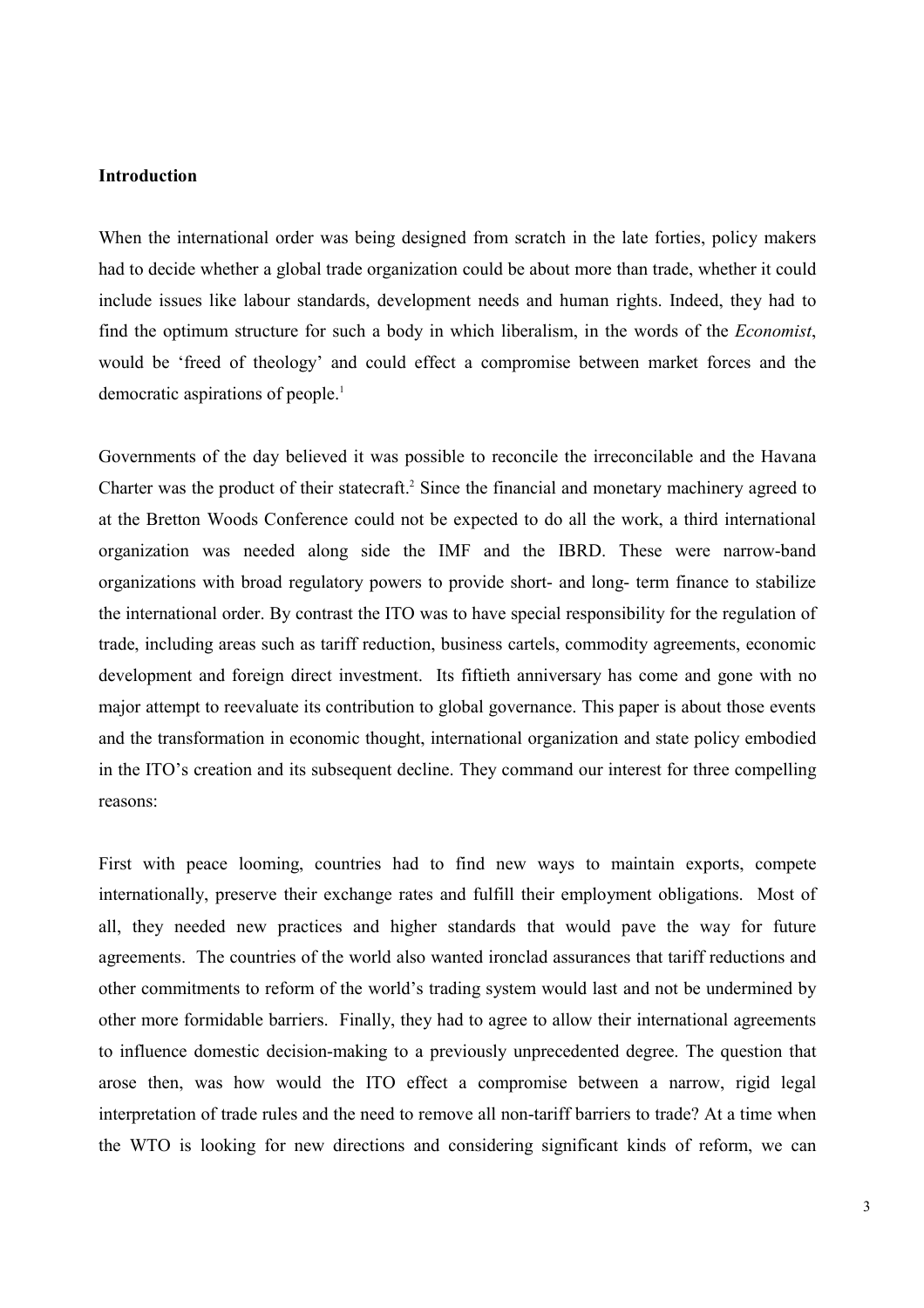identify in the ITO a number of objectives and provisions, which should also be included in the WTO.

Secondly, the policy elites at Havana had to strike a balance between expanding trade, enlarging investment rights and increasing social protection, concerns that have also shot to the top of the agenda in a post-Seattle world. Stamped by the powerful idea that people mattered even more than export opportunity, the ITO negotiators sought to embody the radical ideal that liberal trade principles should serve the full employment agenda which every industrial country had begun to adopt in the closing years of the war, after the British adopted the White Paper on Employment in 1944. (See Figure, *The Rise of the Full Employment Obligation: An Overview of its Institutionalization)*

With all industrial countries placing 'a high and stable level of employment' at the top of their policy agendas, the nations of the time needed practical solutions to the issues, many of which are still with us. They had to strike a balance between investment rights vs. labour standards; developmental needs vs. unrestricted market access; protection of the environment vs. best price practice; social protection vs. hard-knuckle economic protectionism. If trade liberalization was to be achieved, a new set of principles, not anchored in a classical economic theory that elevated comparative advantage as the driver of the world economy, was required. The world community seized the opportunity to address the intrusiveness of markets globally. The final design, including the many compromises that lead to the founding of the ITO, with its mix of liberal and non-liberal principles, continues to have much to instruct us.

Finally, the global economy of the twenty-first century is strikingly different from the heady-days of the ITO and it would be foolish to believe that the ITO can serve as a template for reforming the WTO. But the story of the ITO does offer an unparalleled case study of a short period in history when free trade, labour standards and human development were friends and not historical antagonists. Global employment became a public good and the way it was embedded, albeit briefly, continues to have echoes down to the present.<sup>3</sup>. London: Allen Lane. Ltd. Finally, it cannot be stressed enough the importance of reading the Havana Charter. The Charter is reproduced in Wilcox (1949); see ft.2 supra. A highly important collection of documents on international investment has been recently compiled by UNCTAD, United Nations is *International Investment*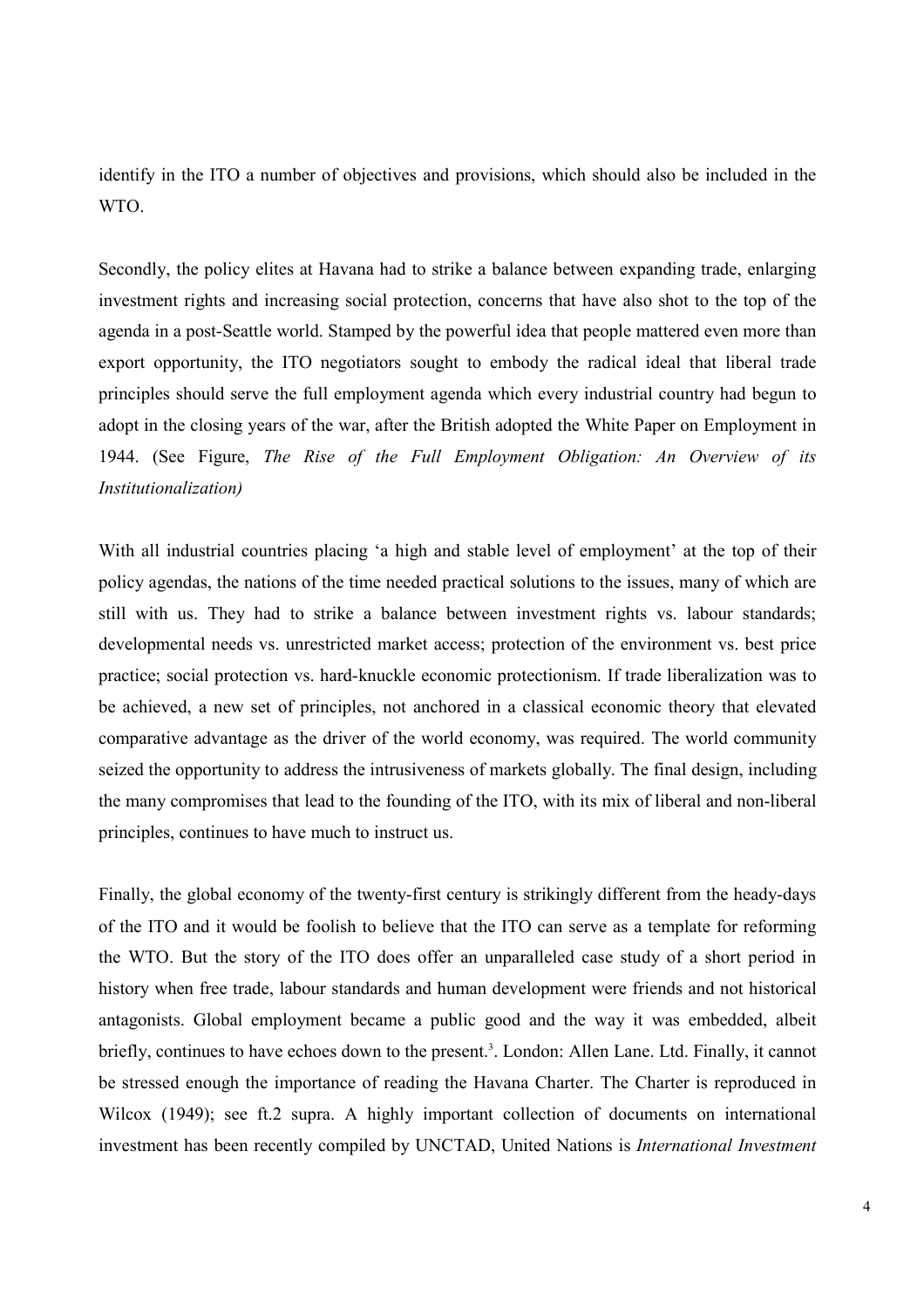### *Instruments: A Compendium, 3 volumes* New York, 1996, UN sales no. E.96.II.A.9

If globalization is to produce benefits for the greatest number, rather than continue to be feared by many, we need to be much clearer about the realities, potentialities and limitations of global governance.

The first part of the paper explains why the ITO represented a singular moment when ideas, institutions and actors shared a common interest and, as Hirshman explains, "created a common ground where none existed", previously. The international effort to create the ITO underlines the efficacy of policy ideas, both in changing statecraft and in "their practical value in solving political dilemmas that gives them a force in history."(Ikenberry, 1992:320) The steps taken to create the ITO represented a unique occasion when the needs of international civil society and modern statecraft coincided. The attempt to fashion the ITO as the 'regulator of regulators' sheds light on this process.

The second part of the paper, focuses on the way leading trade theorists of the day recast trade principles. Like in our own time, economists and other policy experts specializing in international trade were at centre stage in designing the new world order. In Dean Acheson's memorable phrase, they were not only 'present at creation' but were innovative 'creators' whose policy ideas gave shape to the institutional and legal framework of this international organization. The rebuilding of the world's trading system took place in the context of the Keynesian revolution that transformed economic thinking and state practice. Ideas that transform a discipline or an era or the collective psychology of a period are a relatively rare occurrence. Those that succeed only do so because at the time the existing orthodoxy is discredited, a powerful, alternative conceptual framework can be offered. The new theoretical foundation must be compelling and, critically, institutional arrangements must arise to reflect these expectations. It was this condition that turned out to be key.

What also makes this complex history so important in terms of the transformation of ideas is that the free trade canon of modern economics did not yet exist as a doctrinaire set of first principles, even though leading international trade theorists such as Ohlin-Hersherker and Samuelson had written brilliant analyses of comparative advantage and international trade by the late forties.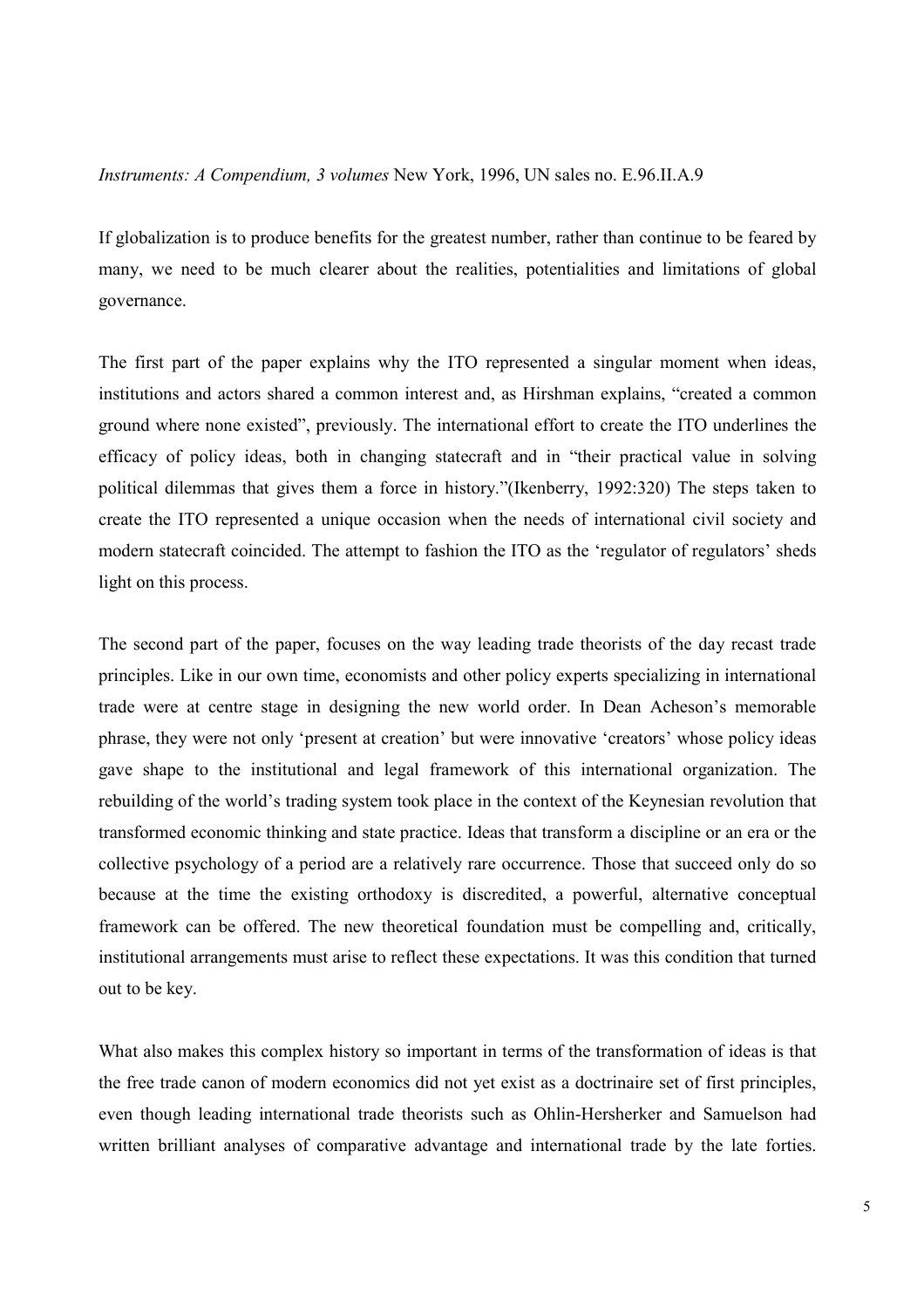(Irwin, 1996) These publications though, were understood as freestanding contributions to a rapidly expanding field of research on trade, employment and development. The discipline and field of international economics was 'open' with many conflicting theories and ideas vying for prominence. Kaldor, Meade, Hendersen, Hansen, Myrdal, Schumacher and Viner had all made important contributions and many more would follow.<sup>4</sup> The point is that the great code of free trade theory would have to be invented not in the 1940s, but a decade later by the likes of Harry Johnson and others. (Johnson, 1969)

The third part of the paper examines the adequacy of the design of the Havana Charter and ITO. Despite its eventual demise, world leaders had learned one searing lesson from the experience of the 1930s and the failure of the League of Nations. Solving economic problems required practical answers to complex trade, technical and international questions. In an international economic organization designed to uphold the new world order, the ITO, or any similar body, would have to be more than a set of principles; it could not survive on generalities alone. It had to be an effective organization, one that not only addressed many complex issues, but also, one that enabled countries to maintain their exports, compete internationally for markets, safeguard their exchange rates and fulfill their employment obligations. All of these factors created the demand for new international rules to organize the world's trading system as a practical exercise in statecraft. In Meade's precise words, the ITO had to find the optimum way to internationally 'maximize production and optimize trade'.

Finally, the paper looks at the short and long run consequences of the ITO's failure. Even with its initial American sponsorship, in the end, it did not survive American trade politics, Destler's evocative term-of-art, to describe the powerful coalitions that dominated US commercial and foreign policy. (Odell and Eichengreen, 1998) By 1949, US elites had reached the consensus that American interests and investment rights were not well protected in the ITO Charter. What had begun as an 'American project' did not remain one once the developing countries became involved in designing the ITO. They changed the US agenda. Whatever Washington's intentions were originally, the final product was very different from the script that State Department officials had carefully prepared. In response, the Republican-dominated Congress opposed its ratification. So even though the US had gone to Havana and signed the Draft Treaty, by 1950, what had seemed a certainty only months earlier, ended in failure.<sup>5</sup> Aware of this impending failure, Truman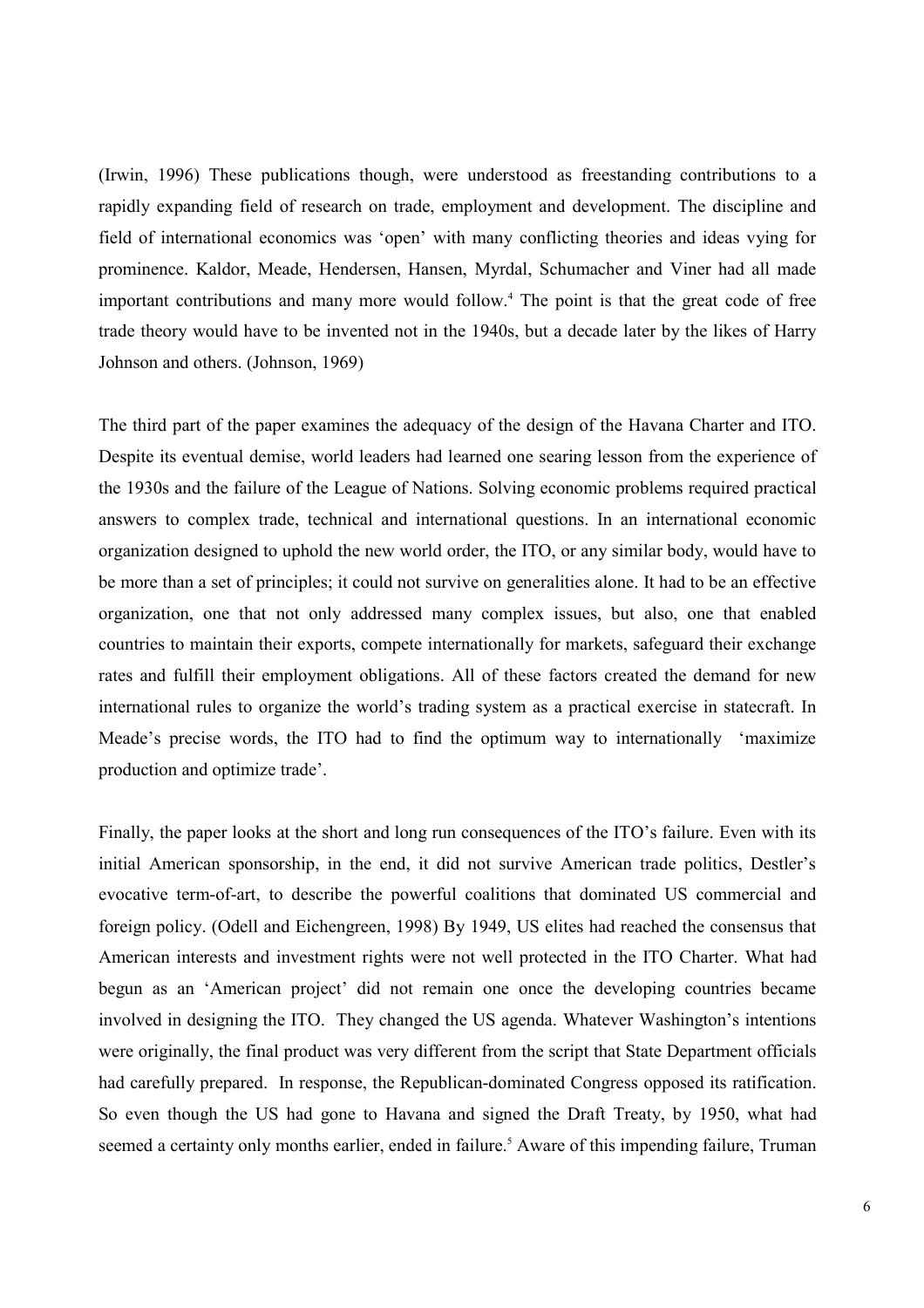reneged on his Adminstration's international undertakings and withdrew the statute and US support for the ITO.<sup>6</sup>

That the ITO almost happened is important and this has to be examined carefully. Among its many accomplishments is the landmark General Agreement on Trade and Tariffs (GATT) rules that were negotiated as part of the ITO framework. The ITO also brokered the idea that political will was more important than rigid legal codes and it established the principle that in the future, any viable trade regime with hopes of survival would have to include escape clauses and loopholes. Further, it created an open world trading order with scarcely a mention of free trade in the Charter or in the GATT. It also recognized the importance of labour standards and the developmental needs of the Southern nations in its Charter. Among its other successes, the ITO pioneered the idea that trade disputes had to be settled by consultation and mediation rather than with legal clout. Finally, it established an institutional linkage between trade and labour standards that would effect a major advance in global governance. (Charnovitz, 1995)

Not everything included in the ITO Charter was innovative, indeed much that was contained in it reflected the conventional wisdom of the period. But it did have a new vision of political economy which suggested that a trade and investment regime had to be more than an abstract set of rigid legal principles with which to defend investors' rights at any price. Along with the World Bank and the IMF, it formed the centrepiece of new kind of international organization, which in the words of Richard Gardner, 'sought to make finance the servant, not the master of human desires' internationally. (quoted in Helleiner, 1993:20; Diebold, 1952) Anything less, even for a brief period of time, would not have ensured the work-ability of the new order.

At the time, what was particularly novel about the Havana Charter was that many thought of it as an incipient world constitution of trade, employment and development. It is significant that the Charter was not simply or mainly a trade organization like the WTO, its latter day descendent. At its core, the countries of the world rejected the idea that it was possible to maintain a firewall between trade, development, employment standards and domestic policy. Its most distinctive feature was the integration of an ambitious and successful program to reduce traditional trade barriers, with a wide-angled agreement that addressed investment, employment standards, development, business monopolies and the like.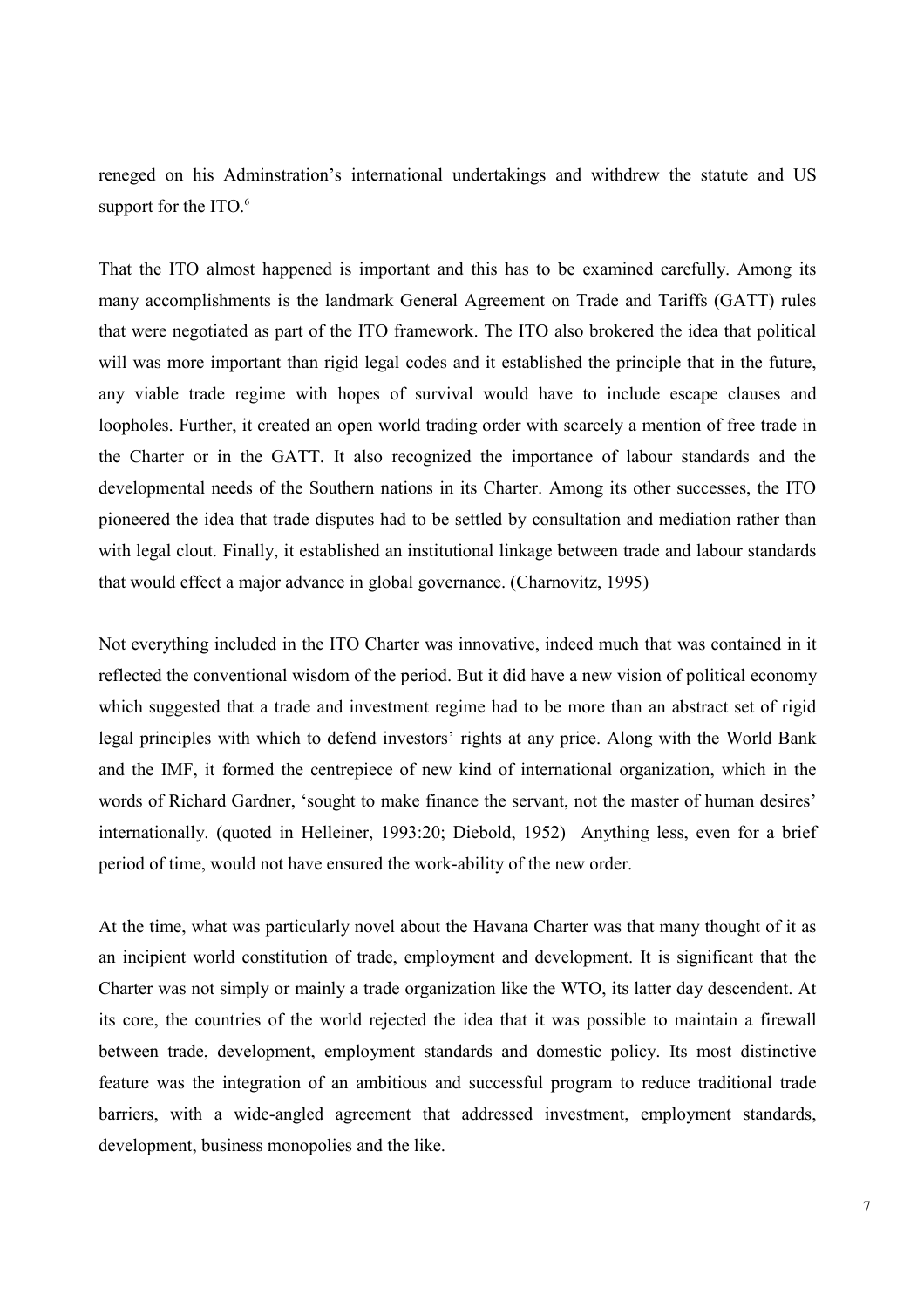Had it succeeded it would have obtained *international security of employment* as a critical benchmark for recasting the principles of trade. Likely, it would have embedded the full employment obligation, along with "a commitment to free markets" as the cornerstone of multilateralism.(Ruggie, 1983). As a direct consequence, the ITO's collapse represented a significant closure of the full employment era internationally. In the end, its demise made possible the rapid return of the free trade canon that increasingly, would impose its authority and ideology on all international organizations and on the practice of multilateralism.

The account that follows attempts presumptuously to revisit this complex history and thus invites the reader to challenge many of its assumptions, inconsistencies and findings. Certainly there were many more forces at work than can be addressed here. Like any set of commercial negotiations, the investment imperative was never far from the centre of the ITO agenda and had remained ominously present throughout the lengthy negotiations. However, this history is so compelling that whatever its apparent shortcomings, this essay may help shed light on the way governments, economists and ordinary people demanded that while building a new and stronger international economy, employment goals and developmental needs should reinforce each other.

### **The Full Employment Obligation Internationally: Context, Setting, and Definition**

Early in the War, the allied powers had already begun to plan for peace. They shared a strong conviction that never again would inter-war beggar-thy-neighbour monetary and trade policies be allowed to bring the international economy crashing to its knees. This concern was so important that in 1941, off the coast of Newfoundland, Churchill and Roosevelt met secretly. There they jointly agreed that the principle of multilateralism would be the cornerstone of an emergent international economic system. Along with this, they pledged an equal commitment to the idea that this new international order would give equal weight to increasing the well-being and employment prospects for all. This solemn pledge, contained in the Atlantic Charter, may be considered the first, irrevocable step toward requiring governments to organize trade internationally without sacrificing the prospect for a rising standard of living. The signatories pledged "to bring about collaboration between all nations in the economic field." The Atlantic Charter represented the commitment that when peace was restored, the employment needs of nations everywhere would be addressed and the international trade order would be reorganized.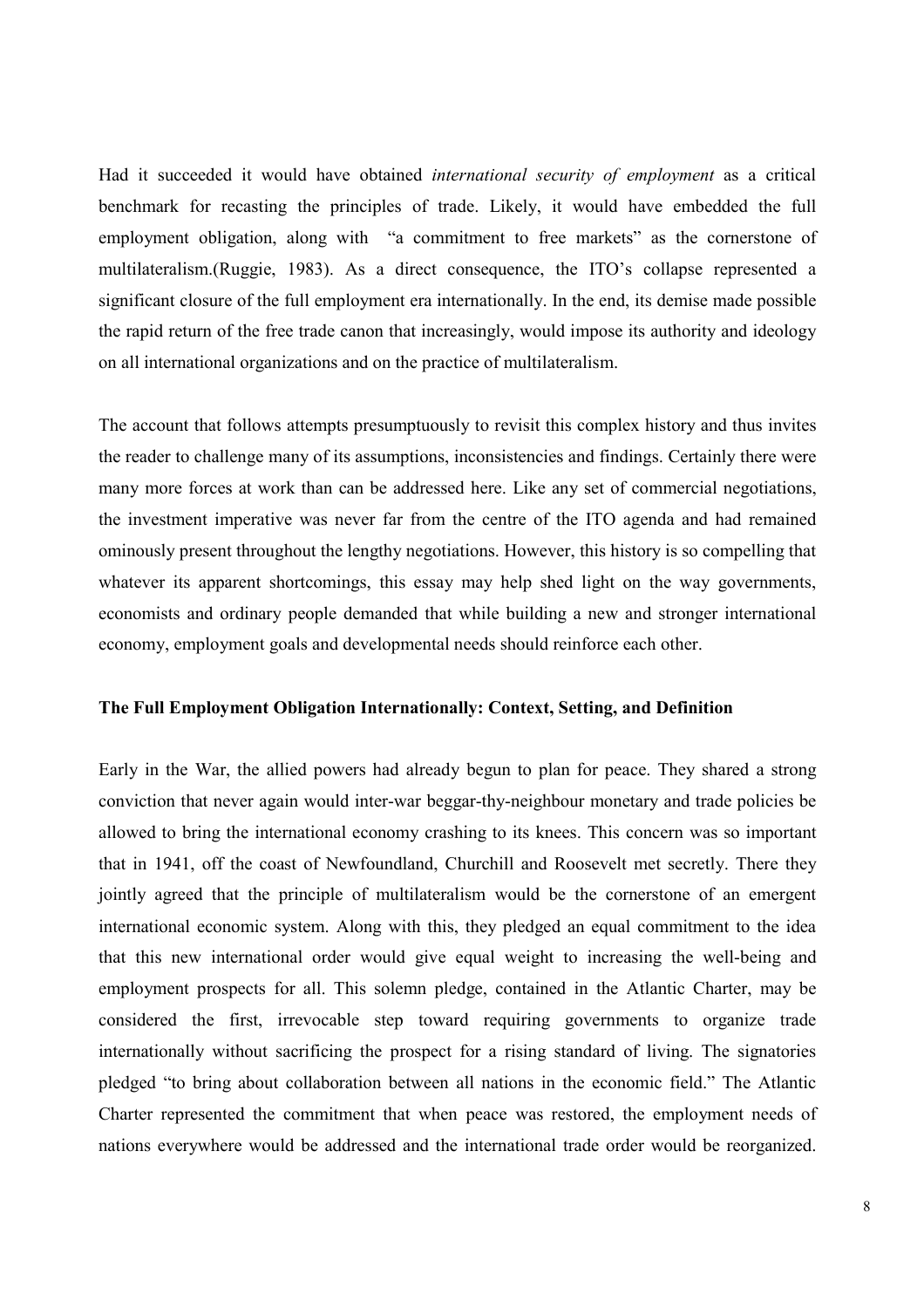Article VII of the Anglo-American Lend-Lease Agreement rededicated the Allies to the full employment obligation as a global public good. It is worthwhile to recall the precise wording that put employment front and centre of the postwar agenda: "the expansion, by appropriate international and domestic measures, of production, employment, and the exchange and consumption of goods which are the material foundation of liberty and welfare of all people..." Hope for the postwar order lay in the many tasks of reconstruction and the speed with which one government after another committed themselves to full employment as the principal and "overriding aim of national policy."(Diebold, 1952:12).

It was not difficult to see why the full employment obligation affected, to the degree it did, the work of the drafters of the ITO. The fifth principle of the Atlantic Charter had called for 'the fullest collaboration between all nations in the economic field, with the object of securing for all improved labour standards, economic advancement and social security'. The sixth principle proclaimed the hope of establishing a peace, 'which will afford assurance that all men in all lands may live out their lives in freedom from want and fear' Even by 1945, this phrase had already entered the twentieth century political lexicon definitively, not only as political rhetoric, or a party program or a basic concept of modern economics but, most important, as a standard against which the public measured the success or failure of governments. In popular usage, it meant many different things: a higher standard of living, job security, mass consumption, industrial citizenship and new rights in the workplace secured through a modern collective bargaining system. (Armstrong, 1991; Hobsbawm, 1994; Drache and Glasbeek, 1995)

In its generic sense, it referred to policies that governments had to adopt to prevent economic depressions and assure social stability, both nationally and internationally. The experience of the thirties had taught the world an important lesson, namely, that employment was linked, in a variety of ways, "with the outside world."(Krock, 1973:3) A decade later, every country accepted that unemployment had to be addressed at the interstate level; that unemployment and insecurity could not be accepted as 'natural phenomenon' by governments any longer and that no country on its own could solve these problems without addressing its international relations with other states.

For the British and American governments, the re-establishment of "expansionist, universal and multilateral trade" was their long-term goal but they were willing to look at the "less than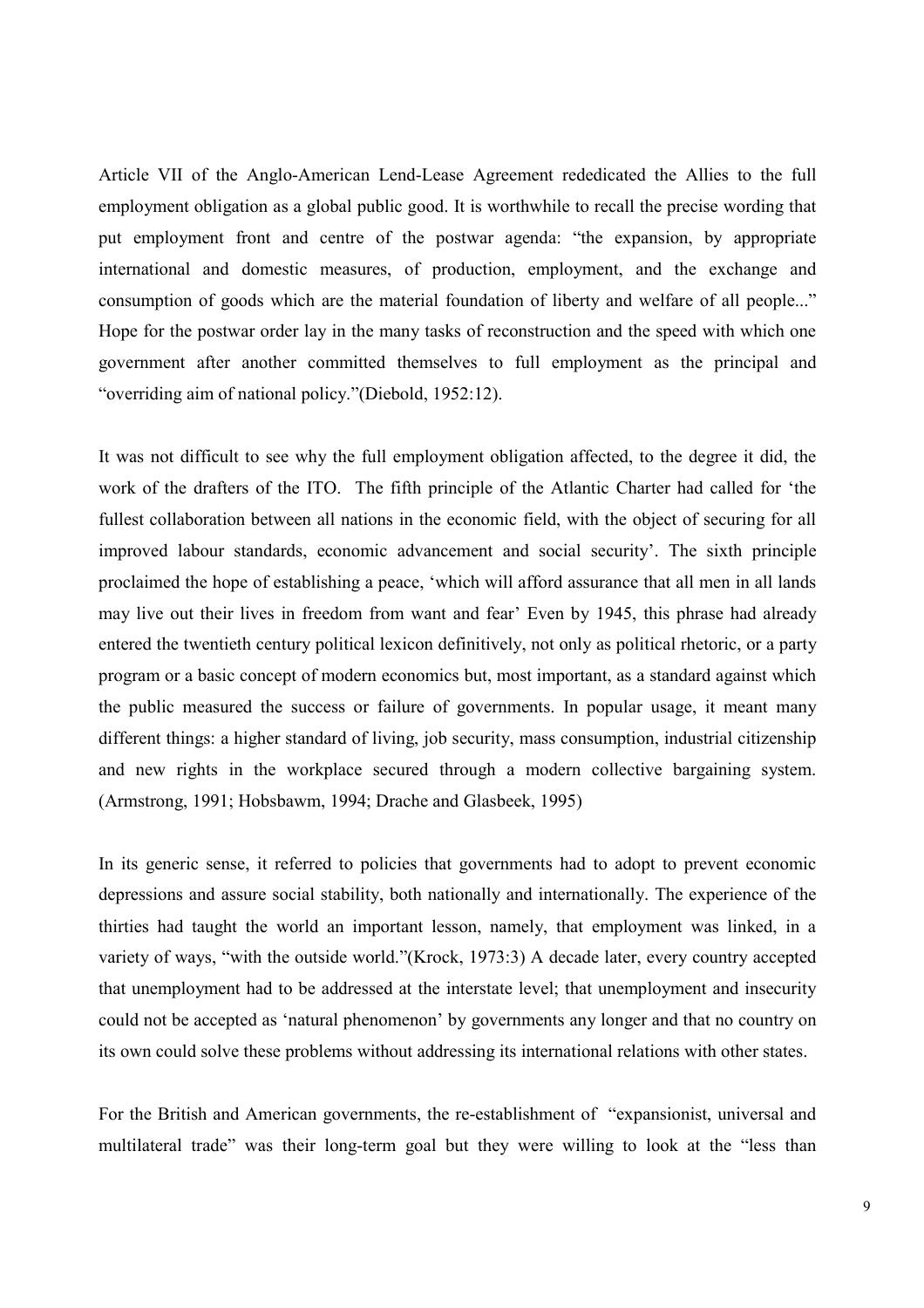universal and less than completely orthodox alternatives" that might form a "natural starting point for a restructured international order." Among other things, this consensus meant that, when the war ended, it would no longer be acceptable for governments to impose import controls that reduced living standards. If no country could afford to go back to the gold standard where international trade was controlled by rigid monetary principles, the question to be addressed was, how could the world's countries maintain their economies in balance "without a great excess of imports or exports?" Countries needed arrangements which would permit the orderly adjustment of exchange rates and the mobilization of credit so that they would not have to rely on deflation as a means to correct imbalances. (Ikenberry, 1992: 314)

 The international demand problem of modern economics had pushed Keynes towards his *General Theory.* It convinced him that a new social and political agenda was needed to ensure that the selfregulating market would not be extended into the international economy, once the war ended. Joan Robinson, the doyen of Cambridge radical economic thought, began her influential book, *Introduction to the Theory of Employment*, (reprinted seven times by the 1950s) with these wellknown words: "The modern economic system fails to provide employment continuously for all who desire to work...."(Robinson, 1937 and 1969) The consensus that she and Keynes shared was that markets did not clear automatically and as complex social constructions, labour markets required very different kinds of policies to ensure optimum outcomes. Both Keynes and Robinson, had come to the conclusion that the rules of supply and demand bid down the price of labour without providing sufficient reason for the private sector to invest in human capital. Most importantly, labour markets would have to provide a sufficient amount of steady employment domestically and internationally.

James Meade, the future Nobel Prize Laureate, had come aboard the full employment intellectual movement in the 40s with his innovative work on the international dimension of full employment. He asked a penetrating set of questions in his authoritative analysis of the balance of payments problems and in doing so recast modern trade theory to"cover the domestic aspects of economic policies designed for the maintenance of full employment" in order to achieve a socially desirable distribution of income and property. (Meade, 1951, vii) He called his work the study of 'comparative statics'; in reality, it was more than that. It was an attempt to find the solution to international problems either within price theory or by going beyond. His work, like that of so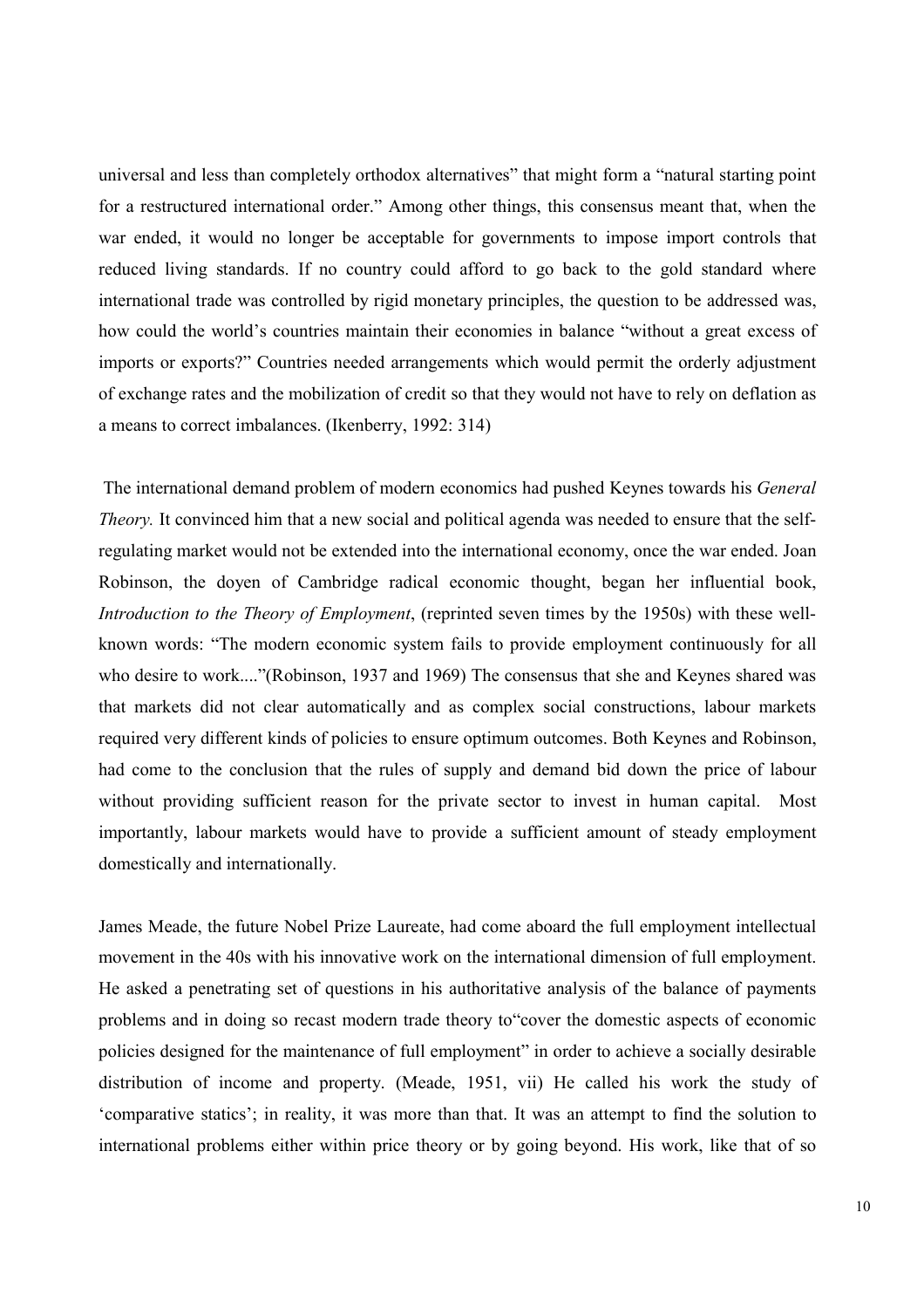many of his contemporaries, sought to radicalize conventional economics by adding to its theoretical core the assertion that international economic development had to facilitate real income growth. One of his most important contributions was to advocate enlarging domestic and international demand with a policy of employment at home and an international policy of nondiscriminatory trade as desirable objectives in themselves. Building a high import, high export economy required that countries find the collective means to maximize their production needs by optimizing their trade prospects.

The impetus behind adopting the notion that trade had to serve explicit employment goals came only at the end of the war. Kalecki's seminal notion of full employment capitalism addressed the domestic side of the full employment revolution. (1943) In his different writings, he attempted to reconcile the historic antagonists of the interwar period, laissez-faire, free trade capitalism, in which workers bore the brunt of international adjustment and the full employment needs of workers. What he articulated, in so many words, was that a pledge 'to create more jobs than there were men', would alter forever the operation of laissez-faire competitive labour markets and require the liberal state to transform itself in ways that few could imagine. Kalecki was right about the underlying change in state policy that full employment entailed. If workers could not be fired without cause, business would be required to plan and anticipate the ups and downs of the business cycle. Without the threat of the 'sack', the full employment obligation had direct and immediate consequences for political leaders and governments internationally. Eventually, it would force them to abandon their existing conventional approaches to international organization.<sup>7</sup>

In retrospect, linking the objective of a much-broadened concept of trade liberalization with an unequivocal commitment to the goal of full employment is not all that startling. (Sidelesky, 1994) Mass unemployment was the scourge of the interwar period. It overshadowed all other issues and concerns, affected the lives of millions of people and was the social problem that finally destroyed the last remaining vestiges of legitimacy of the gold standard and laissez-faire free trade. Unemployment policy as well as tariff, credit and exchange rate policies had been properly regarded as the individual concern of each country. In Maier's words, "the iron framework of wages, profits, state claims and international payments" would first have to be eased and then recast. (Maier,1982:341)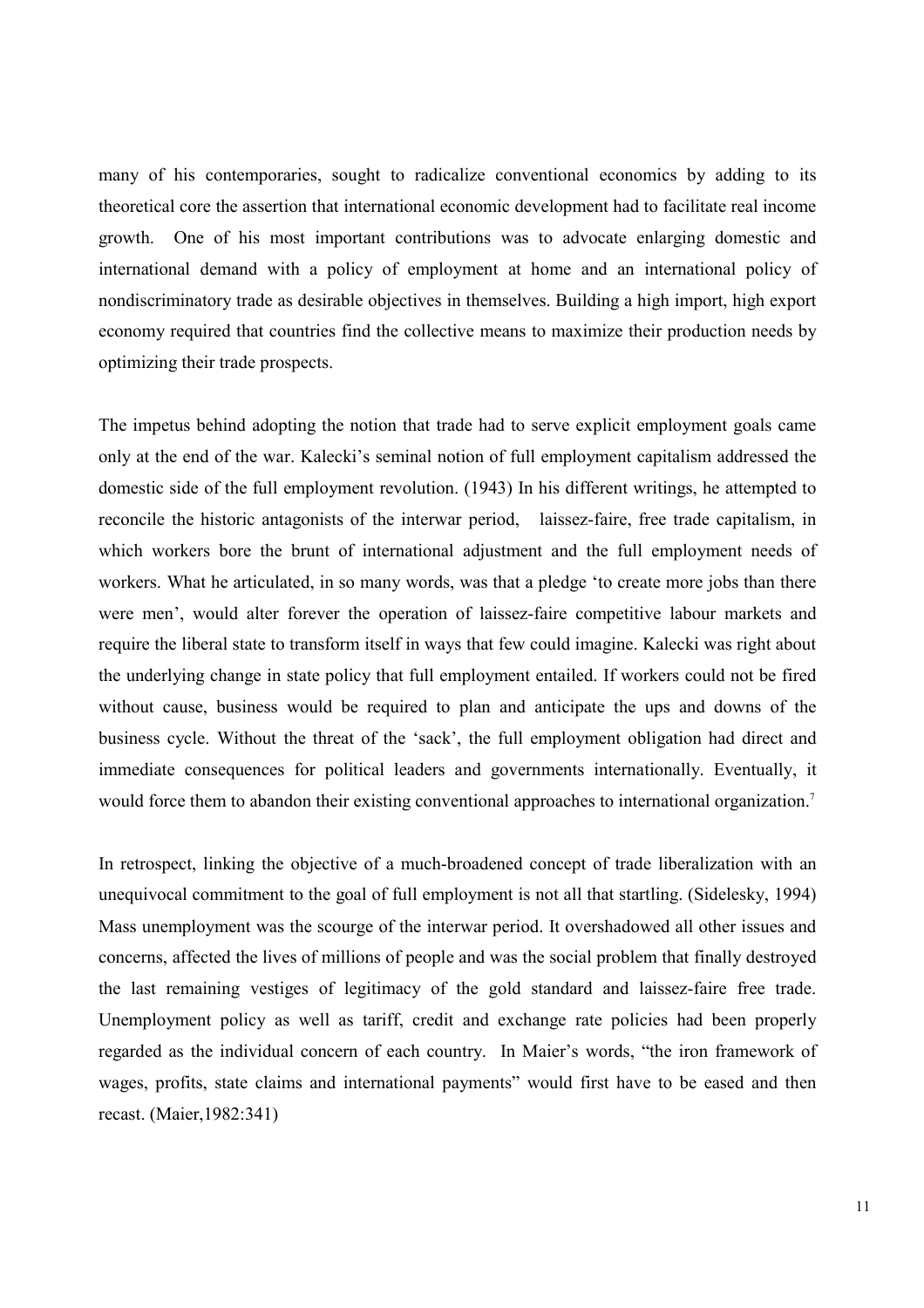For this pivotal reason, the ITO can be understood, as a major break from prewar arrangements in which all governments believed that international monetary policy alone was "the glue that binds national economies together."(Eichengreen, 1996) Jacob Viner, a leading advocate of liberal principles of trade, was speaking not only for himself when he dismissed the outmoded views of the free trader, in his influential 1947 article in *Foreign Affairs,* in these words: "There are so few free traders in the present-day world, no one pays any attention to their views and no person in authority anywhere advocates free trade."(Viner, 1947) Exchange rate stability, that elusive ideal of classic liberalism, had meant employment losses and falling wages when Central Banks defended the gold standard with a high interest rate policy. The newly minted consensus was that in the new world order state-market relations had to be put on a new footing so that governments would be insulated from unregulated market pressures in order to pursue a range of goals other than short-term commercial gain.

### **Broadening the Trade Agenda**

There is nothing in the history to suggest that the aim of the ITO was to remove all non-tariff barriers to trade. That would be wrong because countries do need to employ restrictions, from time to time, to address a whole raft of problems, such as balance of payment deficits, promoting development and other national and economic problems. (Miskell, 1994) Rather, the framers of the detailed trade charter concentrated on removing practices "that gave a competitor in one country an unfair advantage over a competitor [in another country] as a consequence of deliberate governmental measures." (Ibid.) For many like Hansen, a pro-ITO supporter, creating a stable and effective trade organization could only succeed if a liberal trade policy was "undertaken side by side with a program of development, expansion and full employment throughout the world." (Hansen, 1945:1992)

This was a major departure for the newly formed trade organization. In the past, the formation, administration and organization of a commercial policy had required only general rules outlawing quantitative restrictions and the removal of trade barriers. To restore international trade required that the countries of the world plan for trade and define an appropriate set of commercial relations. For the drafters of the ITO, broadening the traditional liberal trade agenda entailed a number of things. It meant that tariffs and quotas could not be considered separately from the problems of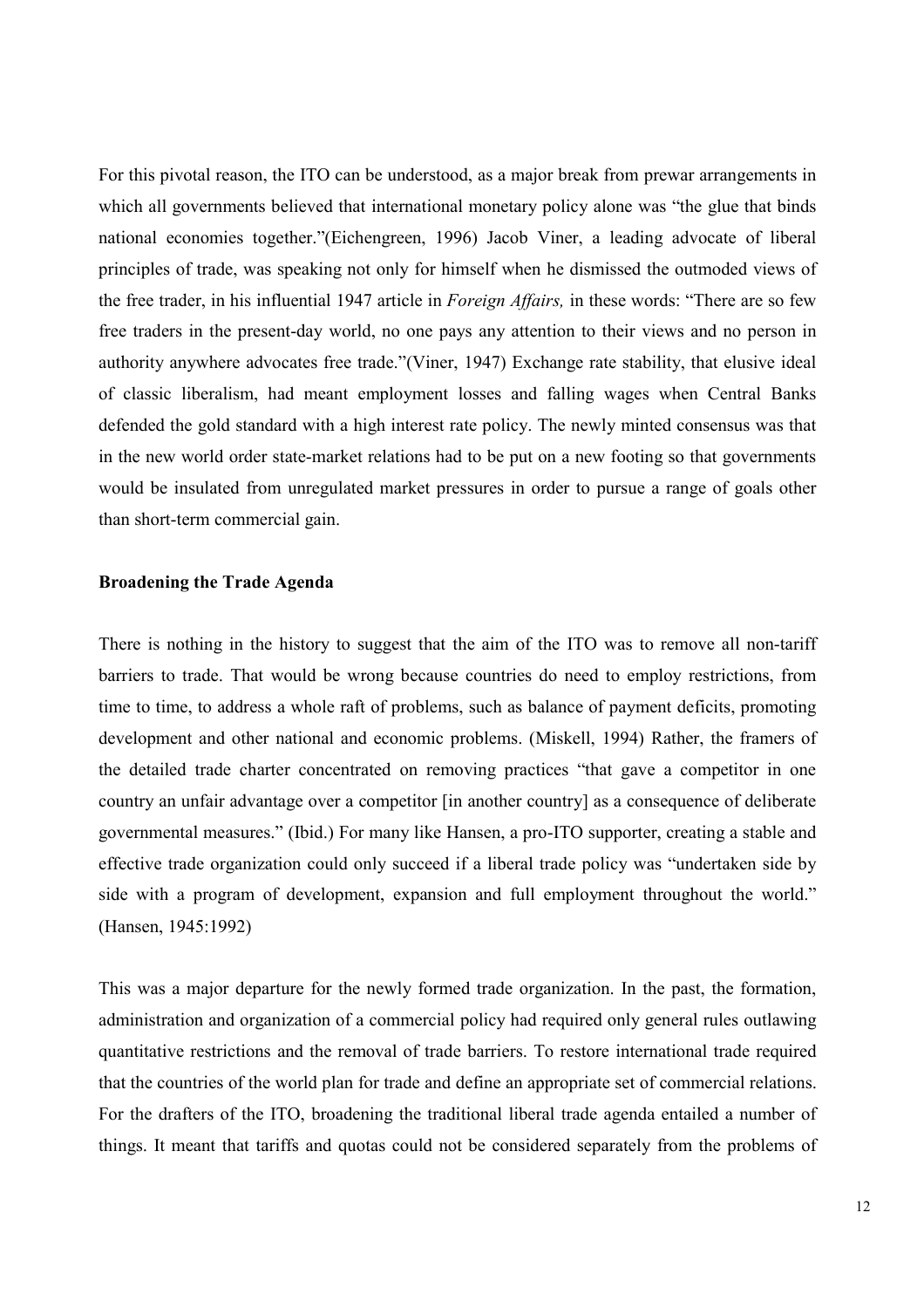raw materials, economic development, restrictive trade practices and measures to reduce the possibility of depressions. Their goal was to create the foundation for a smooth transition to a new economic order for many European countries suffering from acute currency shortages while at the same time, avoiding "too many irrevocable commitments" and a code so strict that it would require countries to accept "submission to rigid rules."(Viner, 1947: 626)

Top policy makers also had to decide what levels of trade barriers would be acceptable in the postwar period. Would ordinary tariffs be more acceptable than quantitative import restrictions, such as import quotas and how would a commitment to dismantling trade barriers be consistent with comprehensive, national economic planning? They had to make the Charter more detailed than previous attempts without imposing too many rigid obligations on member states. Finally, the negotiators had to devise and agree upon a code that was acceptable to free market-economies, state-trading economies and developing economies.<sup>8</sup>

In terms of enforcement procedures, the ITO had to have final authority if it were to outlaw any deviation from its general Code of trade rules. The Charter had to have bite if hard cases of unfair trade were to be punished. It also needed to be able to accommodate established patterns of trading relations, particularly the preferential system of the Commonwealth, at the same time as being flexible enough to address future changes from whatever quarter. For trade liberalizers such as Viner, the Charter passed muster because it was able to supply practical answers on two key issues: the effective reduction of quantitative restrictions as well as making nondiscrimination in trade a cornerstone of multilateralism.

Liberal trade theory, largely a product of the nineteenth century, could not be expected to supply answers to the large and unwieldy agenda facing the countries of the world at the close of World War II. (Brown 1950) Recent experiences had taught policy makers that countries would not voluntarily drop policies that conflicted with liberal trading principles. So multilateral trade could not be made to work if it was premised only on permitting free enterprise and the price system to play the largest roles. The thinking in elite circles was that new principles were needed that would require states not to consider commercial policy as an end in itself but rather as part of a group of policies that assured both social stability and the rapid expansion of the international trading system.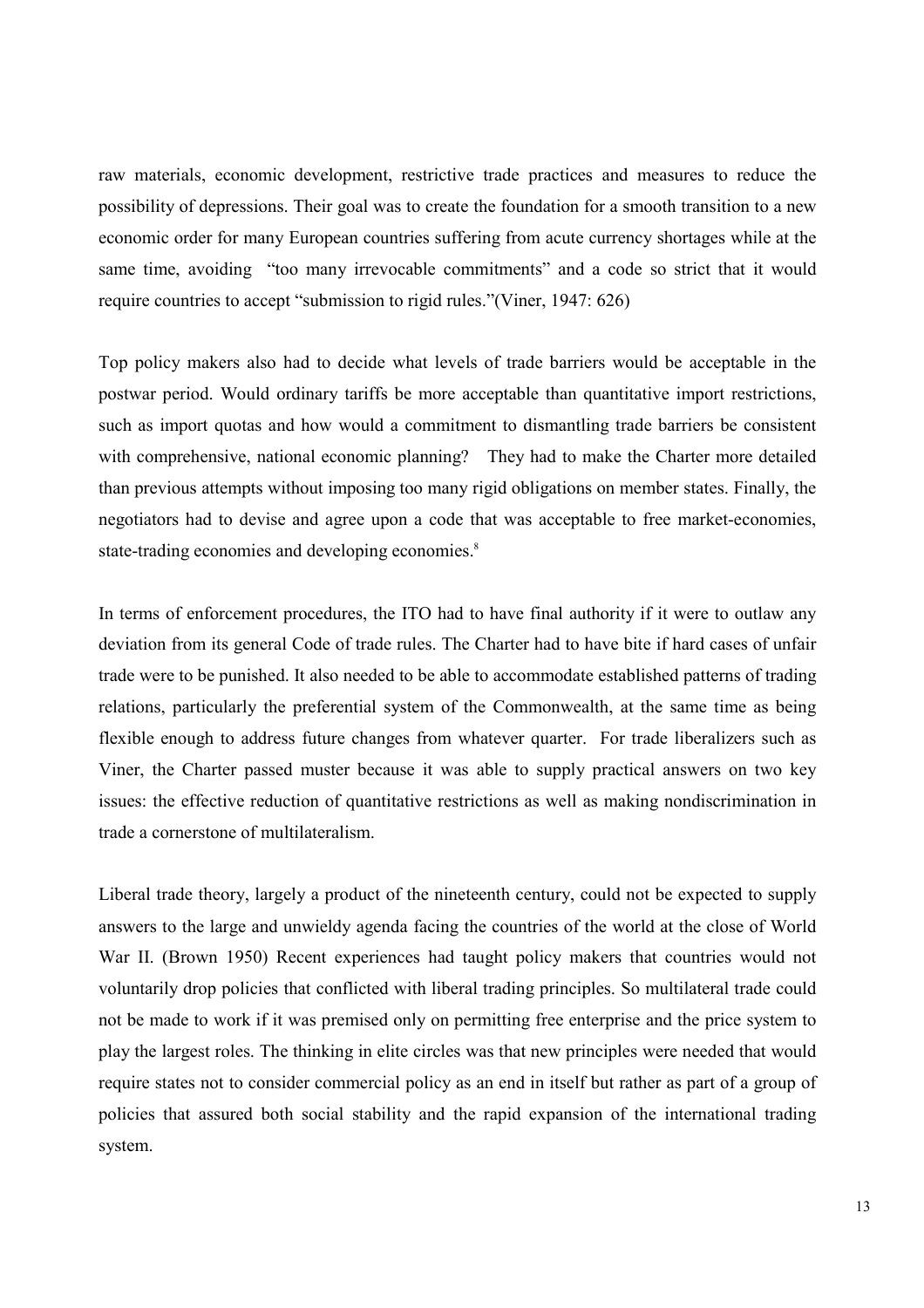W.A. Brown, who wrote one of the best-detailed assessments of the ITO Charter in the early fifties for the Brookings Institute, captured its essence in his analysis of its guiding principles. (Brown, 1950:163-168) Of the ITO's aims and objectives, only one directly concerned the way in which trade should be organized. "To promote on a reciprocal and mutually advantageous basis the reduction of tariffs and other barriers to trade and the elimination of discriminatory treatment in international commerce."(Art.1,4)

Article One concerned exclusively the needs of countries for economic development: "To foster and assist industrial and general economic development, particularly of those countries which are still in the early stages of industrial development, and to encourage the international flow of capital for productive investment." (Art.1,2)

Two dealt with the founding principles of the world order and were comprehensive in intent: "To further the enjoyment, by all countries on equal terms, of access to markets, products and productive facilities which are needed for their (members') economic prosperity and development": (Art.1.3) and " to enable countries, by increasing the opportunities for their trade and economic development, to abstain from measures which would disrupt world commerce, reduce productive employment or retard economic progress." (Art.1,5).

A third linked national prosperity to building an expanding world economy and made it a matter of international concern: "to assure a large and steadily growing volume of real income and effective demand, to increase the production, consumption and exchange of goods and thus to contribute to a balanced and expanding world economy. " (Art.1,1)

Another gave prominence to its co-ordinating role: "to facilitate through the promotion of mutual understanding, consultation and cooperation the solution to problems relating to international trade in the field of employment, economic development, commercial policy, business practices and commodity policy". (Art. 1,6)

But it was the first sentence that defined the radically new relationship between trade and employment that members individually and collectively pledged to undertake: "...the attainment of higher living standards, full employment and conditions of economic and social progress and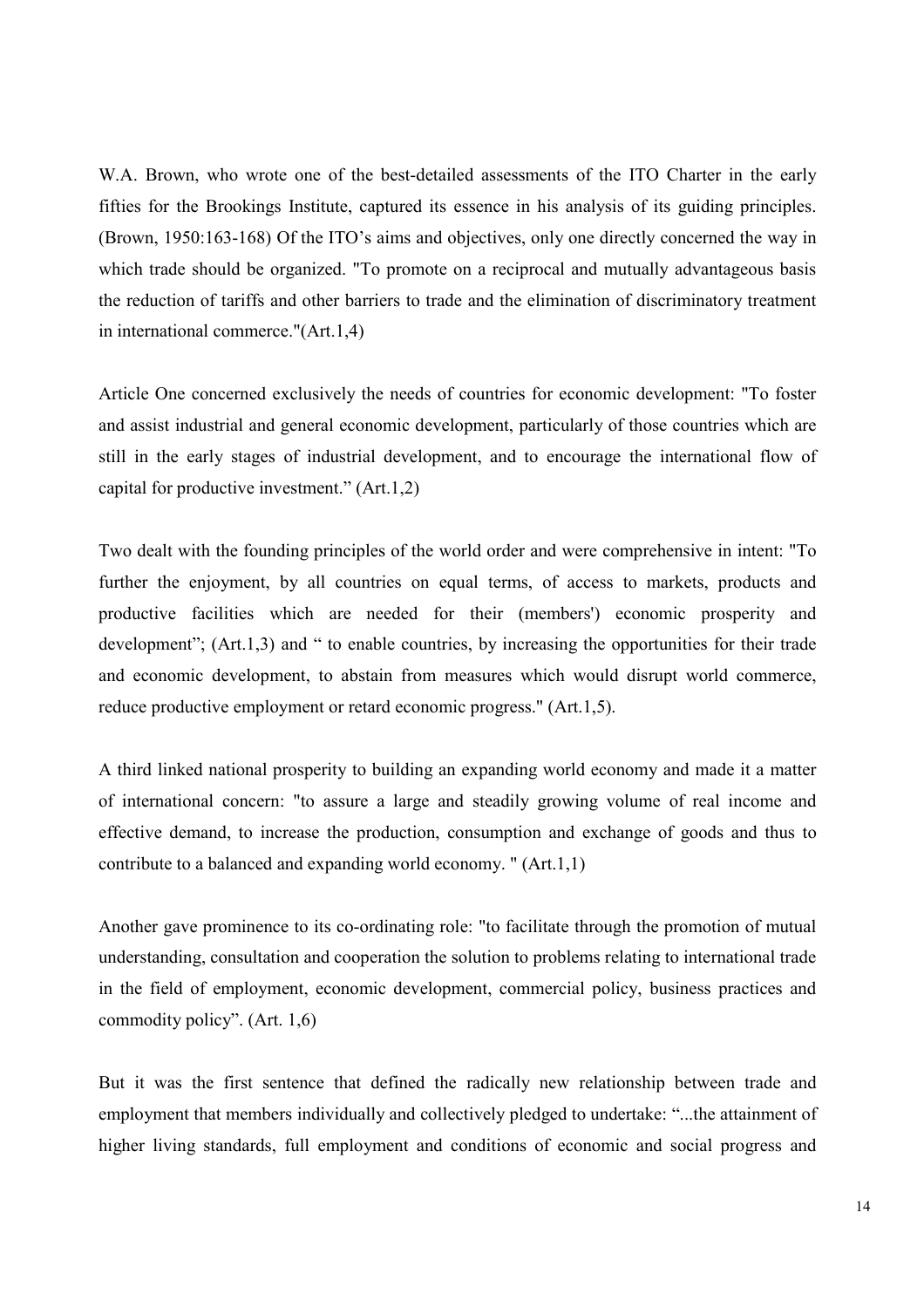development, envisaged in Article 55 of that Charter." (Art.1)

Whatever the compromises needed to secure the ratification of the Charter at Havana, liberal trading principles clearly had not carried the day, either symbolically or substantively. Future members of the ITO had affirmed a world trading system with goals of "full and productive employment" and agricultural stabilization, planned economic development and reconstruction and the maintenance of national security. (Brown, 1950; 166) Classical free trade liberalism had not been bridled by any means, but the first step had been taken 'to regulate markets beyond the state<sup>'</sup>

Not surprisingly, the issue of tariff reduction took on enormous symbolic and political significance for the ITO. In the interwar period, efforts to remove trade barriers had failed because trade conferences attained agreement only on broad principles and each government was expected to comply voluntarily.<sup>9</sup> It quickly became apparent that the key to the entire enterprise lay in tariff reduction and the elimination of as many tariff and non-tariff barriers as possible.

The removal of discriminatory trade barriers was essential for maintaining a high import-high export trading system. It was this act, more than any other single measure that countries might negotiate themselves, that was likely to generate jobs in the industrial sector of countries characterized by pent-up demand for consumer goods. At the same time, countries could exempt sectors that were prone to shed labour (agriculture and textiles being the most likely candidates) or industries that were seen as strategic for developmental or other reasons. In this way, the framers of the ITO accepted the possibility of limiting their core set of principles to the essential issues of trade (including investment), development and employment. Agreeing to recognize diversity and asymmetry, rather than uniformity of condition, as the fundamental starting point in framing the rules of the new trading order.

They would also recognize the 'exceptional short-term needs of governments' through the innovative, though high risk, option of safeguard practices and other escape clauses. Anything less was unacceptable and any rule-driven liberal-trading regime that was not results-oriented would not pass muster with so many developing countries present at the negotiating table. (Miskell, 1994; Diebold, 1994; Odell and Eichengreen, 1996) India, the world's largest democracy, had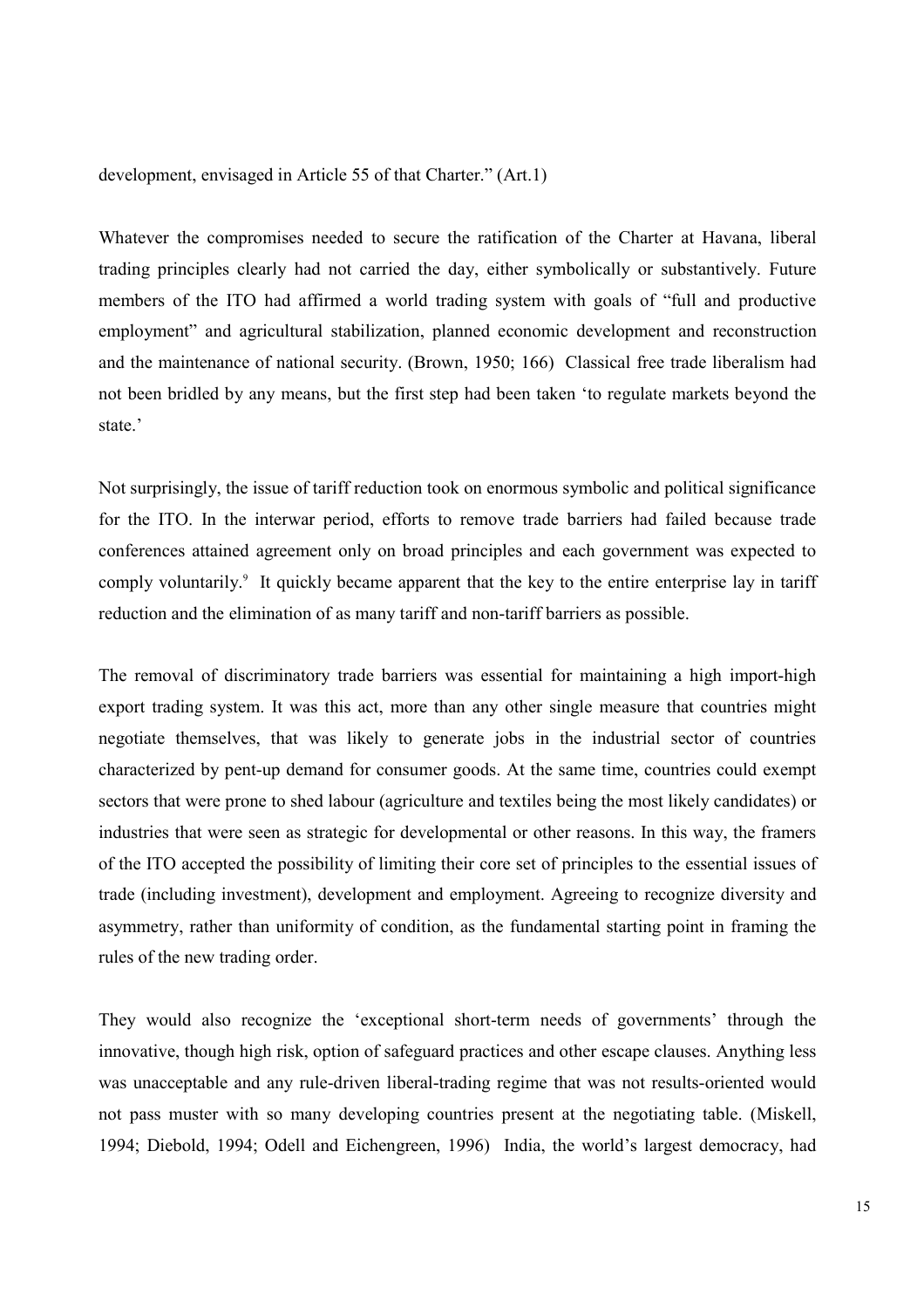gained its independence in 1947 and had played an important role among the developing nations at the conferences negotiating the ITO charter. Nation building for the developing world required political resources and tools that only the state could provide.

In other respects, the Charter could not be expected to settle all the outstanding questions that many countries had about the future role of the US in the world's trading system. What was evident, was that emerging welfare states in Western industrialized countries had to be compatible with an open trading system and that the investment provisions of the Havana Charter would have to be flexible enough for developing countries and for those with a large state planning sector. Free traders had appeared to have lost the battle to control investment for their own ends. Although this "victory" did not calm fears of many delegates that US trade proposals for the ITO were part of an American campaign against the principle of economic planning, in favour of free enterprise. In fact, US free traders did succeed in demanding concessions which narrowed the ITO's agenda. (Odell and Eichengreen, 1998) These conflicts did not ultimately prevent the Havana Charter from being signed after four years of difficult and often acrimonious discussion.<sup>10</sup> It is the comprehensiveness of the text itself which best conveys the internationalism of the period.

### **Provisions of the Havana Charter**

The Charter was a prototypical model agreement for its time, complementing the IMF and the World Bank, as envisaged by the Bretton Woods Agreement of 1944, bolstering public authority and opening markets. There were detailed rules not only on the 'staples of trade' such as tariffs, quotas, exchange controls and state monopolies but on a host of other matters. These reflected the newfound consensus that a trade agreement had to be part of "the more constructive policies" that governments had to agree to if economic depressions were to be avoided. In addition, the Charter addressed rules relating to restrictive business practices, intergovernmental commodity agreements, industrial stabilization and international investment, as well as non-tariff barriers. It also set out the terms and conditions for release from obligations for economic development; for balance-of-payments difficulties; to prevent injury to domestic producers and to form custom's unions and free trade areas.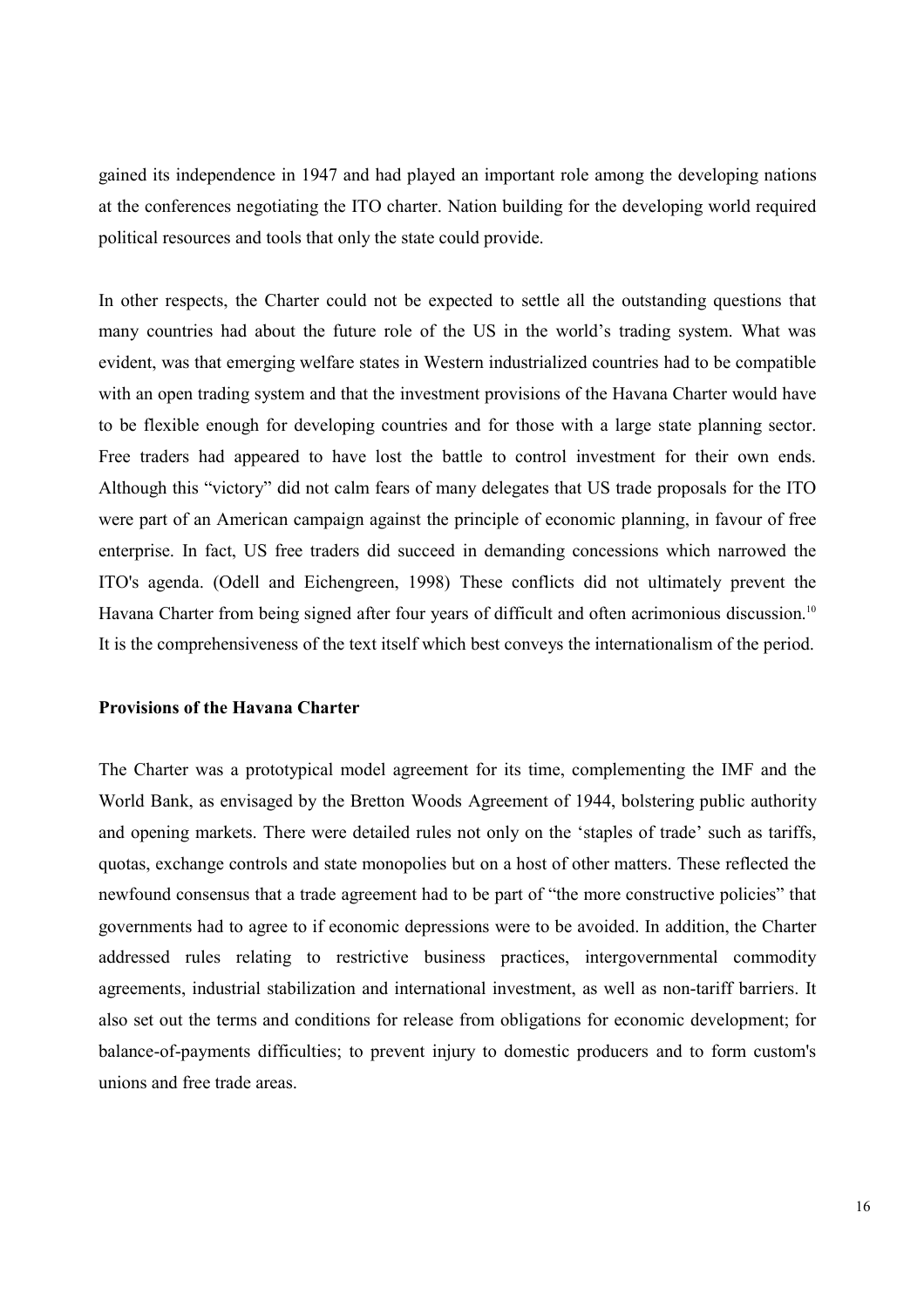In terms of labour standards and full employment guarantees, in addition to the principles already discussed, it recognized that labour standards belong in a trade agreement. More specifically, Article 7 of the Charter recognized that there were links between core labour standards and trade as well as foreign direct investment and employment. It stated that "the Members recognize that unfair labour conditions, particularly in production for export, create difficulties in international trade..."(Art.7,1) It also included a provision that ILO (International Labour Organization)and ITO members "shall cooperate with that organization in giving effect to that undertaking."(Art.7,2) Its most innovative feature was to provide grounds that required unfair labour conditions to be subject to a nullification and impairment complaint within the ITO's dispute settlement procedures (Art. 94 and 95) (Charnovitz, 1995)

While the ITO did not define a core group of labour standards, it did provide an all-important institutional mechanism within the ITO for members and its Executive Board to consider such issues. Social dumping, the practice of selling exports below what the costs of production would be if international labour standards were followed, had received attention at the UN Conference on Trade and Employment, as well as at the World Trade Union Conference held in London in 1945. It called for making long-term loans for economic and social development to colonial countries "conditional on observance of internationally agreed to working conditions." Charnovitz argues convincingly that the ITO did not endorse the 'labour standards to aid link' but, it did connect the improvement of labour standards to the larger trade agenda with respect to investment and development.

The Charter provided that the ILO and the ITO should "act in close cooperation with each other and consult [with] each other regularly in regard to matters of common interest." Where violations occurred, countries could bring their complaints to the Executive Board for remedy. To underscore the importance accorded the ILO, by the ITO Charter, the ILO was allowed the right to participate in ITO meetings. This partially fulfilled Roosevelt's wartimes promise that the ILO would have an essential part to play in rebuilding a "stable international system of social justice for all peoples". (Alcock, 1971:169)

The thinking at the time was that the articulation of workers rights had to be an integral part of trade and commercial policy. Investors were to receive their due but not at the exclusion of other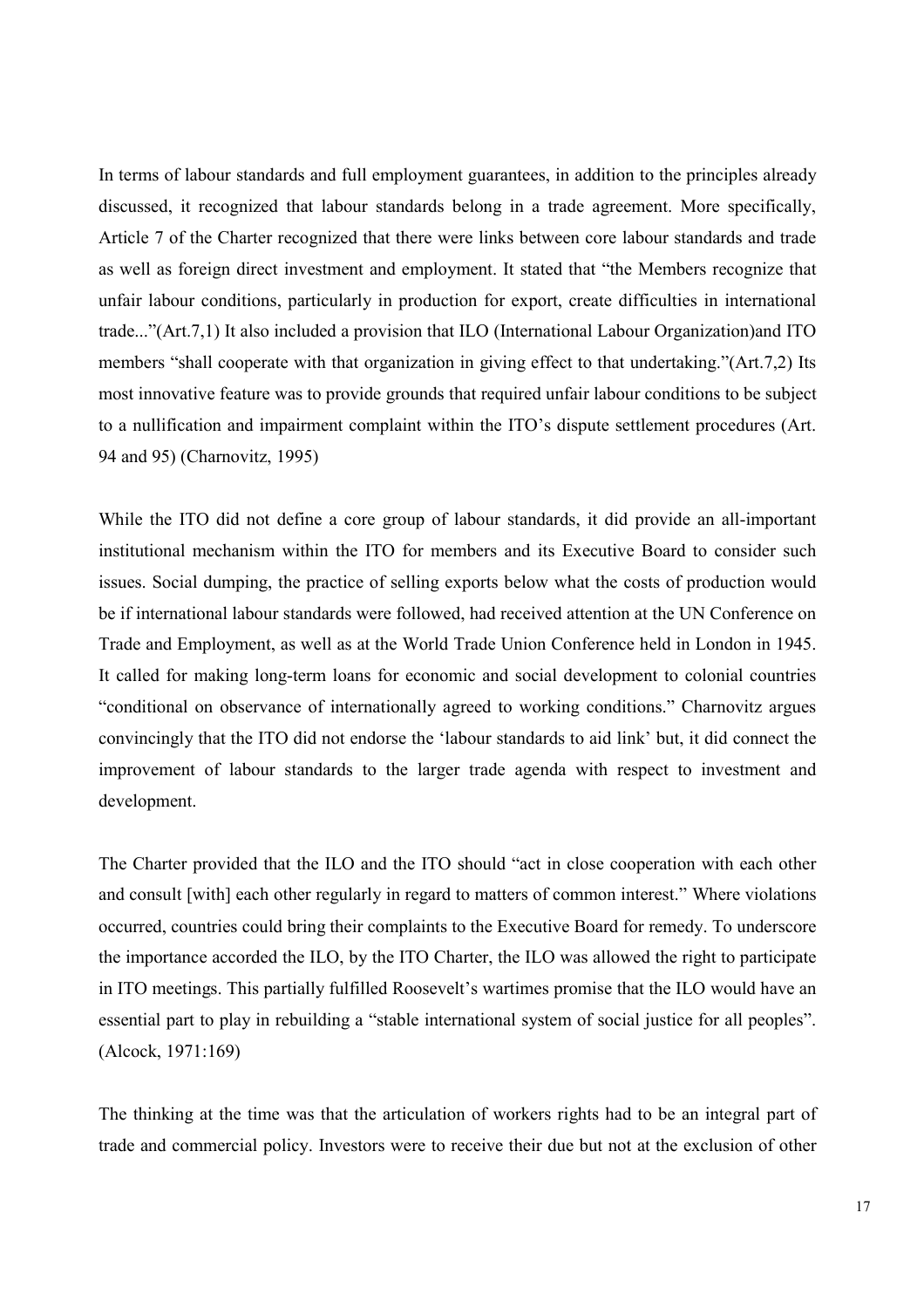concerns. Capital's rights were to be safeguarded and so the emphasis in the Charter was to find the middle ground in this and other matters. Governments recognized that labour rights were in their common interest and that countries had "to establish a balance of mutual advantage" in advancing their trade and employment goals. Commodity policy and business practices had to be reinforcing so as to "contribute to the expansion of production, trade and employment."

In addition to these provisions, industrialized countries committed themselves to other general principles of conduct that directly would enhance employment-creating policies. With respect to employment, for instance, positive commitments towards employment were largely voluntary and left to the discretion of member states. Provisions concerning employment-creation were put in very general terms creating a 'high standard' but no formal legal obligation. (Diebold, 1952:12)

Even with such a low minimum, members were permitted to take safeguard "actions within the provisions of the charter" should other members fail to comply with these commitments. The crucial clause in favour of full employment policy was related to cases where the quantitative restriction ban would be lifted. This was an innovative provision even if it remained a solution of last resort.<sup>11</sup> As well, in terms of state policy, a highly complex procedure allowed member states to impose quantitative restrictions to avoid deflationary trends in cases of severe currency crises or even for broader objectives, such as "the achievement and maintenance of full and productive employment" (art. 21.(b))

In the area of international market forces as regulators of international life, trade barriers had to be reduced and wherever possible eliminated. The rules for adjudicating disputes as well as the mechanism for constructing a system that was both rules-driven and sensitive to outcomes was spelled out in detail. These complex rules had been negotiated at Geneva, in 1947, as an essential part of the preparatory work of the ITO.<sup>12</sup> (Jackson, 1989: 32-39) The important point here was that countries had to have legal recourse to take exceptional measures when they faced unusual short-term conditions that threatened their economies. The extent and nature of these 'escapes' were spelled out in the GATT rules and they were accepted by all governments, including Washington and the UK, as an essential component of establishing a nondiscriminatory system of trade. Without these exemptions it would not have been possible to ban the use of other barriers which, Ostry underlines, were also a part of the GATT. (Ostry, 1997:68) It was better to have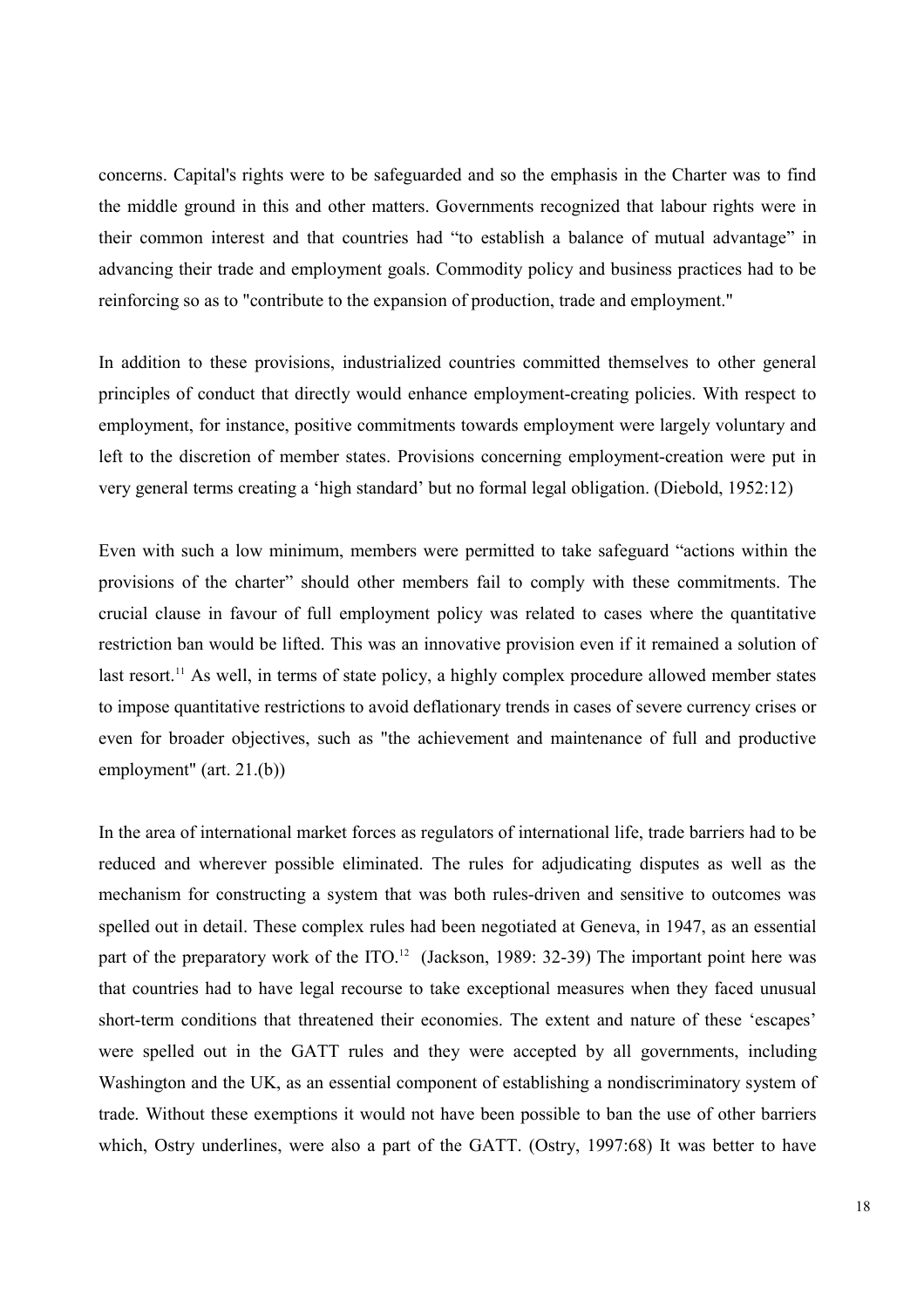modest safety valves than outright protectionist policies. While the Havana Charter was very broad in scope, a close reading of the text suggests that the chapter on disputes resolution and unfair trading practices was designed explicitly to impose a much stricter code of discipline on members. In addition to its lofty principles, the Charter had a lot of market muscle to address contentious trading issues. It envisaged that the GATT was to become the police of the new organization.

In the area of international economic regulation, its jurisdictional scope included power to make recommendations and to promote agreements 'to facilitate an equitable distribution of skills, arts, technology, materials and equipment' to assure just and equitable treatment for the enterprise, skills, capital, arts and technology brought from one Member country to another' and to 'avoid double taxation'. (Picciotto, 1998) It included a chapter requiring states to prevent enterprises from engaging in practices restraining competition, limiting access to markets, or fostering monopolistic control, and it set up a procedure for investigating and reporting on specific complaints about such practices. (UNCTAD 1996-I:3)

Combatting protectionism required that quantitative measures such as import quotas, quantitative restrictions and import duties should be disallowed to the maximum extent possible. In an imperfect world, countries everywhere employed export subsidies, quantitative restrictions, and commodity agreements to discriminate against their competitors. The United States had import quotas on wheat, wheat flour and cotton, as authorized under section 22 of the Agricultural Adjustment Act. (Brown, 1950: 25) As well, it had separate import quotas on raw and refined sugar which were incompatible with the Charter's provisions and would have had to be abolished. Changes would also have had to be made to the Philippines Trade Act, in order to put both countries into conformity with Charter requirements. France had special relations with its colonies based on a discriminatory trade relations, while the UK relied on the Imperial Trading Preferences. All of these special relationships would have to be altered and abandoned in due course, as they were, in fact, by the early sixties. But in the Charter all these exceptions were 'grand-fathered'.

Another group of trade norms and principles were addressed under the category of special circumstances, that is, times when a country could not implement the principles of the Charter due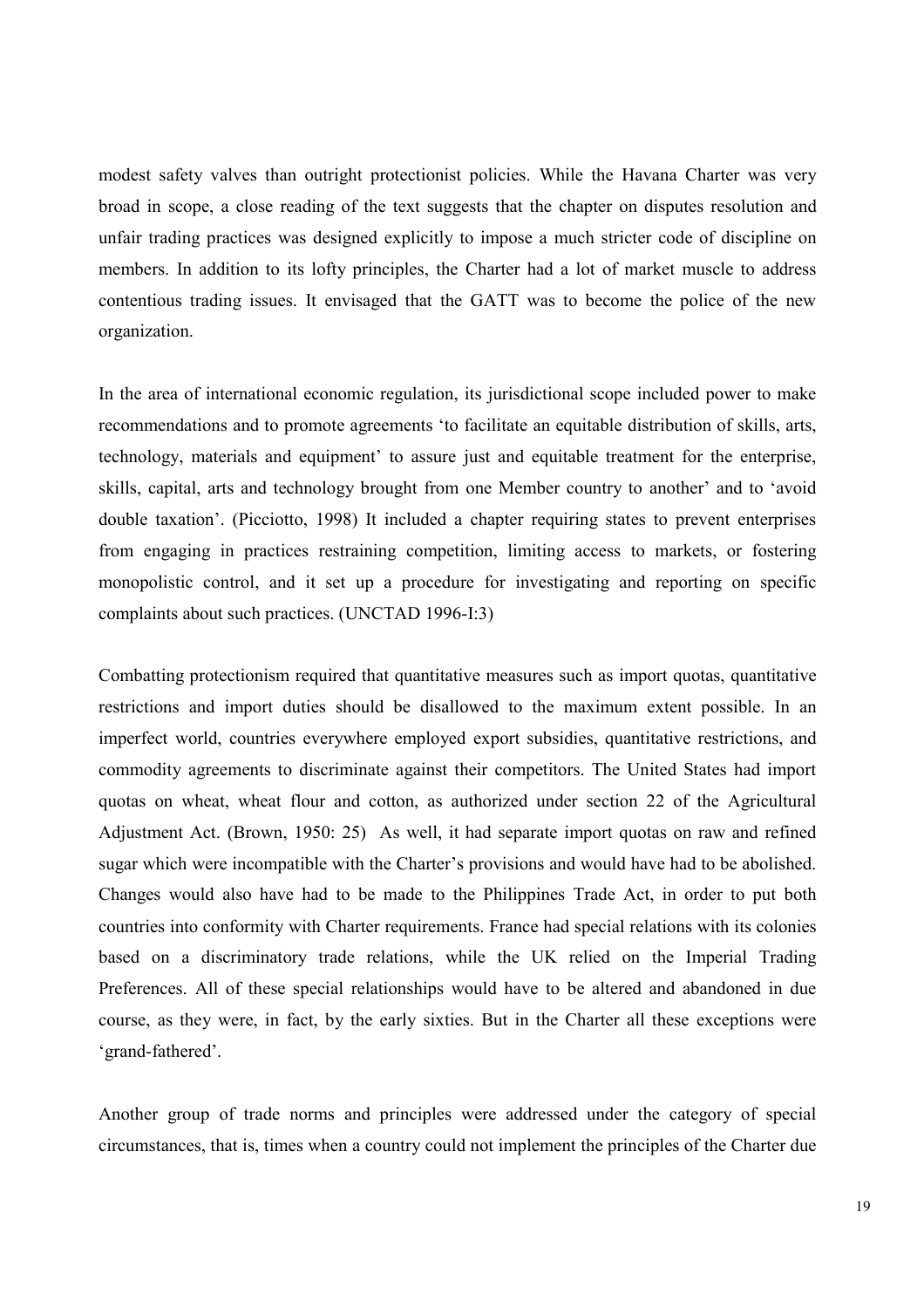to a 'drastic and sudden change in existing trade practices.' It was entitled to relief though negotiation or a transitional period after which conformity was required. Here too, the Charter could hardly be considered radical in permitting this kind of escape clause. It had already been agreed to at Geneva when the GATT was negotiated. More importantly, US trade law recognized that its trade authorities had discretionary power to "suspend, withdraw or prevent the application of concessions to carry out a trade agreement" which were interpreted to be discriminatory, restrictive or burdensome for US commerce.

For developing countries, new ground was broken with respect to price volatility as it affected the production and trade in primary commodities such as mining and agricultural products. Both developing and industrialized countries agreed to establish procedures for temporary intergovernmental commodity agreements based on a regulation of price and production though excluding buffer stocks. (Chapter 6) The aim was to bring price and revenue stability for primary producers and consumers. At the time this provision was path-breaking. The collapse of primary products had affected all countries severely in the interwar period and the Charter attempted to provide a practical alternative that would permit and encourage marketing boards and other market-limiting institutions. In addition, special provisions were designed to guarantee an effective support for the agricultural sector through subsidies and quantitative restrictions. (art.20, 22,27)

Finally, the investment provisions of the Charter were, by far, the most controversial. They implicitly recognized the right of expropriation of host countries and entitled them to impose specific requirements on foreign direct investment. Host countries could take any 'appropriate important measures' to prevent foreign direct investment from interfering in their domestic policy. Countries would be entitled to permit or refuse future investment and regarding nationalization, the host country's right was implicitly recognized and payment of compensation was acknowledged. (art.12) These special provisions to promote economic development were designed "particularly for those countries which (were) in the early stage of industrial development." (chap.3) At the insistence of developing countries this principle was given a very broad reading including, tariff preferences, quantitative restrictions and limitation of investor's rights.

Still, the far-reaching issue of host rights vs. investor obligations was hardly resolved. (see *Fifty*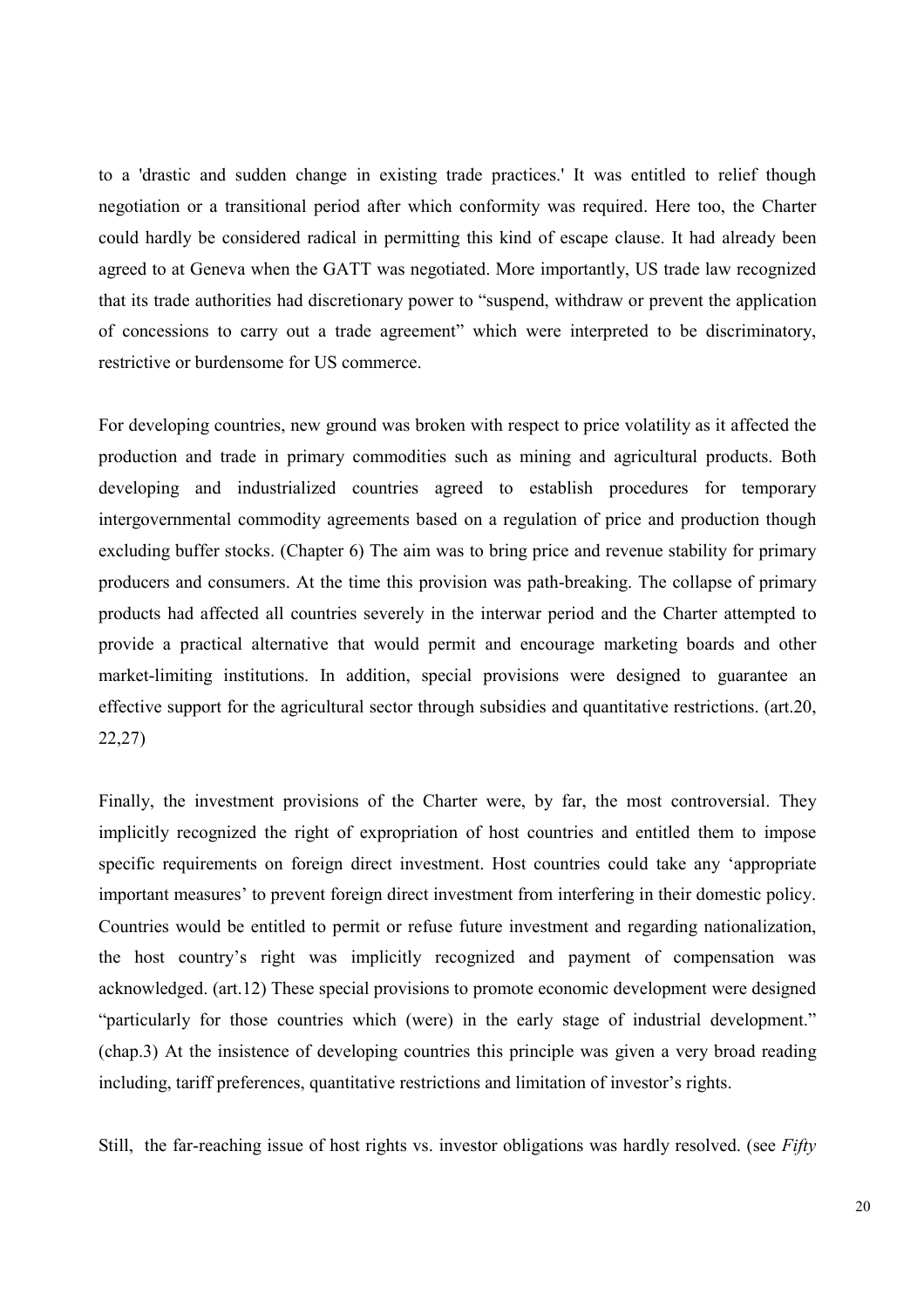*Years of Regulating Foreign Investment 1948- 1998*). In reality, the ITO conferences demonstrated that there was an absence of international consensus on this crucial issue. The combined opposition from Latin American, Indian and Australian delegations opposed the sweeping definition of traditional international property rights as defined by the US Congress. The US demand for an unambiguous commitment to protect the investments of international business from the incipient Organization was rejected in the Final text.13Latin American countries turned to other avenues to pursue these issues in the UN. In 1952, at the height of US Cold War power, the General Assembly passed the first resolution on Permanent Sovereignty over Natural Resources. The resolution endorsed the right of all states to nationalize and exploit their natural resources. The final resolution affirmed the right of member states to "have the due regard, consistent with their sovereignty...the need for maintaining the flow of capital in conditions of security." Still for others, the formation of UNCTAD, often called the developing countries GATT, had its origins in the end of the ITO. Almost all of the same concerns and many of the provisions present in the development decade framework document can be traced to this pioneering multilateral forum. Continuity was provided by no less than Raoul Prebisch who was at both the London Conference as well as at Havana, where the text was finalized. As his own correspondence reveals, he was profoundly marked by this experience. He was to play a major role in drafting the UN's development decade. Issues such as the need to balance foreign direct investment with the asymmetrical needs of developing countries, the importance of price stabilization measures, the need for escape clauses were folded into the UN's Development Decade of the sixties. Ed Dosman, York University, is completing an intellectual biography of Prebisch and has in his possession much documentary evidence showing just how influenced Prebisch was by the attempt to create the ITO. For the text establishing the developmental decade, see B. Stern, *Un Nouvel Ordre Economique International? Recueil de Textes et Documents.* Paris: Economica, 1983.

Clair Wilcox, one of the US negotiators at London, Geneva, and Havana, prepared a *Reader's Guide to the Havana Charter* which captured the full flavour of this seminal agreement.

Barriers to trade, other than tariffs, should be eliminated or minimized; tariffs should be reduced and preferences outlawed; trading areas should be widened by forming customs unions and free trade areas; member states should not discriminate against other member states; state trading operations should be governed by the principles that apply to private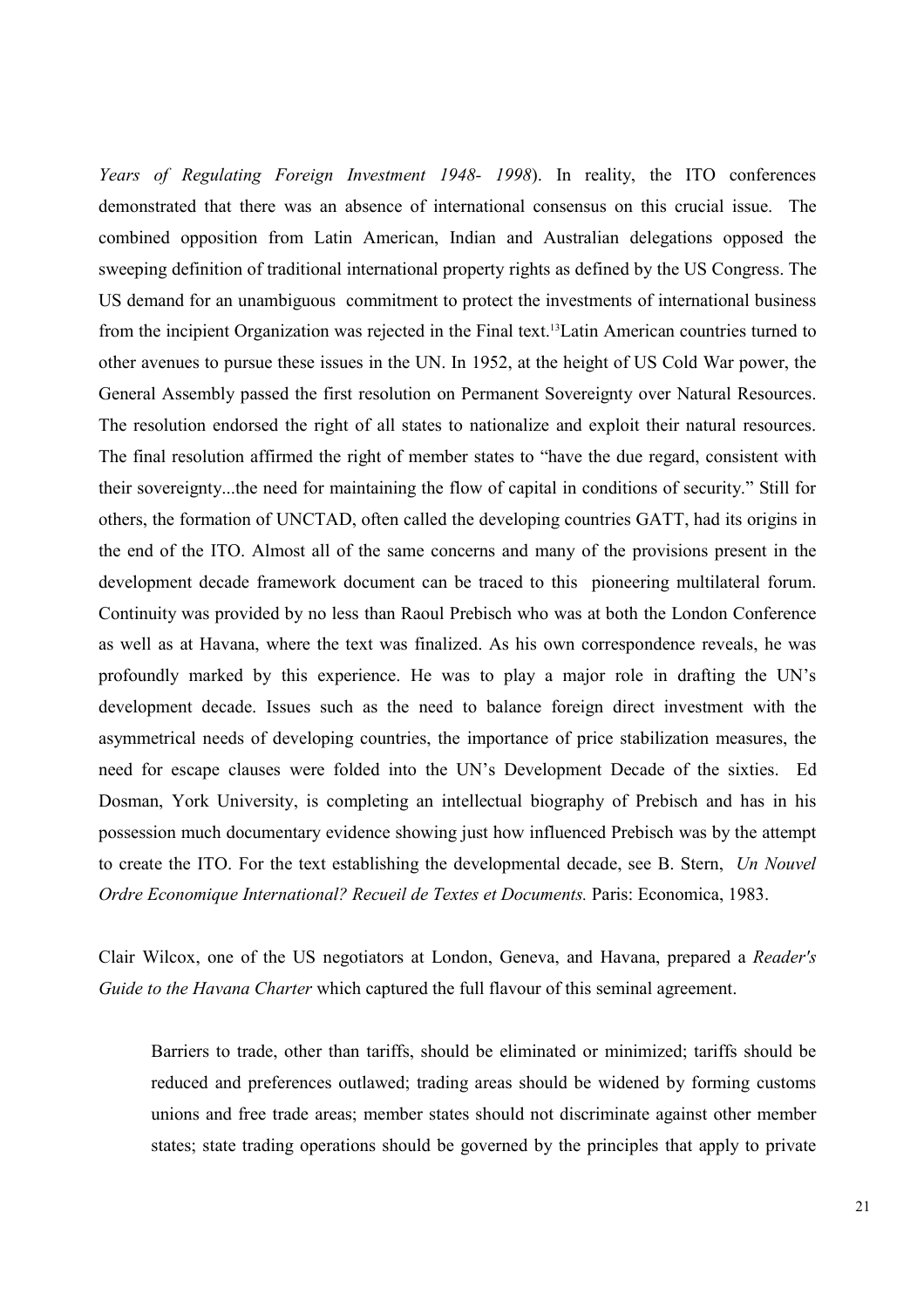trade; subsidies should not be used to obtain more than a fair share of the world market; international trade should not be restrained by public or private monopolies or cartels; economic development and reconstruction will expand world trade and increase real income; international private investments will promote economic development; the use of protective measures to promote economic development may be justified; members should consider the effect of their trade policy on others and consult with them. (Wilcox, 1949: 223-4)

What made the Charter unique and a step forward as an international body to regulate trade was that its design and principles were intended to provide all countries with a way to adapt and adjust to competitive pressures without having to sacrifice modern goals of equity and social justice. Organizationally this spirit of equality was also manifested. In the ITO, major decisions by the member states would be based on 'sovereign equality' rather than weighted-voting as in the case of the IMF and the World Bank. Democratic governance at the international level demanded recognition and extension of majority voting rather than elite control by the few. 14

So as long as the ITO could make it the interest of every major country to eschew protectionist and deflationary practices, then, the new international order presided over by the ITO would be very different from its liberal antecedents, just as Keynes, from Britain and Harry Dexter White, from the US, the two intellectual leaders who had challenged financial liberalism in the 30s, had predicted. Freed from the sterile debates of the past, a non-liberal approach to investment and development matters had begun.

### **Was the Design Adequate to the Task?**

For extreme advocates of laissez-faire internationalism in the US, the Charter transgressed the fundamental notion that trade was principally organized for private gain and profit and that it had to be fully competitive, subject only to moderate barriers such as tariffs for revenue or industrial protection.<sup>15</sup> The failure of the ITO to find sufficient support in the court of US legislative opinion should not be allowed to hide its most important achievement. A Charter for world trade always raises the fundamental questions of how to balance two potentially conflicting agendas: bigpicture ideas, that is, the principles and guiding beliefs (without which none of the Bretton Woods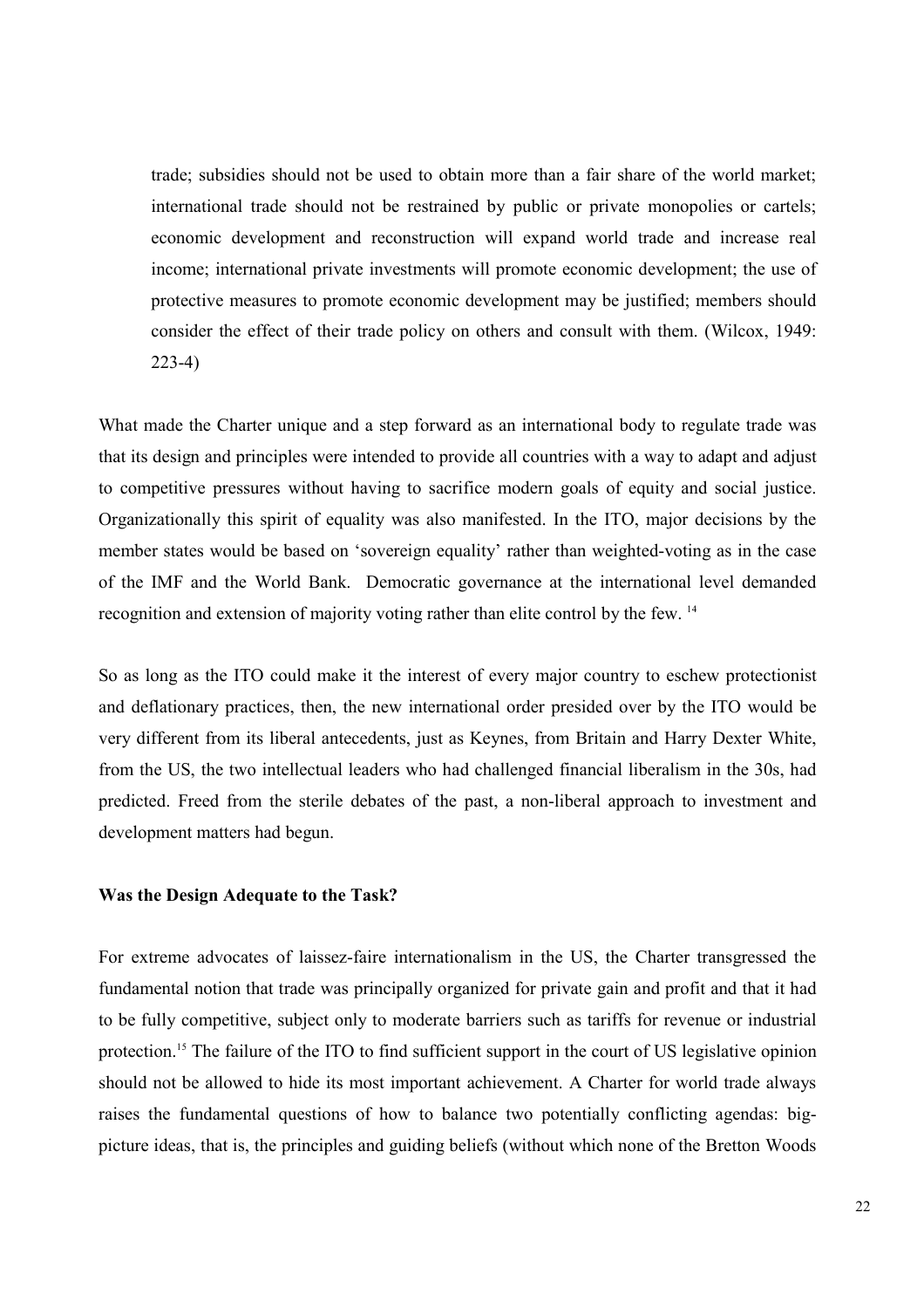organizations would have been able to see the light of day) with the pragmatic details of the legal text, including the all-important minutiae of regulation, complex trade rules and other measures to enhance export opportunity and maximize import openness. It is this model of international organization that has been improved upon but never abandoned.

In the untested Charter, the ITO's blend of Keynesian demand principles with a well-thought plan for freer trade between developing and developed nations provided a pragmatic way to reconcile the historic antagonists of the interwar period and begin to address the new challenges of development and decolonization. The dynamic that led to the Havana Charter would have been unthinkable without the presence and active participation of the developing nations of the world. It was their influence which transformed a rather modest US-UK initiative into a broad-based proposal to put trade, money, investment, employment and development on a radically new footing.

The consensus embodied in the Havana Charter was path breaking for the nations of the world also because it created the template for all other similar broad initiatives. Some fifty countries had produced a framework document combining a statement of intent with practical measures, set a fixed timetable to attack quantitative restrictions and established the broad principles and a realistic set of procedures to get there that included a dispute resolution mechanism and a massive reduction in tariffs. The innovative idea that inspired the ITO was that no country nor powerful business lobby nor trade union ever wants to be tied to an inflexible set of rules that did not let countries protect themselves from the short-term difficulties of adjustment that lead to loss of jobs or markets or both when faced with sharp swings of the business cycle. When the Charter provided a sufficient number of escape clauses, in the GATT, that recognized the diverse needs of countries at different stages of development, it struck the proper balance of serving both the developmental needs of Latin American and Asian countries, as well as the short-term needs of the industrial world.

Many of the escape clauses were drawn from US practice and US trade legislation which should have guaranteed its passage through the US Congress.<sup>16</sup> In the end it did not, but, more importantly all countries kept these provisions in the mini-Havana Charter of the GATT. However, in another way, the GATT language of Article XIX with respect to safeguard mechanism remained quite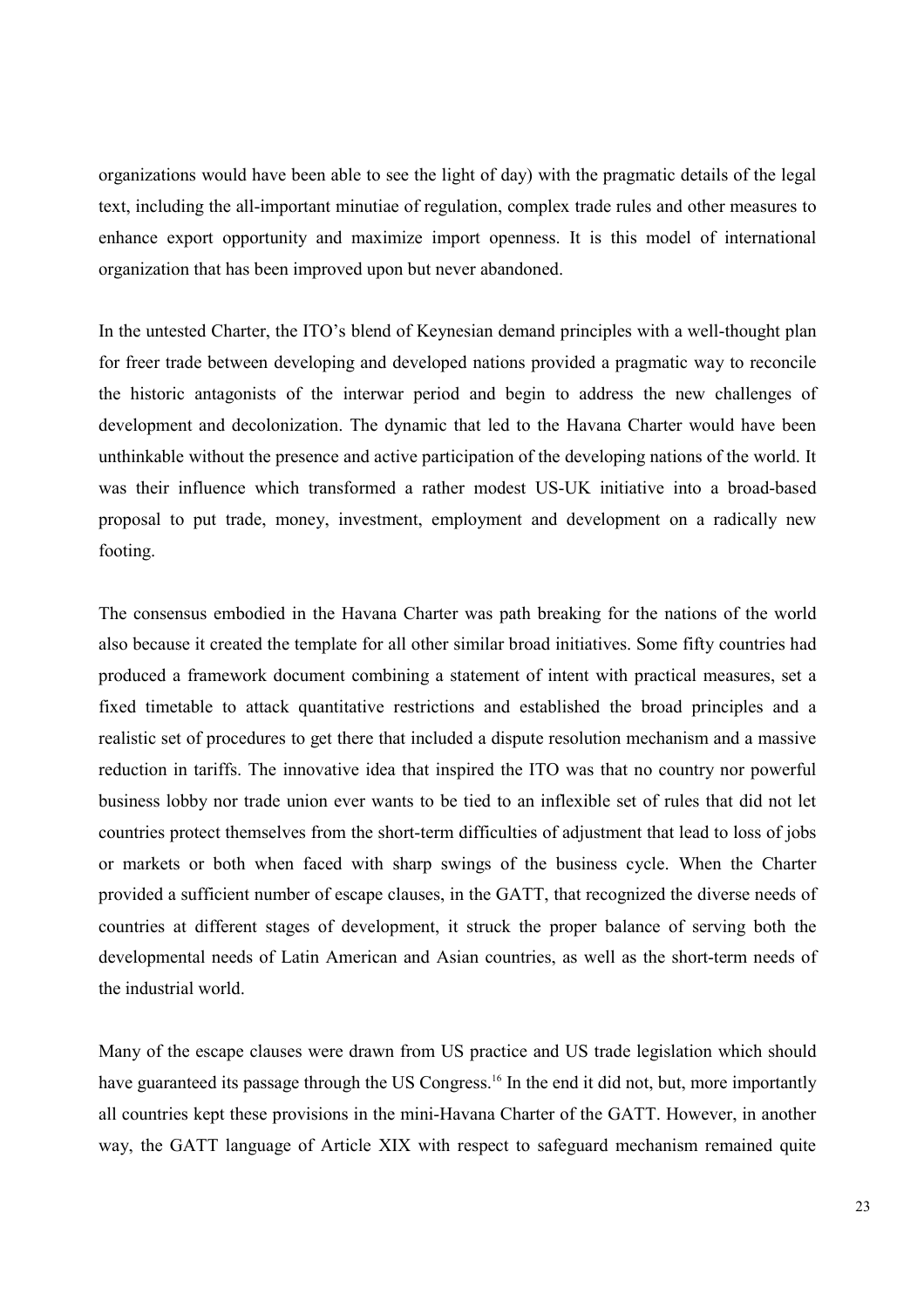ambiguous with a highly contingent set of criteria.<sup>17</sup>

In other ways the brief existence of the ITO ensured the future of the world trading order. The deals made at Geneva in 1947, under its fledgling trade arm, the GATT, gave the postwar trading system a badly needed lift off.<sup>18</sup> Its prestige and authority made possible the single largest tariff cut ever -- some \$10 billion worth of trade at prewar prices involving 45,000 concessions were made with the backing of the US Congress that authorized the President to cut tariffs up to 50 percent. (Curzon and Curzon, 1969:57) The value of world trade increased some 360 percent from 1947 to 1966. No subsequent tariff negotiations, until the development decade of the sixties, ever exceeded the work of the ITO.19 (See table, *Growth of World Trade1900- 1990)* It was one of the largest stimulatory measures ever undertaken, designed both to promote domestic growth and create jobs by reducing barriers to trade. Here was demonstrable proof of Meade's virtuous cycle linking trade, production and employment-creation as mutually reinforcing.

In ways that few have grasped, tariff-reduction became the ideal instrument to promote international Keynesianism, a perfect match to support the same political imperative domestically. No wonder the architects of the ITO believed that they had reconciled international trade reciprocity with an equally far-reaching commitment to provide employment for everyone who needed it. Tariff reduction carried the day not just for liberal ends, but for the all-important reason of building a different kind of international order. In it, politics and economics were no longer treated as separate watertight compartments.

In other ways, too, the ITO set the agenda for the next five decades. There was no other equivalent moment when the countries of the world rewrote the rules and practices in such an extensive and innovative way. Practical issues such as non-tariff barriers, improvements to the antidumping code, as well as, state trading practices which had been part of the Havana Charter were finally addressed in the Kennedy Round. But, by then, multilateral tariff bargaining was no longer as revolutionary a method as it had been in 1947.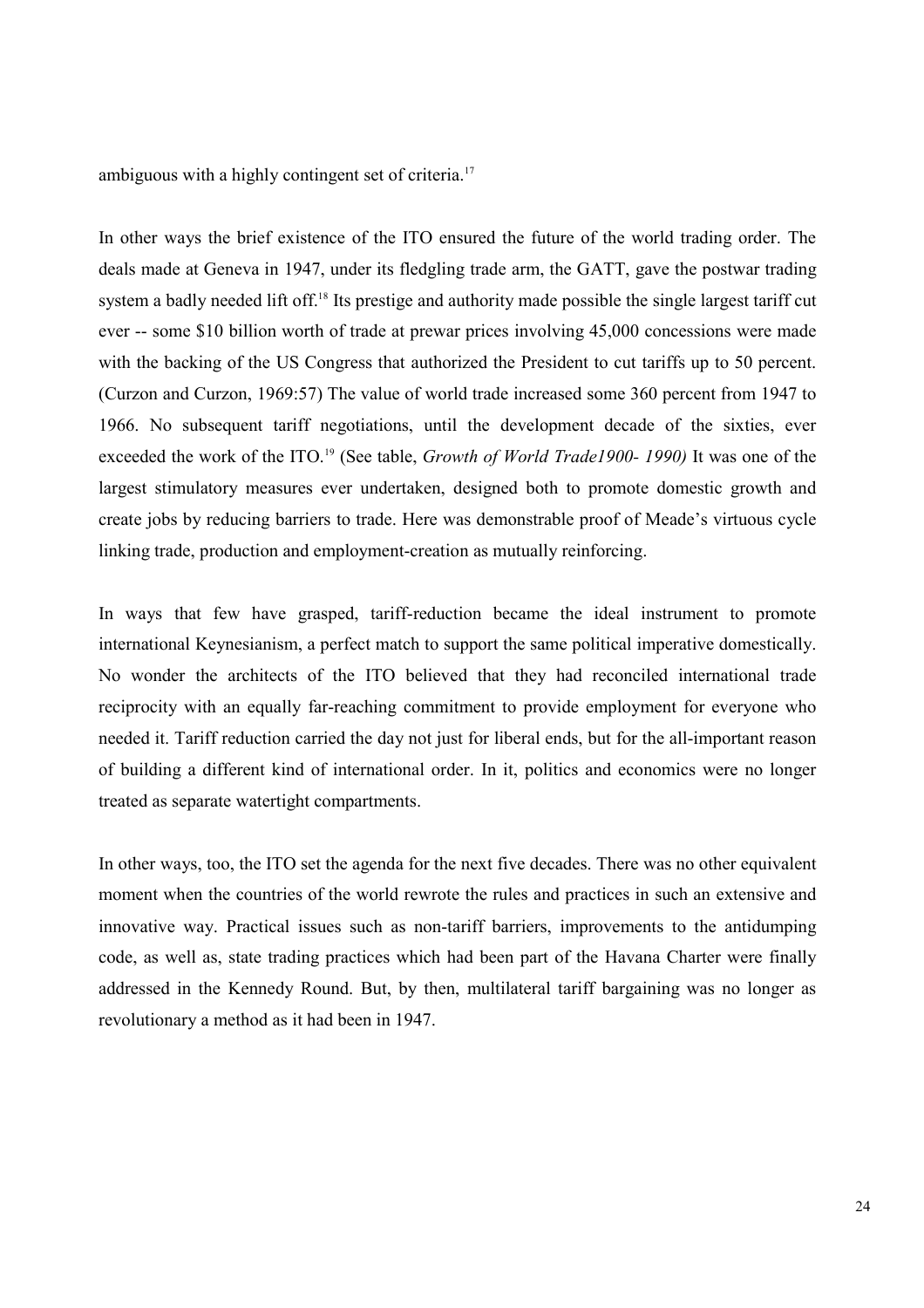### **Looking Back-Looking Forward: the End of the Story**

The ITO had a bold plan to build a social market globally because it set out to create a common ground between the full employment obligation that had shot to the top of the agenda throughout the industrial world and the developmental needs of the Southern nations in the emerging world. In the rear-view mirror of history one large and very powerful idea stands out. The framework agreement for this new age could not be a system of pure commercial gain designed to advance the free enterprise principle at any cost. This made impeccable economic sense, as well as, smart statecraft. When economic growth stalled, few countries would accept the dictates of crude market logic to open their economies, regardless of the cost and despite the consequences. So the public and private domain required a new division of labour and regulation at the international level. The Havana Charter was the defining moment, recasting the relationship between trade, development and employment. Its disappearance left a cavernous hole in the architecture of the postwar institutions of global governance in five critical areas: labour rights and standards, dispute settlement and interpretation, the international price for primary commodities, the regulation of transnational business and on governments themselves. By comparison, the GATT had only residues of the non-liberal characteristics that had stamped the ITO as an organization.

First, the ITO provisions on fair labour standards were not included in the GATT. Charnovitz notes that "except for the provision in Article XX(e) that permits governments to ban trade in goods produced using prison labour, GATT says nothing about labour standards."(Charnovitz, 1995:171) The original intent was that labour standards were covered not through the GATT but were to be given a more important and legitimate place within the general framework of the ITO. Without the ITO there was no institutional place for labour standards in the GATT nor later in the WTO.

Secondly, the Havana Charter had an explicit provision that its members had the authority to make legal and binding interpretations of the Charter. This was crucial because with this power, the ITO had the authority to establish what Jackson calls 'joint action' that would not only facilitate the operation of the new organization but would further the objectives of the Agreement and allow it to grow and adapt to the changing international economy.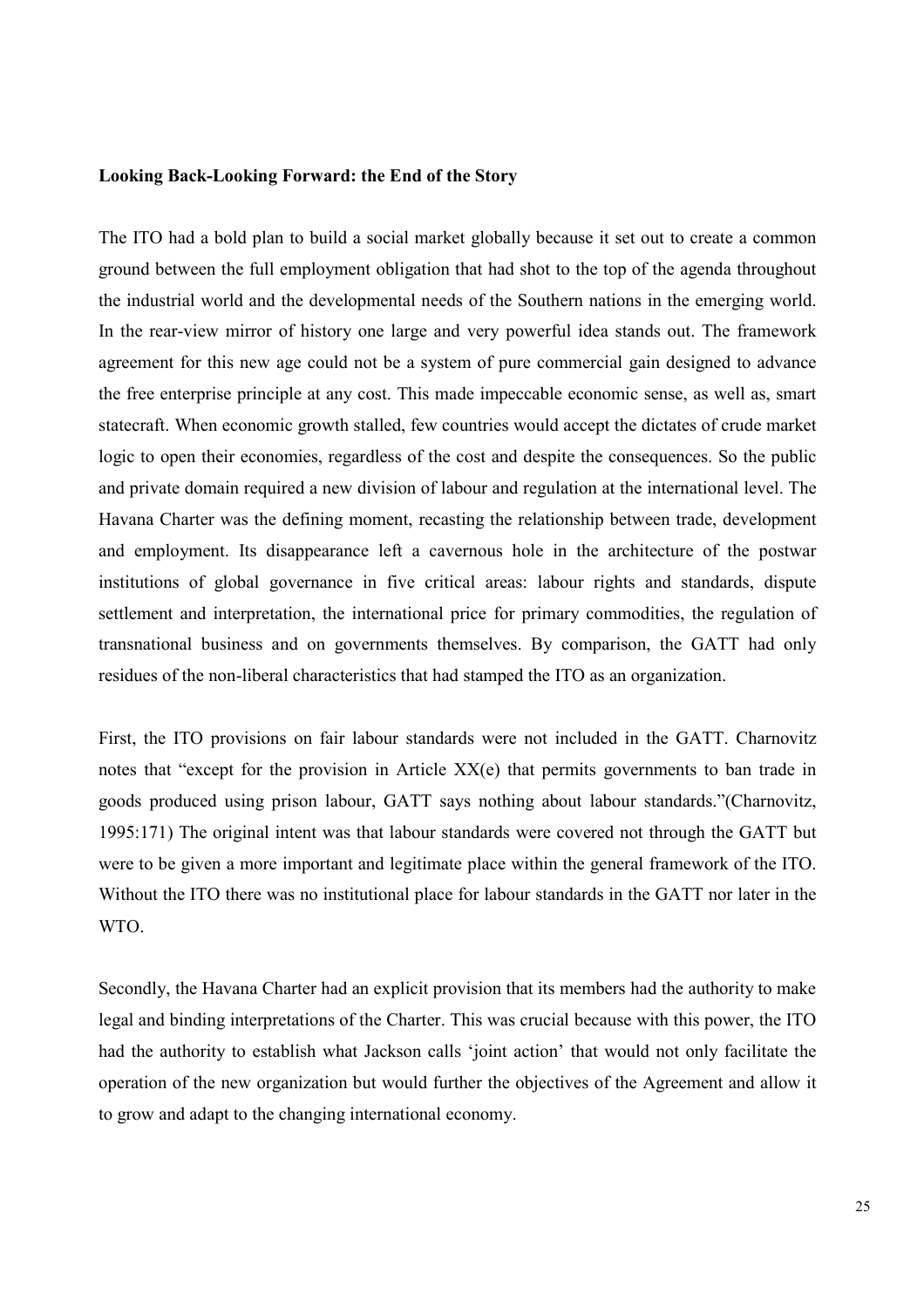Internationally, organizations that explicitly give their charters such power to make legal and binding findings are preferred to those which can only 'recommend' compliance. In the case of the ITO, interpretation and dispute settlement decisions carried with them a binding treaty obligation even when its member states disagreed with a decision because it was unfavourable to their immediate interests. (Jackson 1989:90) The penalty for noncompliance entailed sanctions, the principal one being suspension of trade concessions.

By contrast, GATT had no such provision. It had no binding interpretative powers once the ITO was stillborn. In terms of international law setting norms, the GATT had no requirement, as had the ITO, that all countries had to use their dispute resolution procedure exclusively. Havana had broken new ground because it permitted reference to the International Court of Justice, in some matters. Appeal to the Court was needed because in the words of Clair Wilcox, the vice-chair of the US Delegation to the Havana Conference, "it provided for the development of a body of international law to govern trade relationships."(Ibid., 93) Without the power of formal binding interpretation, the GATT's dispute settlement mechanism was voluntary and thus could be ignored largely without penalty thus making new legal norms difficult to establish.<sup>20</sup>Under GATT rules, a contracting party was not obligated to accept an amendment which it opposed. Here too, the retreat from the ITO's provisions for a New World trading order with muscle was marked.

Thirdly, for the developing countries of the world, the end of the ITO created a multitude of problems. It had provided a framework to stabilize the international price of primary commodities. It also saw the need for producers to work together to market primary products. This was lost when the ITO failed. In terms of investment rules, the pivotal idea of the Charter was that a new investment regime could only succeed on the condition that countries dismantle state-erected barriers and enforce a code regulating the restrictive practices of international business. The two went together. The key was that investors' rights could not be so broad as to limit host country's responsibilities. In the Charter, no member was precluded from enforcing any national statute to prevent what was at the time called "monopoly practices" (Art.52)

The word monopoly practices meant something quite explicit to the assembled negotiators at Havana. They were prepared to accept the fact that there were many trade-distorting activities that impaired markets from effective functioning. Some were state-centred, many more came from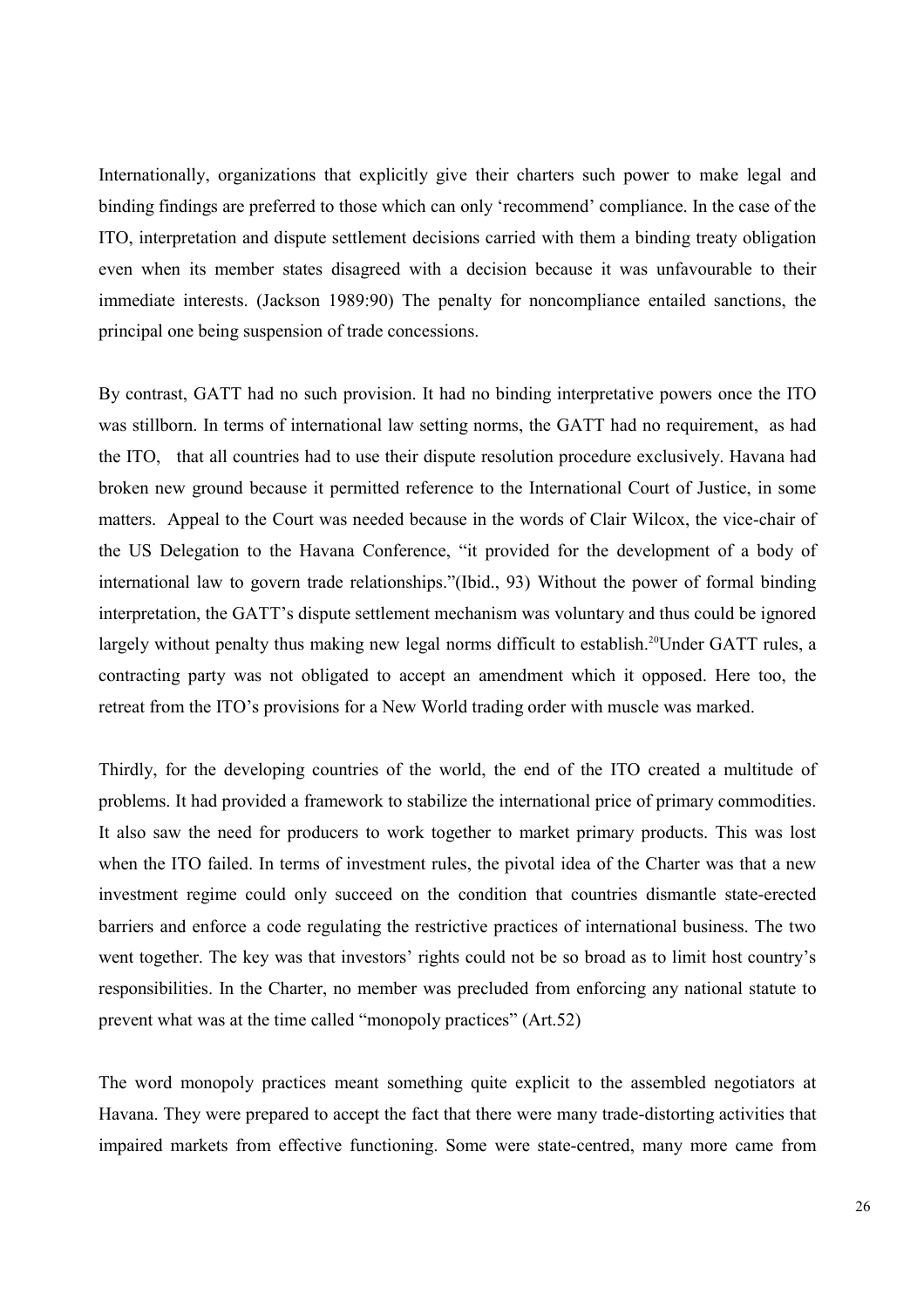international business. What was needed was a framework for a new investment regime with a strong pro-active capacity to hold foreign direct investors and multinational corporations accountable to international authority.

This was the pivotal idea that struck a deep chord with many countries, both developed and developing. Even if many of their recommendations were not as strong as they might have been, the Havana negotiators understood that unregulated concentration in capital-exporting activities such as telecommunications, insurance, banking, mining and pharmaceutical sectors, posed an immediate threat to the orderly development of the international system. Here too, states had to be able to act to defend their interests and use their power of expropriation. This is why the developing world saw in the *Final Text* signed at Havana such a positive beginning. Developmental inequalities were to be addressed within a non-liberal framework. It would take more than a decade for the developing nations of the world to make economic and social planning the centre of the development decade of the sixties.

Fourthly and uniquely, the Havana Charter not only applied to governments but also to the actions of private firms whose restrictive business practices threatened to undermine the liberal goal of nondiscriminatory trade. The ITO contained a whole chapter on anti-competitive practices. In contrast, the GATT included none of that language.

Finally, indeed, with the end of the ITO, GATT members opposed any steps for regulating the intra-company trade, to set bright-line standards for multinationals or, in any way, to impose any obligations on international private actors. Led by the US and others, the GATT Contracting Parties decided not "to bring this subject under GATT" but only provide for limited consultations. (Jackson, 1989:212)

Restrictive business practices were explicitly excluded from GATT procedures and were not a subject covered by its disputes mechanism. (Article XXIII) In short, only governments would be subject to international regulation, not multinationals.<sup>21</sup> This more than any other provision marked a dramatic turnabout from the public objectives embodied in the ITO; that private authority no less than state actors had to be accountable to international law. By contrast, the GATT chose to be silent on the monopolistic practices of powerful transnational actors. The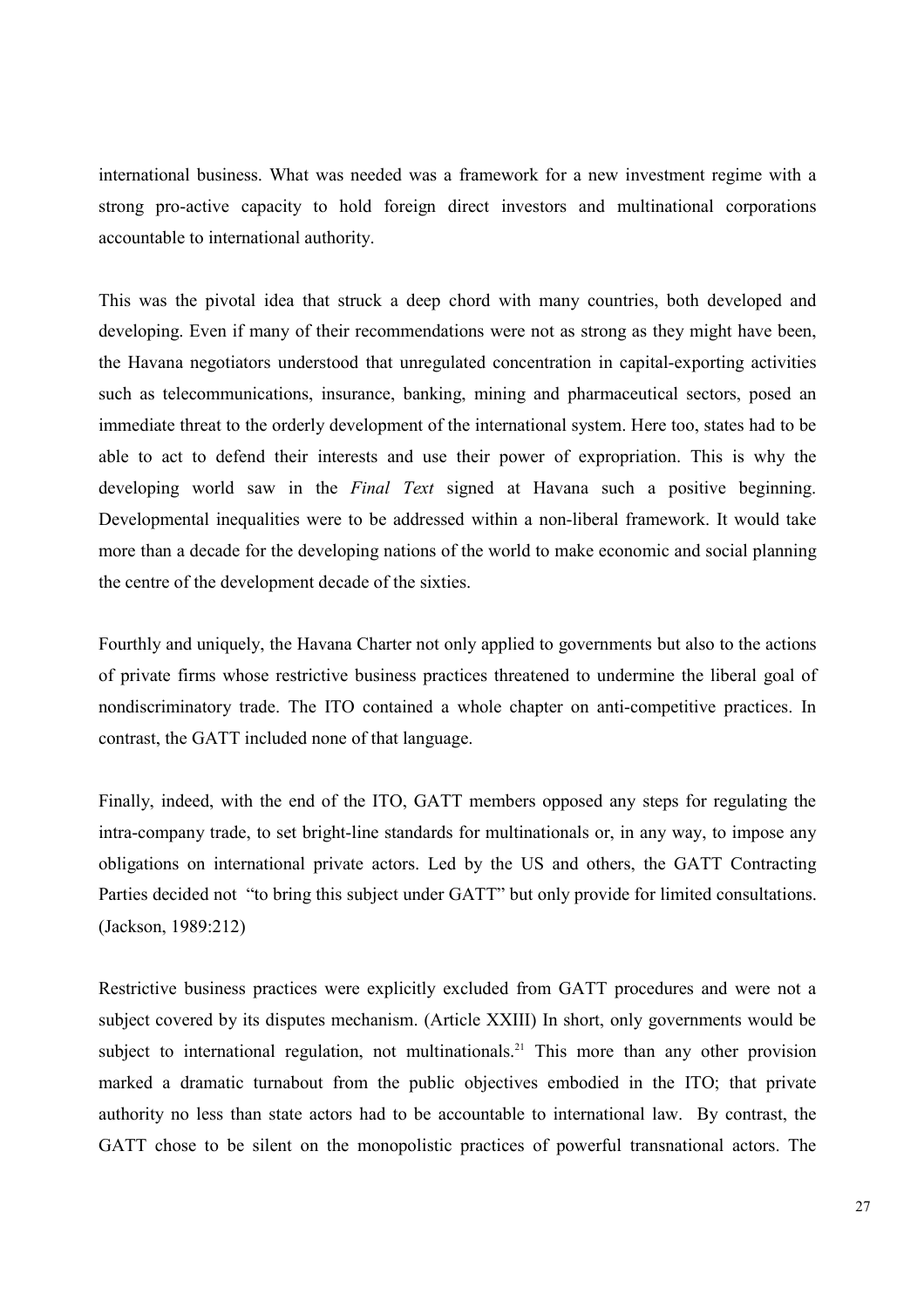rupture with the ITO was complete.

#### **A Final Word**

The end of the ITO transformed the fabric of the post-World War II international economic organizations. Without this one non-liberal institution and its provisions to limit international markets, global markets quickly found a new political legitimacy that none of the signatories at Havana could have anticipated. The governments who signed the Charter had thought that it was possible to regulate markets outside of the state but, in 1949, they failed. In the end the ITO was a victim of Cold War politics, shifting US priorities, a protectionist Congress and elites that preferred not to have a strong world trade organization with non-liberal principles and goals. Embedded liberalism was, at best, a second best option. It gave a more limited role to state interventionism and by contrast, a very large play to international market needs.

In his important study of the spread of Keynesian ideas, Peter Hall makes the general point that for the time the linking of trade, employment and social policy constituted a revolution in state policy making.(Hall, 1989) For the next five decades, the frontier between the state and the market was definitively redrawn and the division of their roles permanently altered, as witnessed by the growing responsibility of the state in the economy.(Yergin and Stanislaw, 1998) The proof was that the ideas of international regulation, full employment, development and nondiscriminatory trade had conquered world economic thought but not the GATT and the world trading order post- $ITO<sup>22</sup>$ 

As states everywhere feel the adaptive pressures from global free trade and the powerful legal code of the WTO, they would do well to take a long hard look again at the Havana Charter for both its strengths and its shortcomings. The legacy of Havana presents a challenge of epic proportions for triumphant liberalism.

It was a potent international instrument that could, in due course, have established new international standards. It was also a highly normative exercise in trade politics that recognized that foreign direct investment and full employment were indispensable for the stability of the international economy. One of the ITO's fundaments was that foreign direct investment was not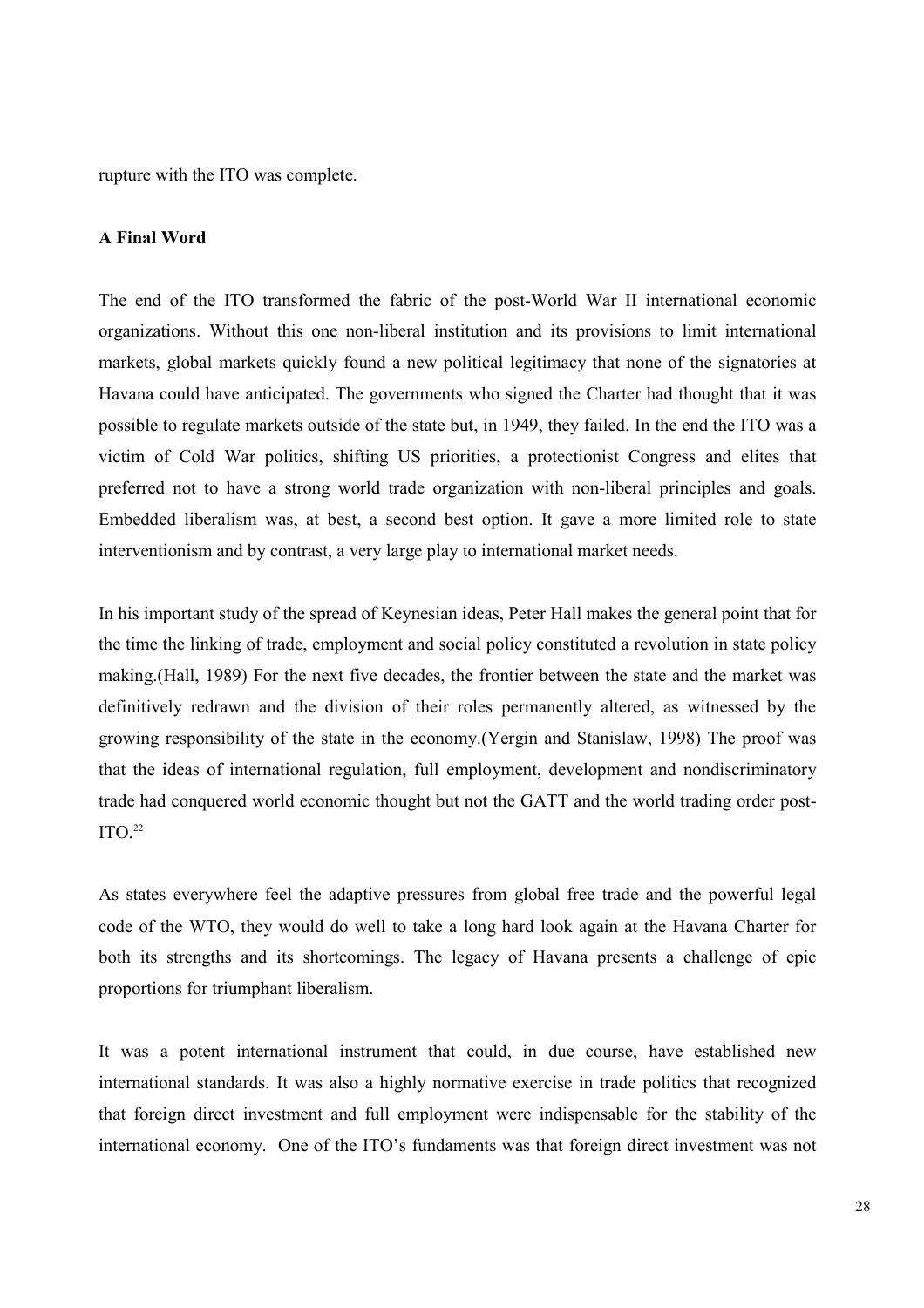an absolute, rather it had to be acceptable to the host country. Another was that labour standards and human rights belonged in a trade organization. The ITO championed the principle that countries had the responsibility to manage job loss when it occurred, along with the obligation to restructure their economies when business failures threatened to undermine the benefits from increased trade. Both these policy imperatives prevented an immediate return to an embedded laissez-faire free trade regime.

In the fifties and later the sixties, with pro-labour oriented governments elected to office in Western Europe, Canada and Australia, policymakers sought to capitalize on these new planning techniques to provide jobs for everyone. The rise of the modern welfare state and the transition from a wartime to a peace time economy meant that national markets grew in new and dramatic ways and joblessness reached historic lows. Elected government's quickly developed international strategies with a complementary set of collective bargaining institutions at home that supported expanded trade. (Rodrik, 1997) To do this they adopted social insurance and safety nets that built support at home for trade liberalization while pursuing full employment strategies or goals. Thus they found it easy to square the circle, social protectionism did not hurt the economy very much and, indeed, made the economy more efficient. Public policymakers also quickly discovered that trade generates a lot of gains only when the domestic economy is growing rapidly and the state intervenes to ease the burden of adjustment. This is why the pursuit of purely commercial advantage today holds even less allure than the proponents of free trade proclaim.

With capital more mobile than ever and domestic economic growth weak, building counterweights, one of the central ideas that lead to the Havana Charter and the ITO, has to be at the top of the world agenda today. The advanced countries have always favoured national controls over their own resources and strategic sectors and have never abandoned state aids and subsidies to support their home industries. This is why there have been so few successful worldwide efforts to protect foreign investors rights from the reach of nations. And this is also why a strategy of expanding trade requires strengthening such social institutions as unemployment insurance, education, training and a comprehensive social policy. No less an authority than the OECD describes the current jobs crisis "as the most widely feared phenomenon of our times." Once again free trade is the nemesis of the full employment obligation.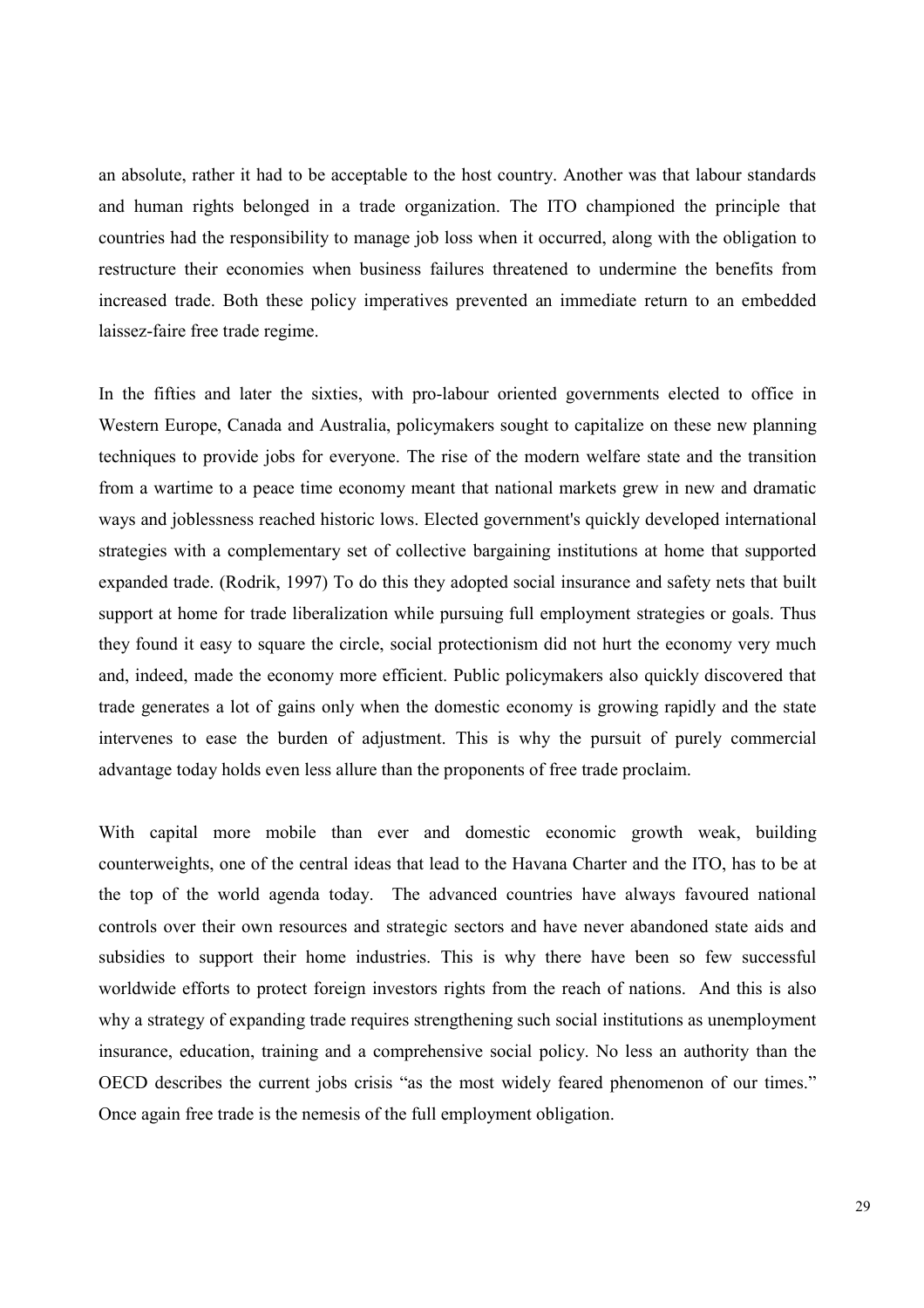Whatever its shortcomings, the ITO, the practical embodiment of the full employment revolution in state practice internationally, was as good as it gets. The ITO was a remarkable organization that pioneered the idea of an integrated trade and employment organization, not a specialized one like the WTO. Despite its short, but significant, existence it nevertheless set the international trade agenda for years afterwards. It was the highwater mark of the only international trade organization that effectively rewrote the fundamentals. 'Trade and economic endeavour should be conducted with a view to raising standards of living, ensuring full employment and a large and steadily growing volume of real income and effective demand, developing the full use of the resources of the world and expanding the production and exchange of goods.' These words are taken from the preamble to the GATT, a final bit of evidence of the way the world of trade and employment was envisaged when the ITO was in its heyday. Belated happy 50th birthday Havana.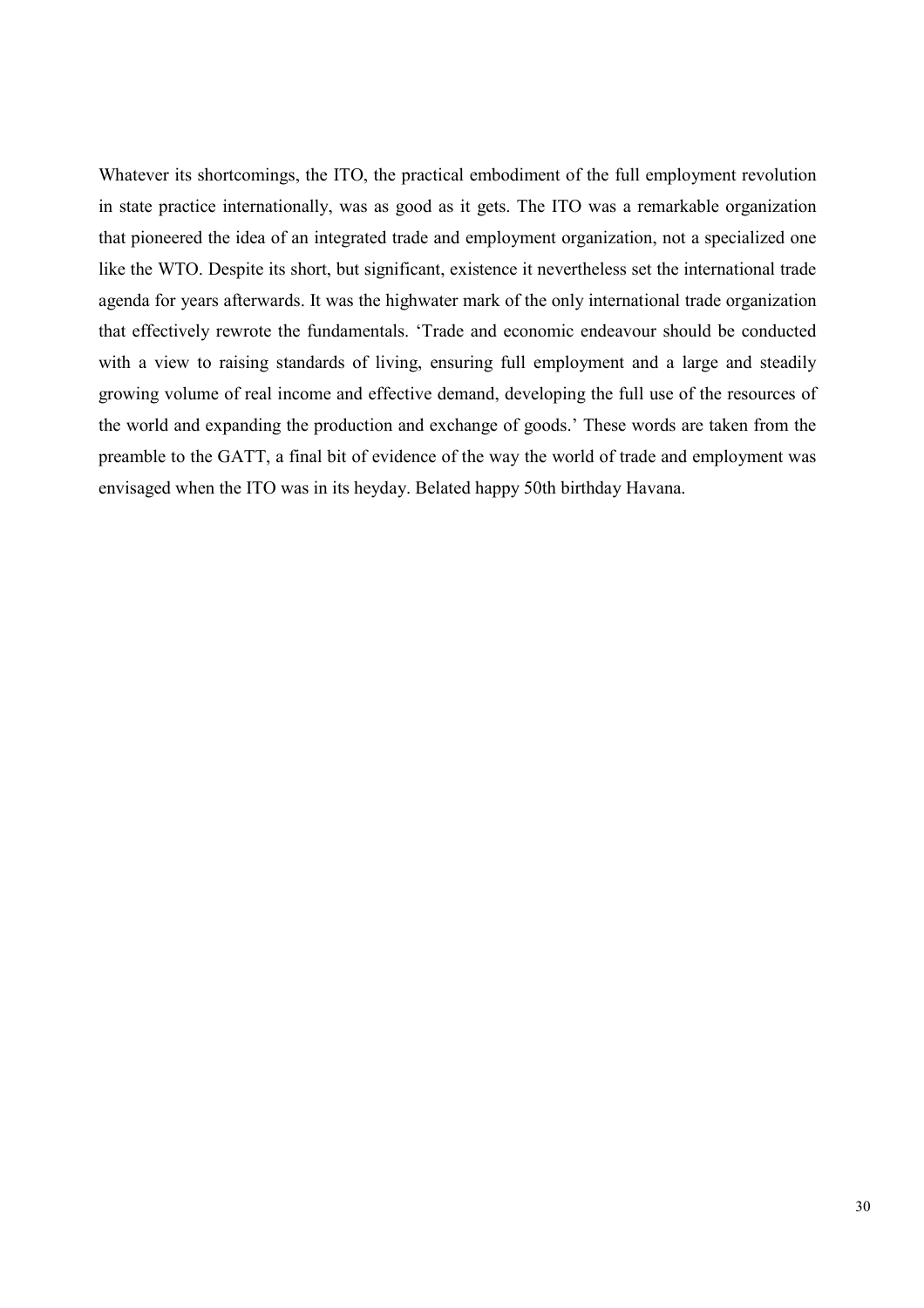### **Bibliography**

Acheson, K., J. F. Chant, et al., Eds. (1972). *Bretton Woods Revisited*. Toronto: U of T.

Alcock, Anthony (1971). *History of the International Labour Organization: History of the International Labour Organization* London: Macmillan.

Armstrong, Philip,Andrew Glyn, et al. (1991). *Capitalism Since 1945*. London, Basil Blackwell.

Brown Jr., W. A. (1950). *The United States and the Restoration of World Trade. An Analysis and Appraisal of the ITO Charter and the General Agreement on Tariffs and Trade*. Washington D.C.: The Brookings Institution.

Carr, E. H. (1981 (original edition, 1939)). *The Twenty Years' Crisis 1919-1939*. London: Macmillan.

Charnovitz, Steve (1997). "Trade, Employment and Labour Standards." *Temple International and Comparative Law Journal* 11: 131-163.

Charnovitz, Steve (1995). "Promoting Higher Labour Standards." *The Washington Quarterly* 18:3: 167-190.

Diebold, William. (1994). "Reflections on the International Trade Organization." *Northern Illinois University Law Review* 14:2(Spring): 335-346.

Diebold, William. (1994). From the ITO to GATT -- And Back? *The Bretton Woods-GATT System Retrospect and Prospect After Fifty Years*. Orin Kirshner. (Ed.). New York:, M.E. Sharpe**:**  152-173.

Diebold, W. J. (1952). The End of the I.T.O. *Essays in International Finance No.16*. Princeton:, Princeton University. October**:** 1-37.

Drache, Daniel and Harry Glazebeek (1992). *The Changing Workplace: The Changing Workplace* Toronto: Lorimer.

Destler, I. M. (1995). *American Trade Politics*. Washington D.C.: Institute for International Economics.

Economist (1944). "Trade Argument." 151 (Oct.26, 1946): 652-653.

Economist (1944). "The Principles of Trade I." (January 1 1944): 4-5.

Economist (1944). "The Balance of Payments II." (January 8): 32-34.

Economist (1944). "Trade and Employment III." (January 15): 64-65.

Economist (1944). "The Multilateral Approach IV." (January 22): 94-96.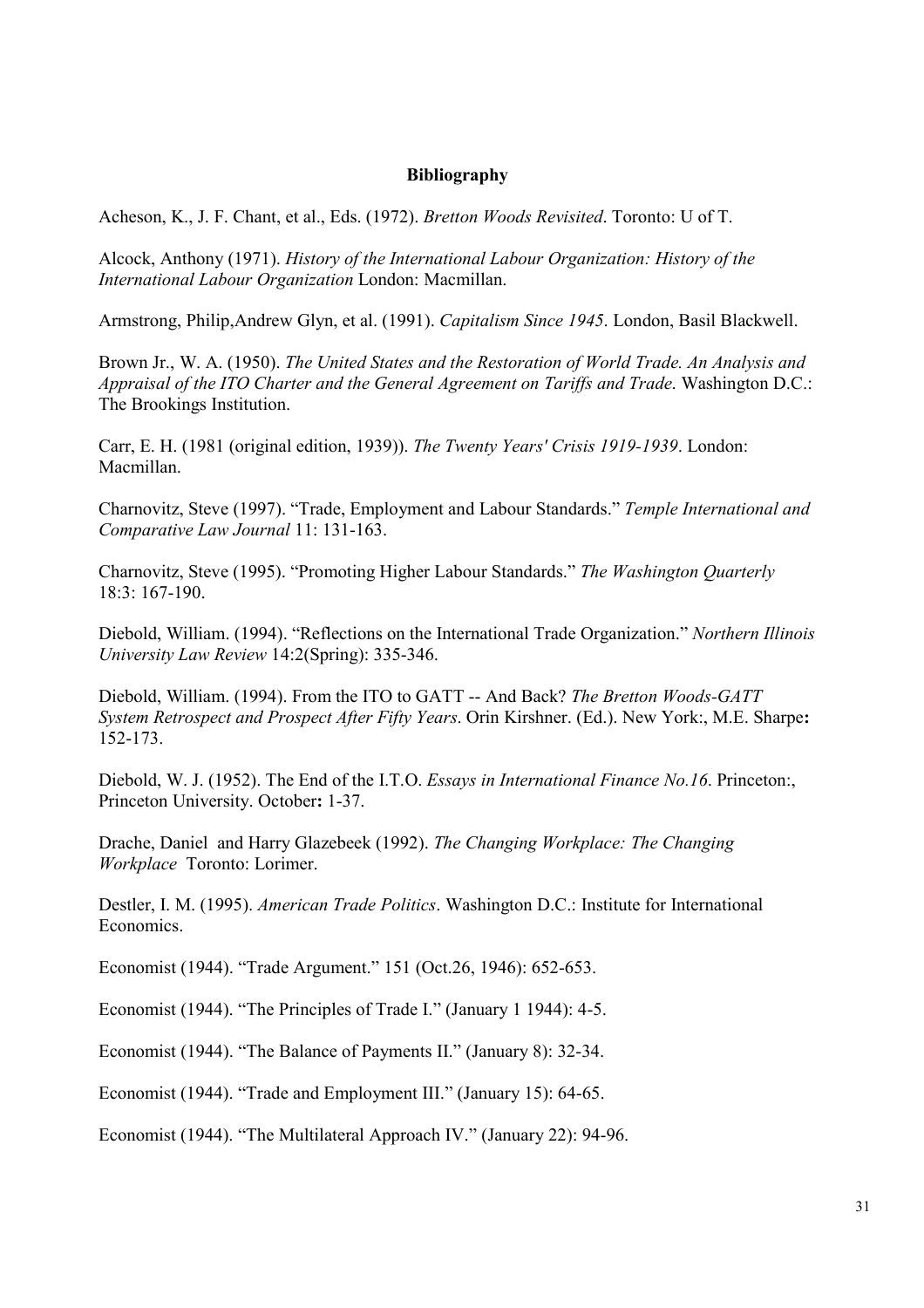Economist (1944). "Planned Expansion V." (January 25): 137.

Economist (1944). "The Regional Solution VI." (Febrary 5): 169-170.

Economist (1944). "The New Liberalism VIII." (February 19): 232-233.

Economist (1944). "Prices and Markets VII." (February 12): 204-205.

Economist (1945). "Trade and Employment." (December 15): 869-871.

Economist (1944). "Employment Policy." (June 3): 738-739.

Economist (1946). "Trade Make-Believe." (November 30): 859-860.

Eichengreen, B. (1996). *Globalizing Capital A History of the International Monetary System*. Princeton: Princeton University Press.

Gardiner, R (1956). *Sterling Dollar Diplomacy: Anglo-American Collaboration in the Reconstruction of Multilateral Trade*. New York, OUP.

Haas, P. (1992). "Introduction: epistemic communities and international policy co-ordination." *International Organization* 46:1(winter): 1-35.

Hall, P., Ed. (1989). *The Political Power of Economic Ideas: Keynesianism across Nations*. Princeton: Princeton University Press.

Hansen, A. (1945). *America's Role in the World Economy*. New York: W.W. Norton.

Helleiner, E. (1993). When finance was the servant: international capital movements in the

Bretton Woods order. *Finance and World Politics*. P. Cerny. Ed. London: Edward Elger Publishing**:** 20-48.

Helleiner, E. (1995). From Bretton Woods to Global Finance. *Political Economy and the Changing Global Order*. Richard Stubbs and G. Underhill. Eds. Toronto: M&S**:** 163-175.

Henderson, H. D. (1955). *The Inter-War Years and Other Papers A Selection from the Writings of Hubert Douglas Henderson*. Oxford: OUP.

Hirschman, A. (1989). How The Keynesian Revolution was Exported From the United States, And Other Countries. *The Political Power of Economic Ideas: Keynesianism Across Nations*. P. Hall. Ed. Princeton:, Princeton University Press.

Hobsbawm, E. (1994). *Age of Extremes The Short Twentieth Century 1914-1991*. London: Michael Joseph.

Ikenberry, G. J. (1992). "A world economy restored: expert consensus and the Anglo-American postwar settlement." *International Organization* 46:1(winter): 289-321.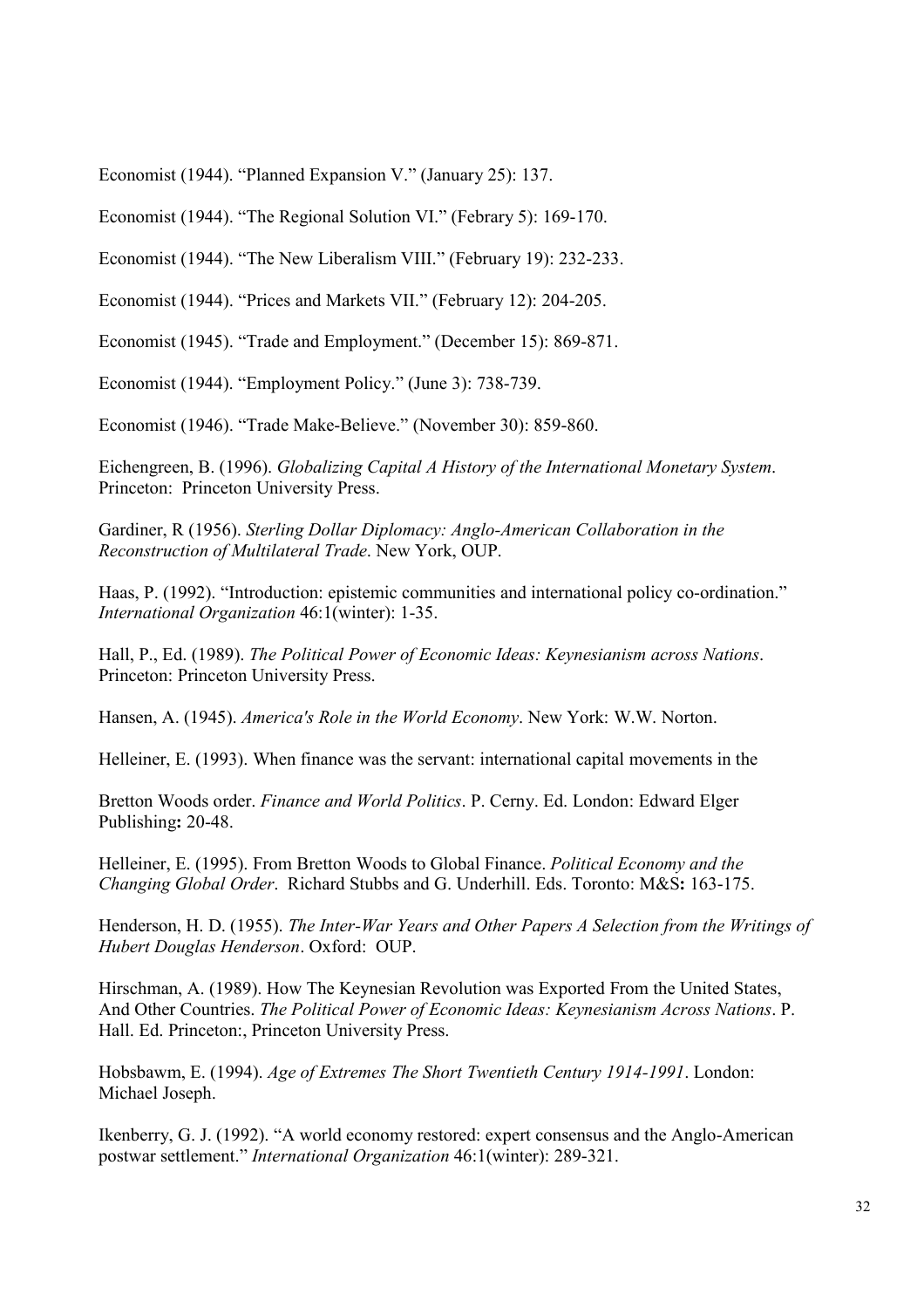Irwin, D. (1996). *Against the Tide An Intellectual History of Free Trade*. Princeton, New Jersey: Princeton University Press.

Jackson, J. (1989). *The World Trading System*. Cambridge, Mass: MIT Press.

Johnson, H. G., Ed. (1969). *New Trade Strategy for the World Economy*. Toronto: University of Toronto Press.

Kaldor, N. (1981). "The role of increasing returns, technical progress and cumulative caustion in the theory of international trade and economic growth." *Economie Appliquee* 34: 593-615.

Kalecki, M. (1996 (originally published in 1945). "The Maintenance of Full Employment after the Transition Period: A Comparison of the problem in the United States and United Kingdom." *reprinted in special issue of International Labour Review* 135:3-4: 359-365.

Kalecki, M. (1943). "Political Aspects of Full Employment." *Political Science Quarterly* 14.4

Kock, K. (1969). *International Trade Policy and the GATT 1947-1967*. Stockholm: Almqvist and Wiksell.

League of Nations, Report of the Economic and Financial Committee. (1945). *Commercial Policy in the Post-War World*. Geneva: League of Nations.

Lipson, C. (1985). *Standing Guard: Protecting Foreign Capital in the Nineteenth and Twentieth Century*. Berkeley: University of California Press.

Maier,Charles (1981). "The Two Postwar Eras and Conditions for Stability in Twentieth Century Western Europe." *American Historial Review* 86(April): 327-352;

Meade, J. (1942, reprinted 1987). "A Proposal for an International Commercial Union, 194?" *World Economy* 10:4(December): 400-407.

Meade, J. M. (1951). *The Theory of International Economic Policy: The Balance of Payments*. London: Oxford University Press.

Meade, J. E. (1953). *Problems of Economic Union*. London: George Allen & Unwin Ltd.

Miskell, R. (1994). "Antecedents of the ITO Charter and their Relevance for the Uruguay Round." *Northern Ilinois Law Review* 14:2 (Spring).

Myrdal, G. (1957). *Economic Theory and Underdeveloped Regions*. London: Methuen.

Odell, John and. Barry Eichengreen. (1998)." The United States, the ITO and the WTO: Exit Options, Agent Slack, and Presidential Leadership." in The WTO as an International Organization. Ann. O. Krueger. ed. Chicago: University of Chicago Press.

Ostry, S. (1997). *The Post-Cold War Trading System Who's on First?* Chicago: The University of Chicago Press.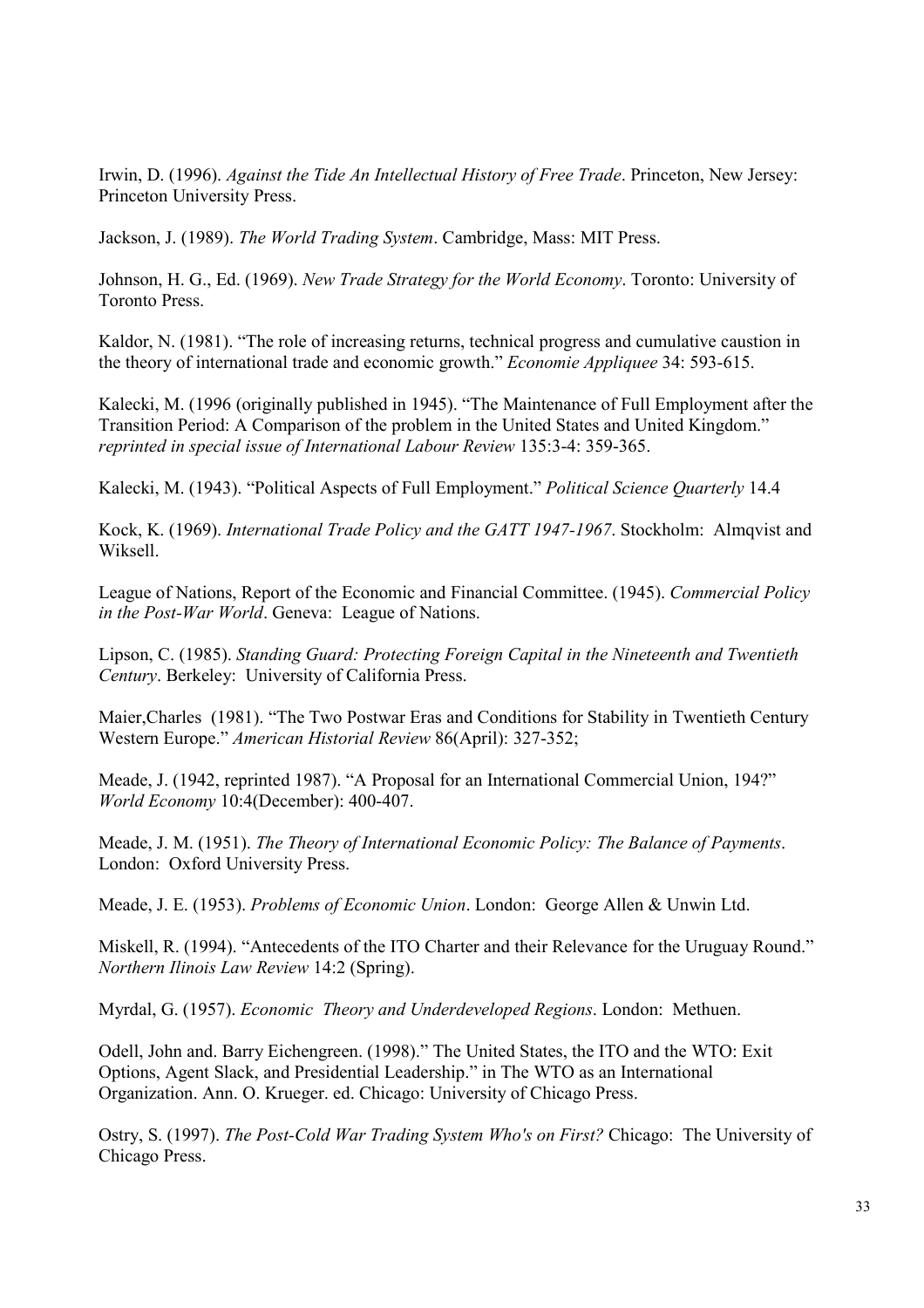Pauly, L. W. (1997). *Who Elected the Bankers? Surveillance and Control in the World Economy*. Cornell: Cornell Univeristy Press.

Picciotto, S. (1998). "Globalization, Liberalization, Regulation." *unpublished paper*. University of Warwick.

Reisman, Simon (1997). ITO and GATT. *The Bretton Woods-GATT System. Retrospect and Prospect Ater Fifty Years.* Orin Kirshner. (Ed.). New York:, Sharpe**:** 82-86.

Rodrik, D. (1997). "Sense and Nonsense in the Globalization Debate." *Foreign Policy* 107 (Summer): 19-36.

Ruggie, J. G. (1982). "International Regimes, Transactions, and Change: Embedded Liberalism in the Postwar Economic Order." *International Organization* 36 (Spring): 379-415.

Ruggie, J. G. (1992). "Multilateralism:an antonomy of an institution." *International Organization* 46:3(summer): 573-598.

Schumacher, E.F. (1944). *Export Policy and Full Employment*. London: Fabian Publications.

Sidelesky, R. (1994). *John Maynard Keynes The Economist as Saviour 1920-1937*. London: Allen Lane.

Stern, B. (1983). *Un Nouvel Ordre Economique International? Recueil de Textes et Documents*. Paris: Economica.

United Nations Conference on Trade and Employment (1947-48). *Havana Charter for an International Trade Organization*. Washington: U.S. Government Print Off.

Viner, J. (1947). "Conflicts of Principle in Drafting a Trade Charter." *Foreign Affairs* 25:4 (July): 612-628.

Viner, J. et. al. (1945). *The United States in a Multi-National Economy*. New York: Council on Foreign Relations.

Wilcox, C. (1949). *A Charter for World Trade*. New York: The MacMillan Co.

Yergin, D. and J. Stanislaw (1998). *The Commanding Heights the Battle Between Government and the Marketplace That is Remaking the World*. New York: Simon and Schuster.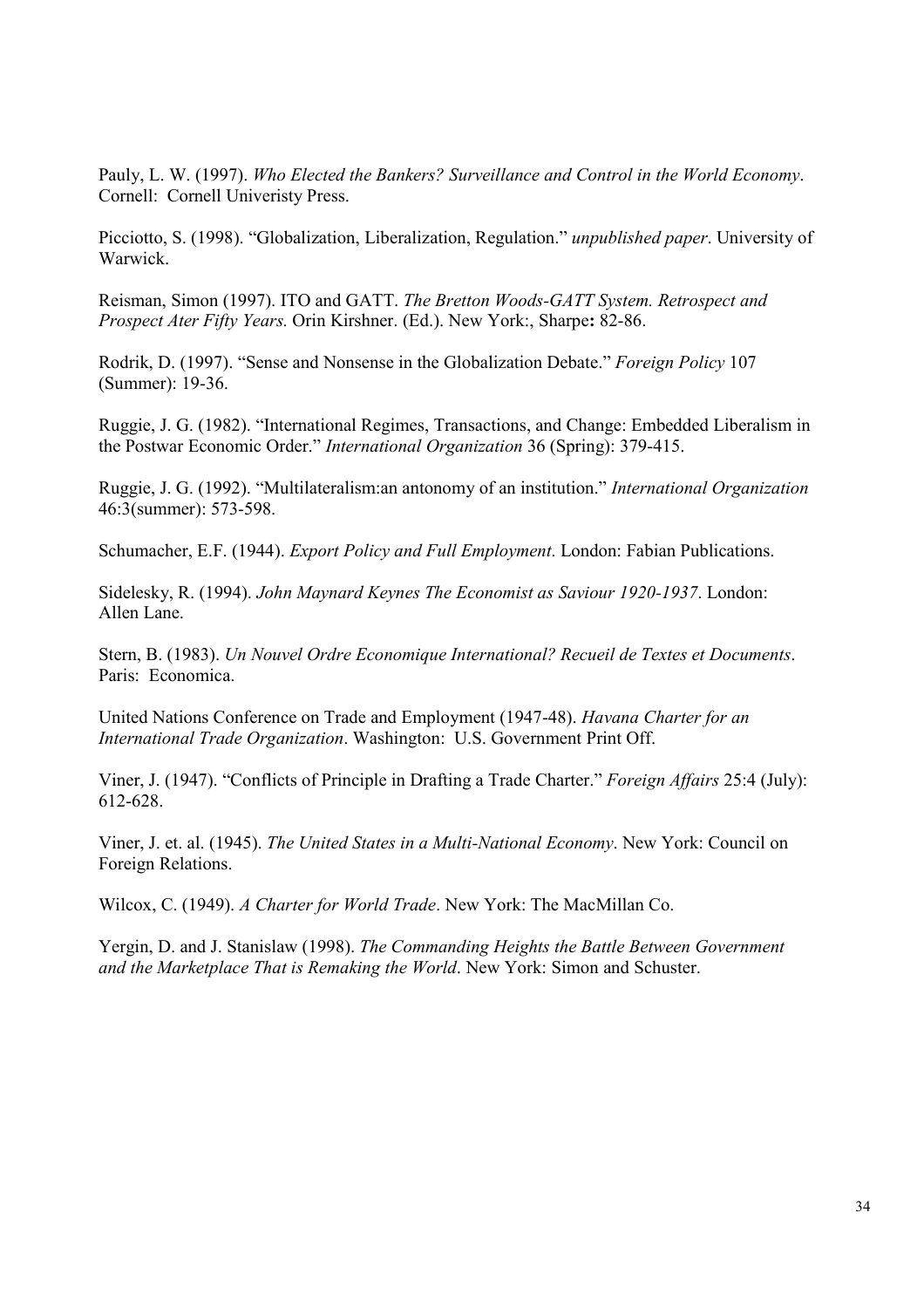## **The Rise of the Full Employment Obligation: An Overview of Its Institutionalization**

| 1941 | Atlantic Charter Article IV - VI sets the stage for future international negotiations on<br>the links between national recovery, the international economic order and security.<br>The fifth principle called for 'the fullest collaboration between all nations in the |
|------|-------------------------------------------------------------------------------------------------------------------------------------------------------------------------------------------------------------------------------------------------------------------------|
|      | economic field with the object of securing for all improved labour standards,                                                                                                                                                                                           |
|      | economic advancement and social security'. The sixth proclaimed the hope of<br>establishing a peace 'which will afford assurance that all men in all lands may live                                                                                                     |
|      | out their lives in freedom from want and fear'                                                                                                                                                                                                                          |
| 1941 | Roosevelt addresses the ILO December Washington meeting and promises the ILO<br>delegates that their Organization will play an essential part in building up a stable                                                                                                   |
| 1941 | international system of social justice for all peoples everywhere.<br>Lord Keynes to Treasury where his ideas on full employment begin gain influence                                                                                                                   |
|      | and acceptance and he takes part in discussions on the postwar order in Washington                                                                                                                                                                                      |
| 1942 | Beveridge's report on Social Security in a postwar world published incorporating the<br>principles of the Atlantic Charter and signalling the new role for labour in public                                                                                             |
| 1942 | policy making<br>Article VII Lend-Lease commits US and UK to begin to search for new principles                                                                                                                                                                         |
|      | for rebuilding the world's trading system                                                                                                                                                                                                                               |
| 1942 | James Meade writes a Proposal for an International Commercial Union calling for                                                                                                                                                                                         |
|      | 'far-reaching and imaginative proposals for the reduction of restrictions to                                                                                                                                                                                            |
|      | international commerce'; top civil servants preoccupied with working on the                                                                                                                                                                                             |
| 1943 | proposal<br>Interdepartmental and inter-agency committees meet continuously in Washington                                                                                                                                                                               |
|      | from the spring of 1943 to summer of 1945 chaired successively by Acheson and                                                                                                                                                                                           |
|      | Clayton; also talks with Canadian officials                                                                                                                                                                                                                             |
| 1943 | 'New Dealers' in Department of State begin to prepare the draft treaty proposing the<br>ITO; eventually they loose control of the agenda                                                                                                                                |
| 1943 | First UK/US postwar planning negotiation related to Article VII in Washington                                                                                                                                                                                           |
| 1944 | US Employment Bills: full employment commitment watered down. Congress                                                                                                                                                                                                  |
| 1944 | refuses to follow the UK example<br>UK White Paper on Full Employment/followed by Canadian and Australia White                                                                                                                                                          |
|      | Papers on Employment                                                                                                                                                                                                                                                    |
| 1944 | The Economist Restructuring the World Trading System, a series of six articles on                                                                                                                                                                                       |
|      | trade, employment and the design of the commercial order                                                                                                                                                                                                                |
| 1944 | Schumacher publishes a major statement on trade and employment as Fabian<br>pamphlet; Hayek's book <i>Road to Serfdom</i> appears in print                                                                                                                              |
| 1944 | ILO Philadelphia Convention on full employment policies                                                                                                                                                                                                                 |
| 1944 | Finance Ministers at Bretton Woods meetings establish the IMF and the World Bank                                                                                                                                                                                        |
|      | including full employment obligation to be included in their original mandates. The                                                                                                                                                                                     |
|      | ITO was to be established later and the 'essential' third pillar to over the new trading<br>system for the world                                                                                                                                                        |
| 1944 | Brynes replaces Hull as Secretary of State; free trader Clayton nominated Under-                                                                                                                                                                                        |
|      | Secretary of State for Economic Affairs                                                                                                                                                                                                                                 |
| 1945 | Alvin Hansen, key economic advisor to the President, publishes influential volume,                                                                                                                                                                                      |
|      | America's Role in the World Economy                                                                                                                                                                                                                                     |
| 1945 | UK Labour victory                                                                                                                                                                                                                                                       |
| 1945 | Britain negotiates a \$5 billion loan from Washington and US officials insist on                                                                                                                                                                                        |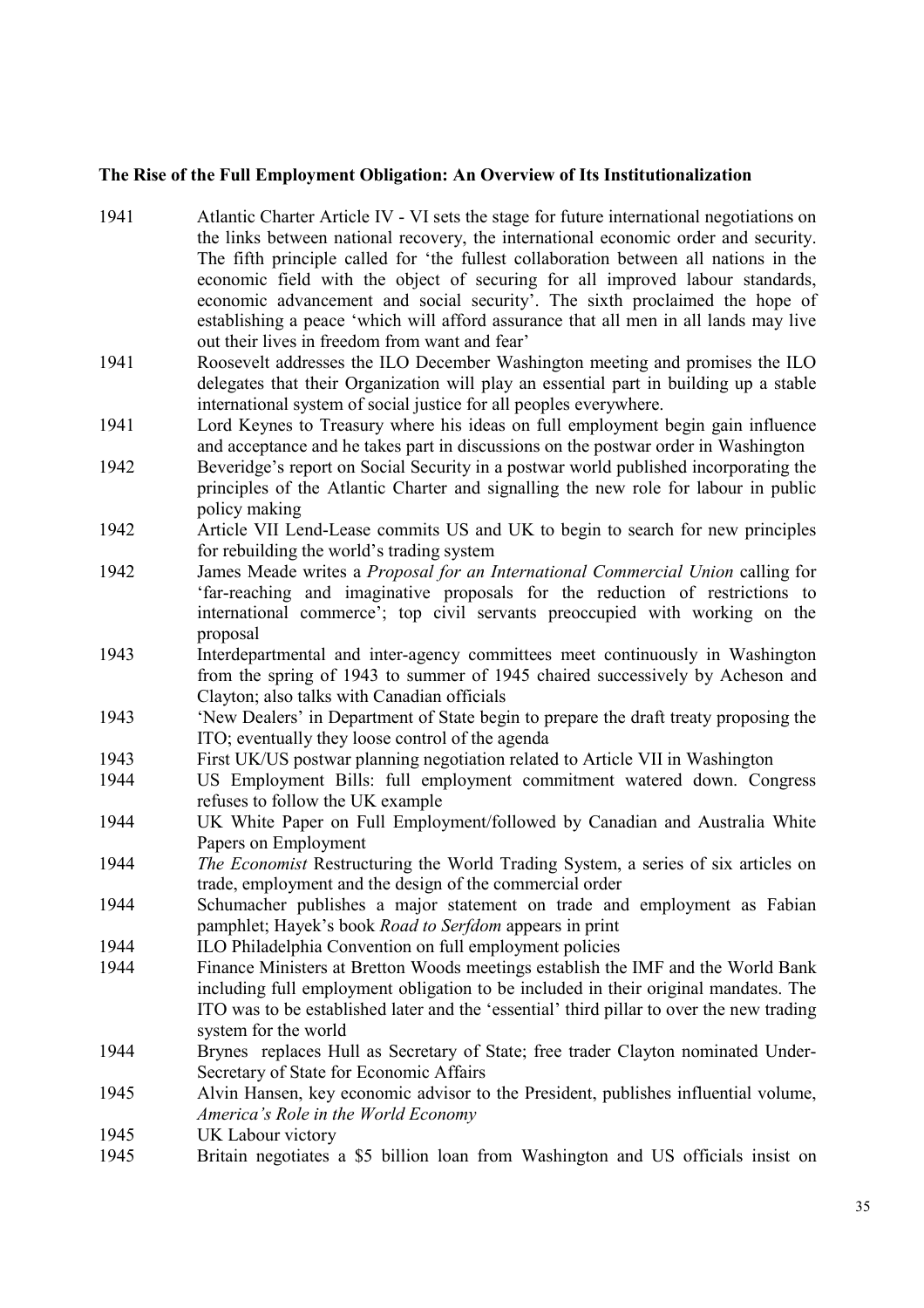|      | committing UK on joint proposals for establishing the ITO                             |
|------|---------------------------------------------------------------------------------------|
| 1945 | Australia elects a labour government under Chifley, a strong advocate of the tariff   |
|      | for national development and ITO, World Bank and full employment goal                 |
|      | internationally                                                                       |
| 1946 | First meeting of the Preparatory Committee of the ITO, October 15 to November 26      |
|      | in London; representatives of 18 countries have exploratory talks on the ITO on US    |
|      | Proposals for the Expansion of World Trade and Employment                             |
| 1946 | France establishes national planning under Jean Monnet                                |
| 1947 | Joint GATT ITO meetings at Geneva; successful tariff negotiations make possible       |
|      | non-tariff measures to be included in Havana Charter                                  |
| 1947 | US initiates Marshall Plan to support European reconstruction and a rival agenda to   |
|      | the ITO                                                                               |
| 1947 | Britain nationalizes its coal industry                                                |
| 1947 | India becomes the world's largest democracy and independent from Britain              |
| 1947 | Jacob Viner, leading US trade authority, declares support for the ITO in Foreign      |
|      | Affairs, a leading US forum of opinion and expert advice                              |
| 1947 | UN Conference on Trade and Employment is opened in Havana, November 18; 56            |
|      | nations send delegations. A great deal of criticism of Geneva text that it was one-   |
|      | sided and served the interests of the major industrial powers and not the developing  |
|      | countries.                                                                            |
| 1948 | The US sponsors the creation of the Organization for European Economic Co-            |
|      | operation (OEEC) to promote trade liberalization and the further reduction of         |
|      | barriers.                                                                             |
| 1948 | US Congressional elections return a Republican US Congress hostile to many ITO        |
|      | provisions                                                                            |
| 1948 | Havana Conference, final text is signed by 53 countries on March 24. Includes major   |
|      | chapters on trade policy, cartels, commodity agreements, employment, economic         |
|      | development and international investment and the constitution of a new UN             |
|      | institution in international trade                                                    |
| 1949 | Report on National and International Measures To Achieve Full Employment              |
|      | published by the UN's Economic and Social Council Group of Experts among them         |
|      | Kaldor.                                                                               |
| 1949 | Chifley's 'Light on the Hill' address recommits Australia to full employment          |
| 1949 | ITO Treaty is submitted to Congress, not voted on                                     |
| 1950 | US abandons the ITO. A coalition of protectionists and perfectionists, critics of the |
|      | Charter, convinces Truman to withdraw the draft treaty from Congress.                 |
| 1950 | US Congress so hostile that President Truman signs GATT as an executive order;        |
|      | not submitted to Congress                                                             |
|      |                                                                                       |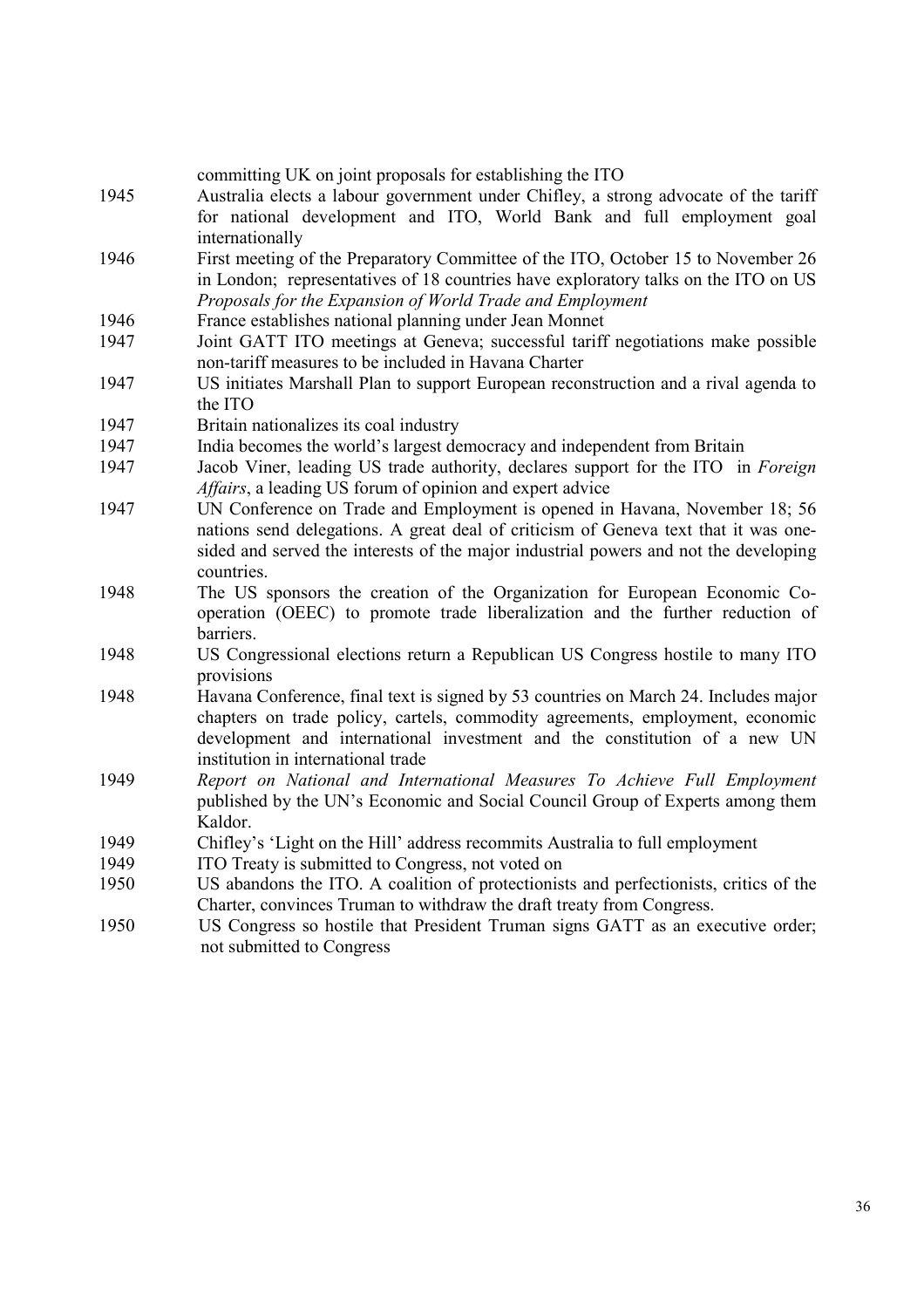### **Fifty Years of Regulating Foreign Investment 1948- 1998**

**The Havana Charter in 1948** is signed by more than fifty countries and affirms the rights of investors to fair treatment, emphasizes the importance of foreign investment flows for development and reconstruction as well as protecting the host country's right to develop national resources for national ends. Different articles pronounce in favour of countries taking domestic measures against restrictive business practices including nationalization with compensation while at the same time requiring states to dismantle barriers to trade.

**In 1952** at the height of US cold war power, the General Assembly passes its first resolution on Permanent Sovereignty over Natural resources. The resolution endorsed the right of all states to nationalize and exploit their natural resources. The final resolution affirms the right of member states "have the due regard, consistent with their sovereignty...the need for maintaining the flow of capital in conditions of security."

**In the 1960s** the principle of permanent sovereignty over national resources is declared in General Assembly Resolution 1803 (XVII) no. 3. (1962) The principle affirms the rights of nations to control their natural resources and represents the high water mark to find common ground between the developed and developing countries. The resolution also provides for appropriate compensation when resources are nationalized.

**1961 - Codes of Liberalization of Capital Movements and of Current Invisible Operations** establishes binding rules and provides effective machinery for their gradual expansion and implementation by OECD countries.

**1967 - OECD developed countries** negotiate a Draft Convention on the Protection of Foreign Private Property and is approved by the Organization's Council but is never opened for signature.

**1970 - Decision 24 of the Andean Pact** imposes stringent controls and screening procedures on FDI and the transfer of technology including a provision requiring the disinvestment of foreign firms after a number of years.

**1974 - The Decade To Establish a New Economic Order**. International activity is focused on host country's demands for economic independence and national control over TNCs and the UN passes the Charter of Economic Rights and Duties of States. The rights belong to newly developing countries and the 'duties' to multinational firms and advanced industrial states. One hundred and twenty nations voted for it; ten abstained and the United States, United Kingdom, West Germany, Denmark, Belgium and Luxembourg voted no. The charter effectively permits national efforts to restrict and control foreign investment throughout the Third World including expropriation, contract abrogation and the use of municipal courts to settle disputes.

**1976 - OECD takes the lead** and adopts a Declaration on International Investment and Multinational Enterprises that includes a voluntary set of guidelines for MNEs Among other things, it calls for assurance of national treatment, addresses problems of incentives and disincentives and proposes an easing of performance requirements on TNCs. This and other instruments provide the key elements of a emerging liberal framework for states in the developed world.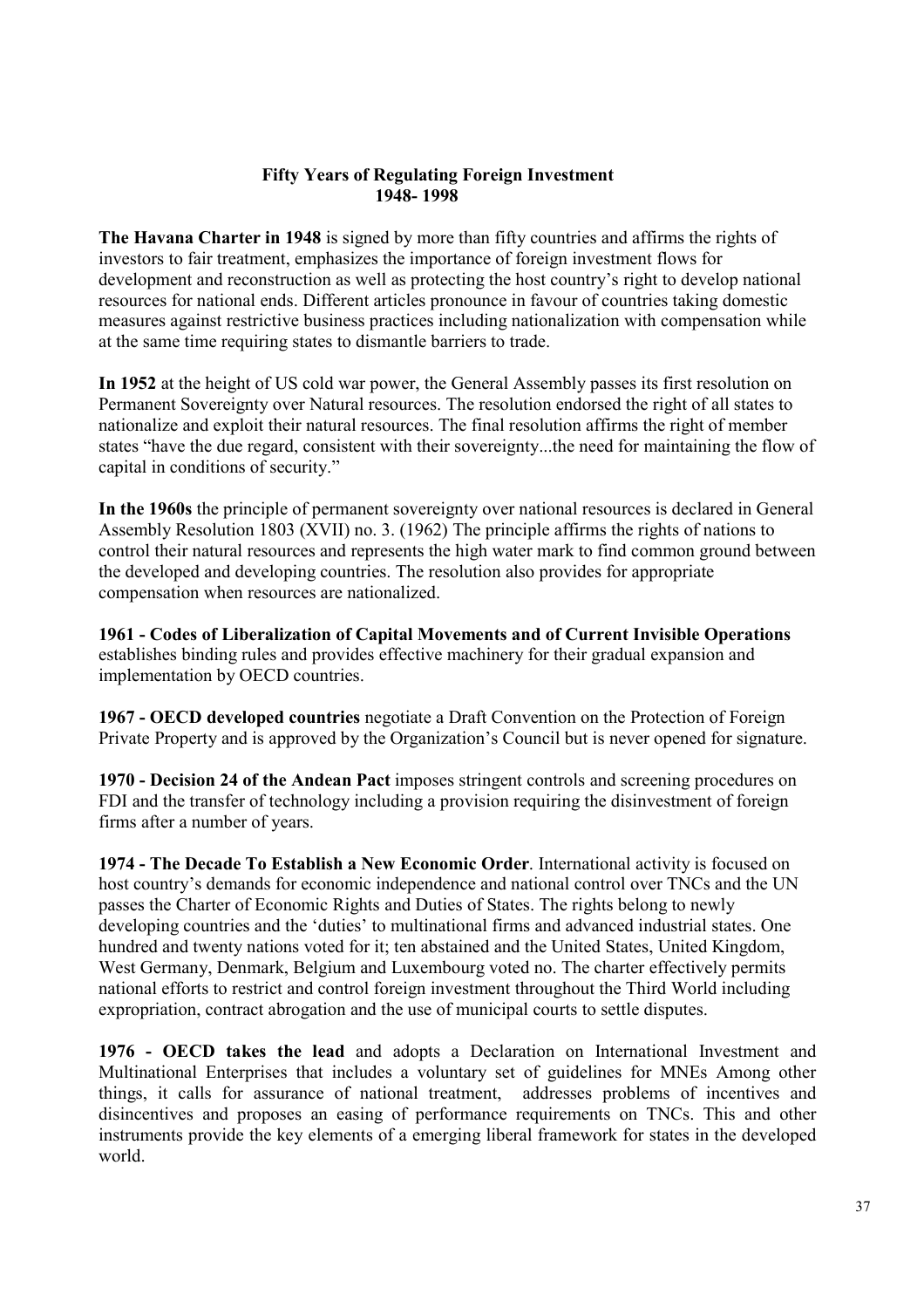**1981 - WHO** pioneers a code of International Code of Marketing of Breast Milk Substitutes in the area of consumer protection. This is one of several initiatives taken to protect consumers from TNCs and set new standards for corporate behaviour.

**1983 - An extensive UN Code** on the conduct of TNCs is proposed but the instrument is never adopted despite agreement on many of its provisions.

**1986 - ILO Tripartite Declaration** of Principles concerning MNEs and Social Policy is adopted even if only voluntary.

**1985 -World Bank** is in the forefront of reversing the early trend set by the developing countries in proposing radical changes in the making of national investment laws. It sponsors the Convention establishing the Multilateral Investment Guarantee Agency that, among other things, leaves investors free to transfer their profits and capital out of the host country.

**1991** - **OECD Council of Ministers** reviews the OECD instruments on TNCs and agrees on a number of changes to strengthen them.

**1992 - The World Bank** prepares and proposes the non-binding Guidelines on the Treatment of Foreign Direct Investment that will be a benchmark in augmenting protection for foreign direct investment rights.

**1991 - Andean Countries** amend their previous instrument on foreign investment and replace it with a liberal set of regulations – a major reversal of policy. They now relax rules regarding foreign investment in host country.

**1993 - NAFTA** . A path-breaking agreement that serves as the prototype for other agreements internationally. Chapter 11 goes further than anyone anticipated in dismantling barriers to foreign investment; in affirming non-discriminatory pricing practices in the management of resources and in extending national presence and national treatment to US investors. It particularly limits Mexico and Canadian governments' ability to nationalize or expropriate.

**1994 - The Uruguay Round** is successfully completed with its path-breaking agreement on Trade-related Investment Measures and Trade-related Property Rights. Specific commitments cover market access and national treatment. Most developing countries have had little experience with issues related to the liberalization of foreign direct investment and trade in services.

**1994 - Final Act of the European Energy Charter Treaty** proposes new investment rights and protection for private investors.

**1994 - APEC's** Non-Binding Investment Principles adopted supporting foreign direct investment and new protection for investors.

**1997 - Over 1,300 bilateral investment treaties** have been signed but there is still no comprehensive agreement -- the goal that eludes the OECD for more than a quarter of a century.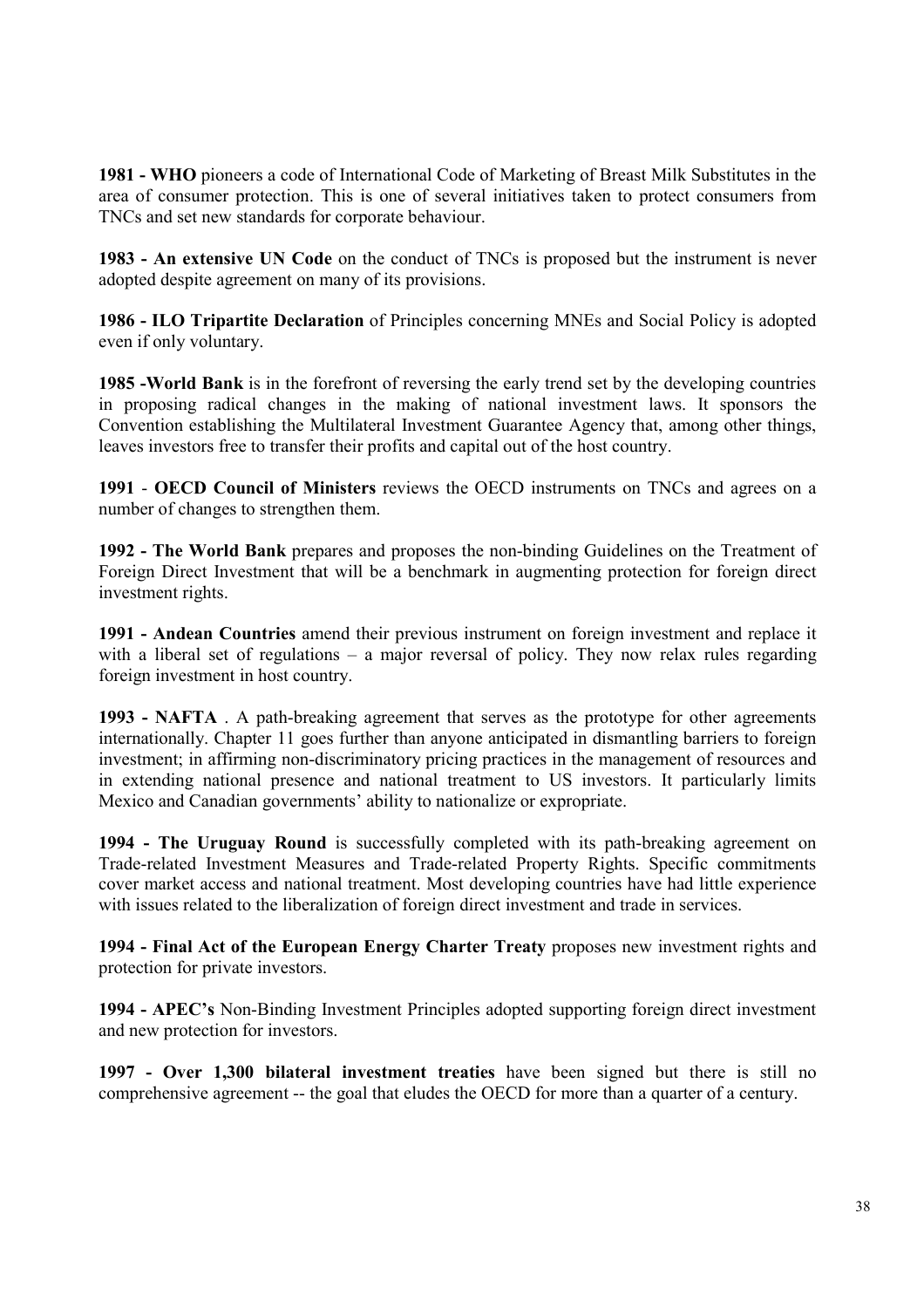**1997-8 - the MAI-OECD Treaty** is negotiated by 28 developed countries responding to the coverage of financial services in the Uruguay Round. It is a framework agreement to promote a liberalized investment regime and provide an effective dispute settlement mechanism. Some reservations are permitted for national security, subnational measures and cultural protection. But, it is the most comprehensive set of measures ever proposed to enlarge investors rights and has immediate consequences for national governments in many policy domains. Defeated in the US Congress and by a world wide campaign against the anti-MAI organized by social movements with utilizing the world-wide net and other modern communication technologies.

from *International Investment Instruments: A Compendium*, UN/UNCTAD, New York and Geneva, 1996; Lipson, 1985, pp.86-90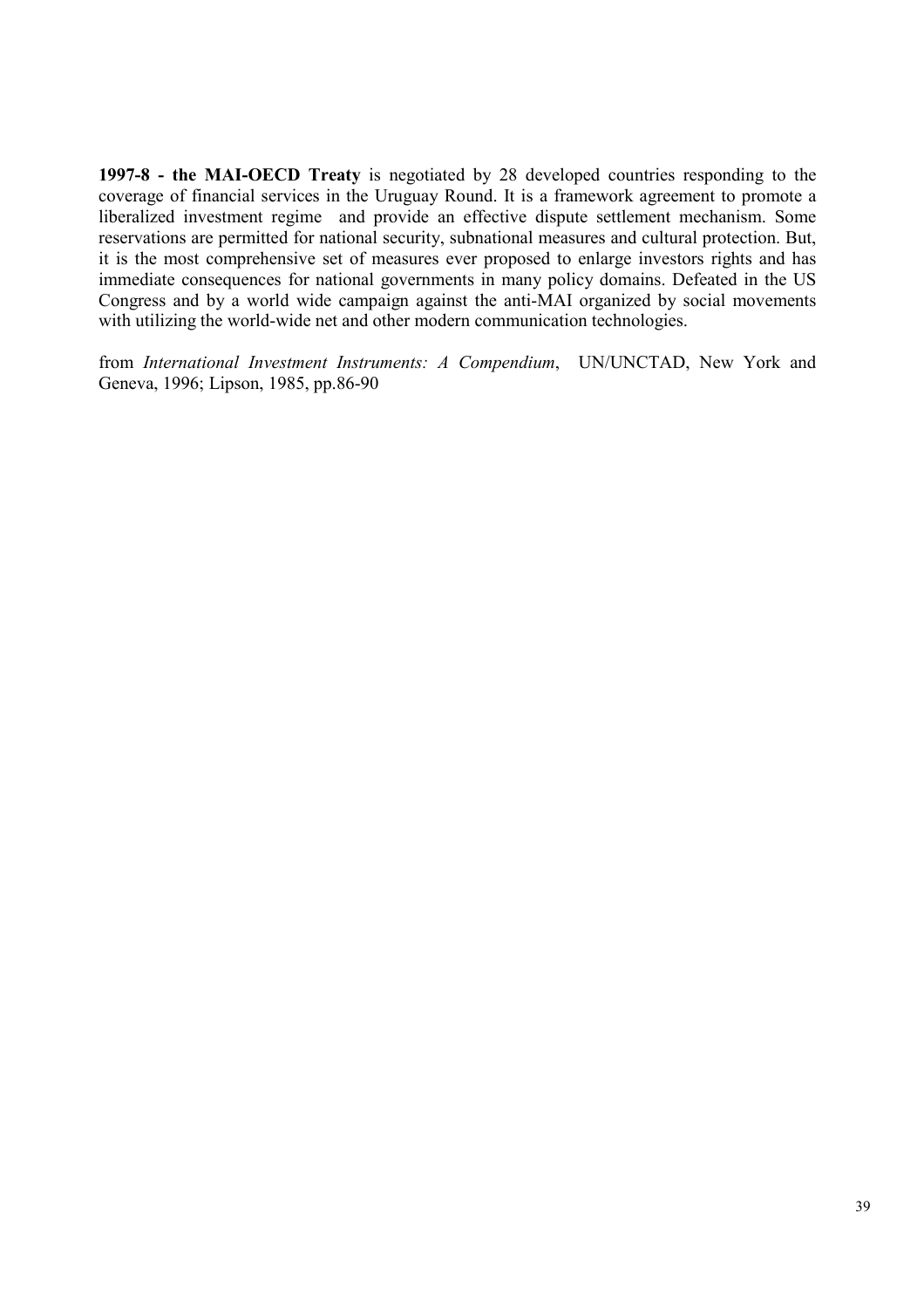<sup>1</sup> One of the most forceful advocates of the need to liberate trade of its liberal ideology came unexpectedly from *The Economist,* itself a vocal and persistent champions of laissez-faire free trade. See the remarkable series of essays written during 1944;1945;1946 addressing the future of trade and employment in the postwar world.

2 United Nations Conference on Trade and Employment, *Final Act and Related Documents*, New York: United Nations, Sales No 1948 II.D.4.1, 1948.

<sup>3</sup> Hundreds of officials were involved in its creation and there are 100 volumes of transcribed minutes of deliberations. There is an extensive literature on the ITO. For the American side of the story consult, W.A. Brown Jr.(1950). *The United States and the Restoration of World Trade. An Analysis and Appraisal of the ITO Charter and the General Agreement on Tariffs and Trade*. Washington D.C.; The Brookings Institution; Clair Wilcox, (1949). *A Charter for World Trade*. New York: MacMillan; William Diebold Jr. (1952). The End of the ITO. *Essays in International Finance No.16*. Princeton, Princeton University ; R. Gardiner. (1956). *Sterling Dollar Diplomacy: Anglo-American Collaboration in the Reconstruction of Multilateral Trade*. New York, OUP. Three recent articles that should not be missed are: William Diebold,. "Reflections on the International Trade Organization." *Northern Illinois University Law Review* 14:2(Spring): 335- 346, 1994 and a second by Diebold, From the ITO to GATT -- And Back? *The Bretton Woods-GATT System Retrospect and Prospect After Fifty Years*. Orin Kirshner. (Ed.). New York:, M.E. Sharpe**:** 152-173, 1994. John Odell and Barry Eichengreen have added substantially to our understanding of why the ITO did not receive Truman's political support "The United States, the ITO and the WTO: Exit Options, Agent Slack, and Presidential Leadership." in The WTO as an International Organization. Ann. O. Krueger. ed. Chicago: University of Chicago Press, 1996. Steve Charnovitz has provided important analysis of the place of labour standards and the ITO's institutional link to the ILO in "Trade, Employment and Labour Standards." *Temple International and Comparative Law Journal* 11: 131-163, 1997 and "Promoting Higher Labour Standards." *The Washington Quarterly* 18:3: 167-190, 1995. For a non-American examination of the first two decades of multilateralism, a very useful source is Karin Kock, (1969). *International Trade Policy and the GATT 1947-1967*. Stockholm, Almqvist and Wiksell; From the 'Toronto' school of international relations, there are a number of studies that are helpful. See particularly Eric

 $\overline{a}$ 1 \* Ngaire Woods urged me to revise my study of the ITO for publication, along with Sol Picciotto who has shared his knowledge of international investment regimes with me, both have been very helpful in reworking my original ideas. Neither are responsible for the final product. This paper was originally written during my sabbatical leave in 1997, when I was a visiting professor in the Canadian Studies Centre, at the University of Western Sydney and in the Department of Geography at Macquarie University, Australia. An earlier version was presented at the University of Woolongong, June 1997 and at the Centre of International Studies, University of Toronto October, 1997. Louis Pauly, Peter Groenewegen, Ed Dosman, Geoffrey Underhill and Chris Nyland all provided useful information and feedback. Jean-Christophe Graz also discussed the paper in detail and gave me some useful criticism in one of its many reiterations. Daniel Drache is the Director of the Robarts Centre for Canadian Studies and Professor of Political Economy at York University. Currently he is writing a book on full employment and free trade and comments on this paper are welcome and appreciated. By email he is reachable at: drache@yorku.ca or by fax: 1. 416. 736.5739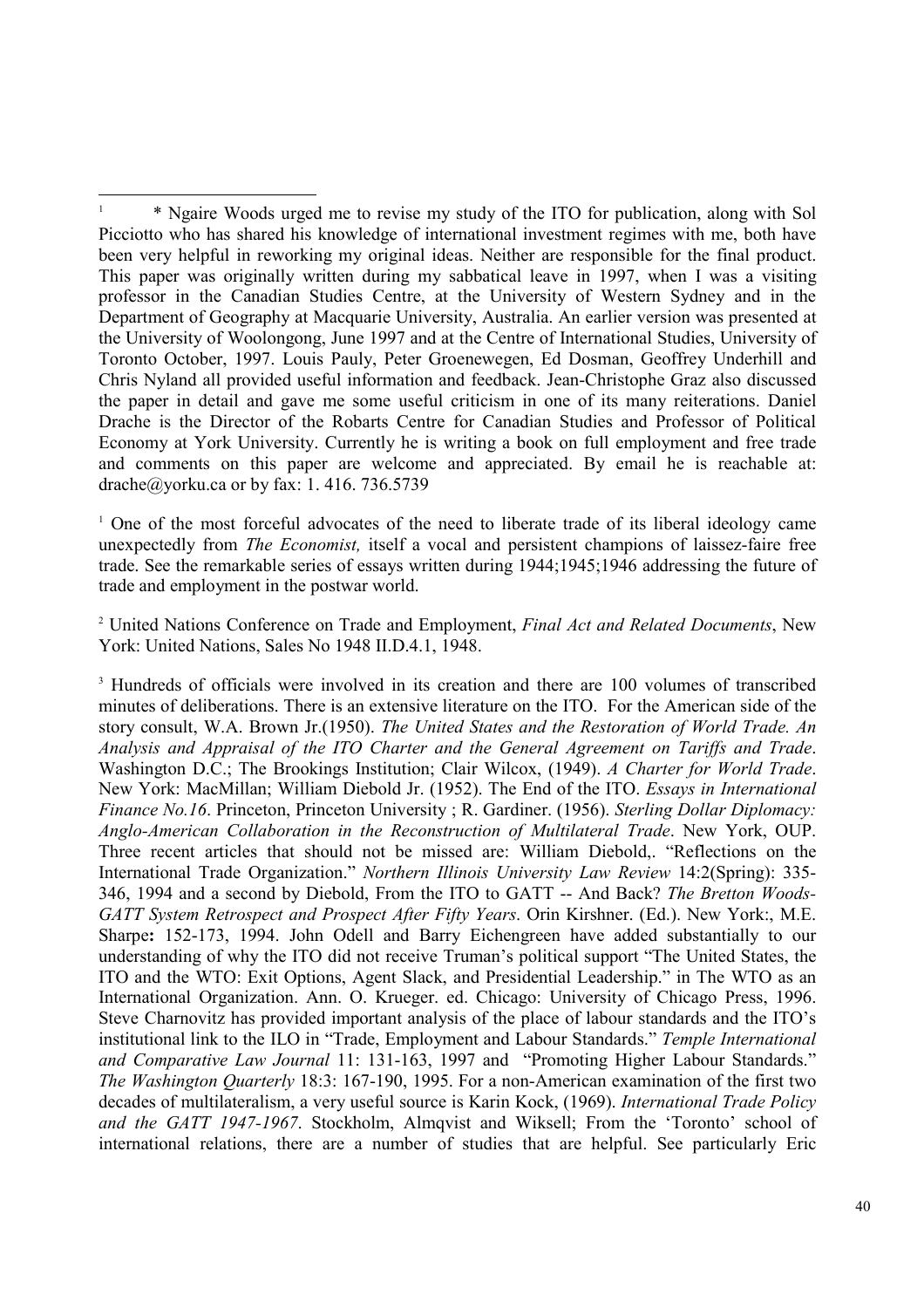$\overline{a}$ Helleiner, (1993). When Finance Was the Servant: International Capital Movements in the Bretton Woods Order. In *Finance and World Politics*. Philip Cerny ed. London, Edward Elger Publishing**:** 20-48.and Helleiner (1995). From Bretton Woods to Global Finance. In *Political Economy and the Changing Global Order*. Richard Stubbs and Geoffrey Underhill eds. Toronto: McClelland &Stewart**:** 163-175. Louis Pauly, (1997). *Who Elected the Bankers? Surveillance and Control in the World Economy*. Cornell: Cornell University Press. For useful background on the regulation of investment rights see, Charles Lipson, (1985). *Standing Guard: Protecting Foreign Capital in the Nineteenth and Twentieth Century*. Berkeley, University of California Press. Jackson, John (1992). *The World Trading System*. Cambridge, Mass, MIT Press. For a more contemporary discussion of international property rights, consult S. Picciotto, (1998). "Globalization, Liberalization, Regulation." unpublished paper. For contemporary analysis of these events see Charles S, Maier, (1981). "The Two Postwar Eras and Conditions for Stability in Twentieth Century Western Europe."*American Historical Review* 86(April): 327-352.1973; Barry Eichengreen, (1996). *Globalizing Capital A History of the International Monetary System*. Princeton: Princeton University Press; John Ikenberry, (1992). "A World Economy Restored: Expert Consensus and the Anglo-American Postwar Settlement." *International Organization* 46:1(winter): 289-321; Charles S. Maier, (1981). "The Two Postwar Eras and Conditions for Stability in Twentieth Century Western Europe." *American Historical Review* 86(April): 327-352; John G. Ruggie,(1982). "International Regimes, Transactions, and Change: Embedded Liberalism in the Postwar Economic Order." *International Organization* 36 (Spring), 379-415 and his more recent article(1992). "Multilateralism: an Anatomy of an Institution." *International Organization* 46:3(summer): 573-598. A helpful retrospective analysis of the Bretton Woods era by participants is found in Keith Acheson, John F. Chant, et al., eds. (1972). *Bretton Woods Revisited*. Toronto: U of T. Finally there is a very large literature on full employment obligation including Philip Armstrong, Andrew Glyn, et al. (1991). *Capitalism Since 1945*. London: Basil Blackwell; Henderson, Hubert Douglas (1955). *The Inter-War Years and Other Papers A Selection from the Writings of Hubert Douglas Henderson*. Oxford: OUP; James Meade, (1953). *Problems of Economic Union*. London: George Allen & Unwin as well as the writings of Keynes. For the latter Robert Sidelesky, (1994). *John Maynard Keynes The Economist as Saviour 1920-1937*

<sup>4</sup> For a particularly influential work on the full employment imperative internationally, see Schumacher 1944. Much later his influential work *Small is Beautiful* established his international reputation as a practical utopian.

<sup>5</sup> Havana was broadly representative of the countries of the world at the time. Half came from Latin America and Asia and ten from the Middle East or Africa, with the remaining signatories from First World countries. (Charnovitz, 1995)

<sup>6</sup> We now understand the complex issue of the failure of the Truman government to muster the necessary domestic support to win Congressional approval for the ITO. By 1949, the highwater mark of US internationalism had passed and the Truman administration had begun to devote its energies to the more immediate military-political threats on its foreign policy agenda such as getting Congressional support for the Marshall Plan and NATO. (Odell and Eichengreen 1996) Without high level Presidential support for the ITO, most major American business organizations turned against its investment provisions. (Diebold, 1952; 1998)

<sup>7</sup> In terms of political theory, the defining element for government was interpreted to mean "…how much responsibility will be left to private enterprise and how much will be assumed by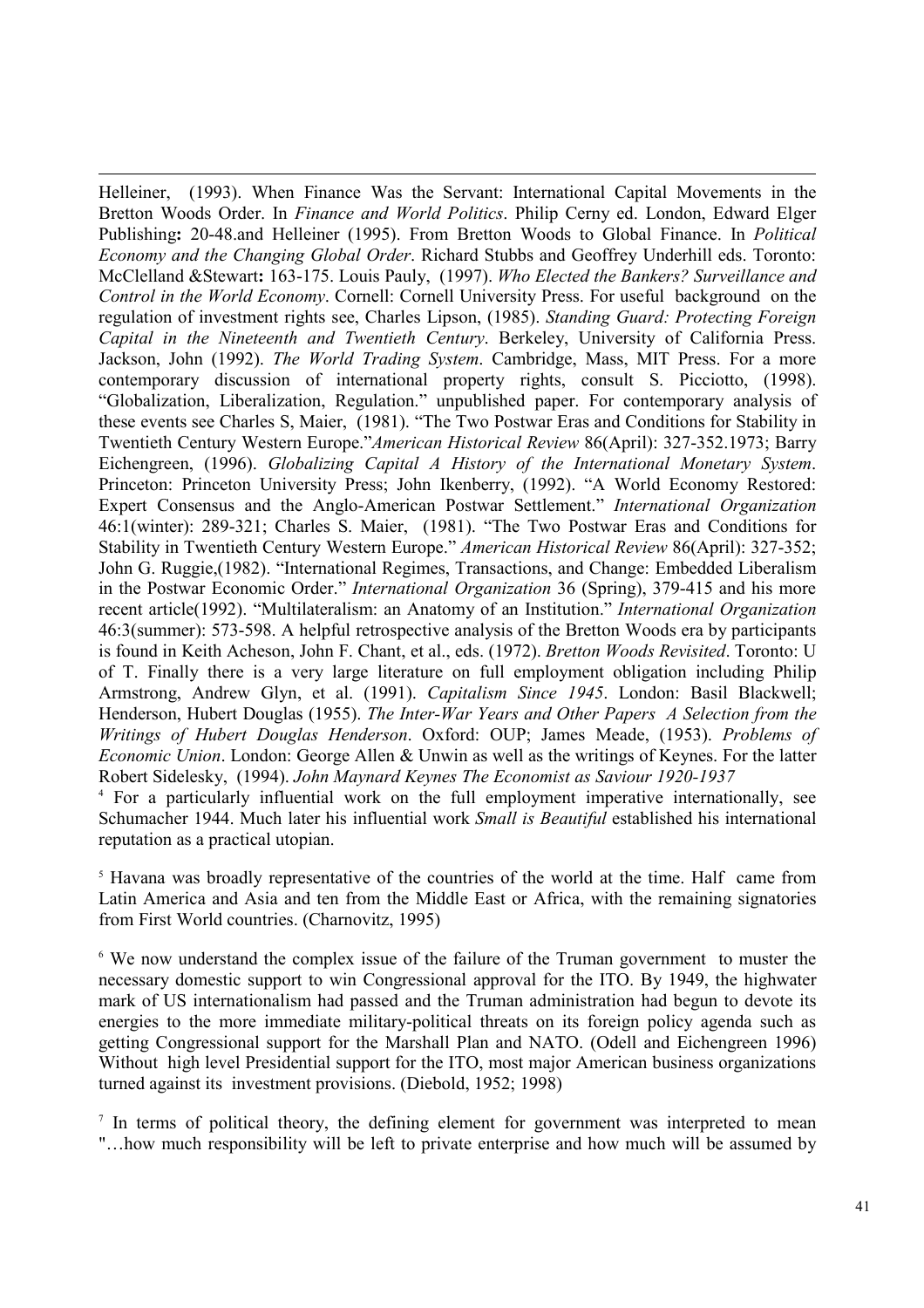public authority.".

 $\overline{a}$ 

<sup>8</sup> The list is adapted from Viner, (1947).

<sup>9</sup> There had been international meetings and congresses to promote customs co-ordination in 1900, 1908, and 1913. As well Conferences were held throughout the twenties in 1920, 1922, 1923, 1927, 1930 and 1933. The League of Nations completed an International Convention Relating to the Simplification of Customs Formalities which Jackson notes "covered many of the matters now treated in GATT." As well, the League carried out a series of studies on trade problems between 1926 and 1936 which influenced the drafters of the Havana Charter. (Jackson,1989:31)

<sup>10</sup> Odell and Eichengreen make a powerful case that it was not the investment provisions that prevented Truman from supporting the Havana Charter. Rather it was the fact that Truman did not mobilize public opinion on its behalf and had other foreign policy priorities that his Administration deemed more important. American business interests had been early supporters of the ITO but as the Cold War heated up their position changed from support to opposition. Not all of US business were anti-ITO zealots though and in retrospect it would appear that the ITO could have passed had Truman used his executive authority and congressional muscle.

<sup>11</sup> According to the Charter, a member State targeted for retaliation was indeed free to withdraw from the ITO within 60 days.(art. 6,21, 75, 93-5) But if the GATT experience is any guide, it is doubtful that a country would exercise the 'exit' option. In practice, countries have always preferred to negotiate their differences rather than become an international outrider. In this sense, the ITO was built better than it realized and its mechanism to handle trade disputes remains within the international norms of the last fifty years.

<sup>12</sup> The three aims of the Geneva meeting were: "continuing the preparation of the charter; negotiation of a multilateral agreement of tariff reduction; drafting "general clauses of obligations related to tariff negotiation." (Ostry, 1997: 62) Plainly, GATT was the creature of the ITO and its principles and legal norms were developed as part of the larger organization's mandate and nonliberal philosophy.

<sup>13</sup> The contentious subject of investment rights did not die with the end of the ITO.

<sup>14</sup> At the World Bank, the US had a fifth of the voting power, the EEC almost a quarter and OECD nations close to 60 percent. Capital rich nations comprised 16 percent of the membership in 1982 but four times the votes! It is not difficult to see why, as a consequence of these voting arrangements, after the disappearance of the ITO, the World Bank and the IMF have supported the rights of foreign investors and have condemned international behaviour that extends host countries' rights to maintain control over their resources. (Lipson, 1985:90-91)

<sup>15</sup> See Brown, 1950: Chapter VII for the pros and cons of this debate which has never had any closure.

<sup>16</sup> Jackson underscores the fact that the US was one of the most insistent countries in maintaining trade flexibility practices. The modern era of safeguards legislation began with the US Reciprocal Trade Agreements program of 1934 and is still one of the pillars of US trade policy sixty-odd years later. Its evolution can be seen in other US statutes such as the US Reciprocal Trade